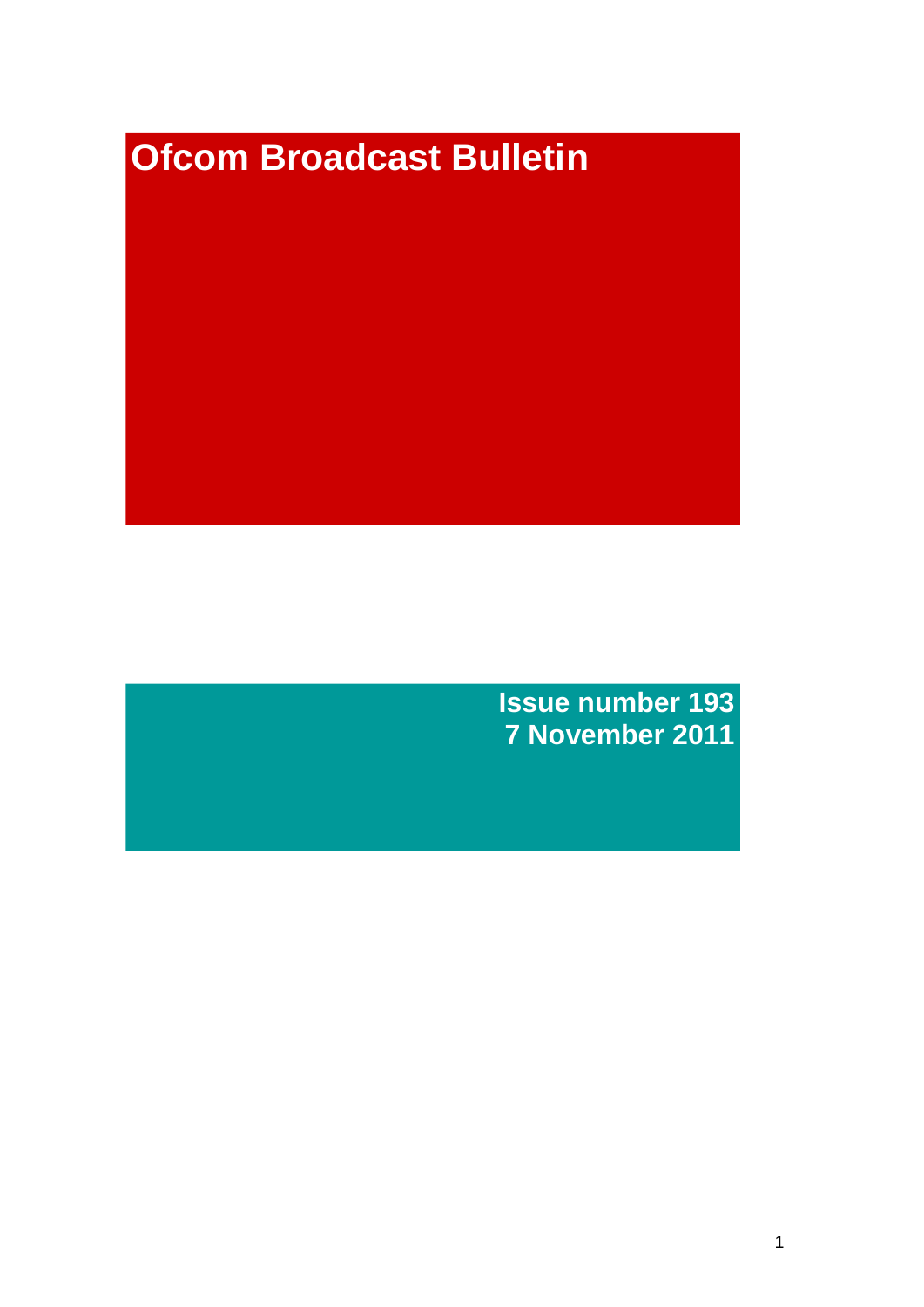# **Contents**

**Standards cases** Resolved **Sponsorship of Hit of the Hour** *Buzz Asia, 20 August 2011, 09:00 to 11:00* 5 **Advertising Scheduling cases** In Breach **SCXtra** *Channel 5, 11 June 2011, 00:10 to 00:40* 7 **Associated Note to Broadcasters** 11 **Advertising minutage**  *STV, 4 January 2010 to 2 March 2011, various dates and times* 13 **Advertising minutage** *Kanal 7 Avrupa, 4 April 2011, various times* 17 **Advertising scheduling** *MTV and VIVA, various dates and times* 19 **Breach findings table** *Code on the Scheduling of Television Advertising compliance reports* 21 Resolved **Advertising minutage** *My Channel, 1 and 7 August 2011, 09:00 and 20:00* 23 **Resolved findings table** *Code on the Scheduling of Television Advertising compliance reports* 25 **Fairness and Privacy cases** Not Upheld **Complaint by European Collar Manufacturers Association and Petsafe Limited**  *The One Show, BBC1, 21 April 2011* 28

Introduction 4

## **Other programmes not in breach** 39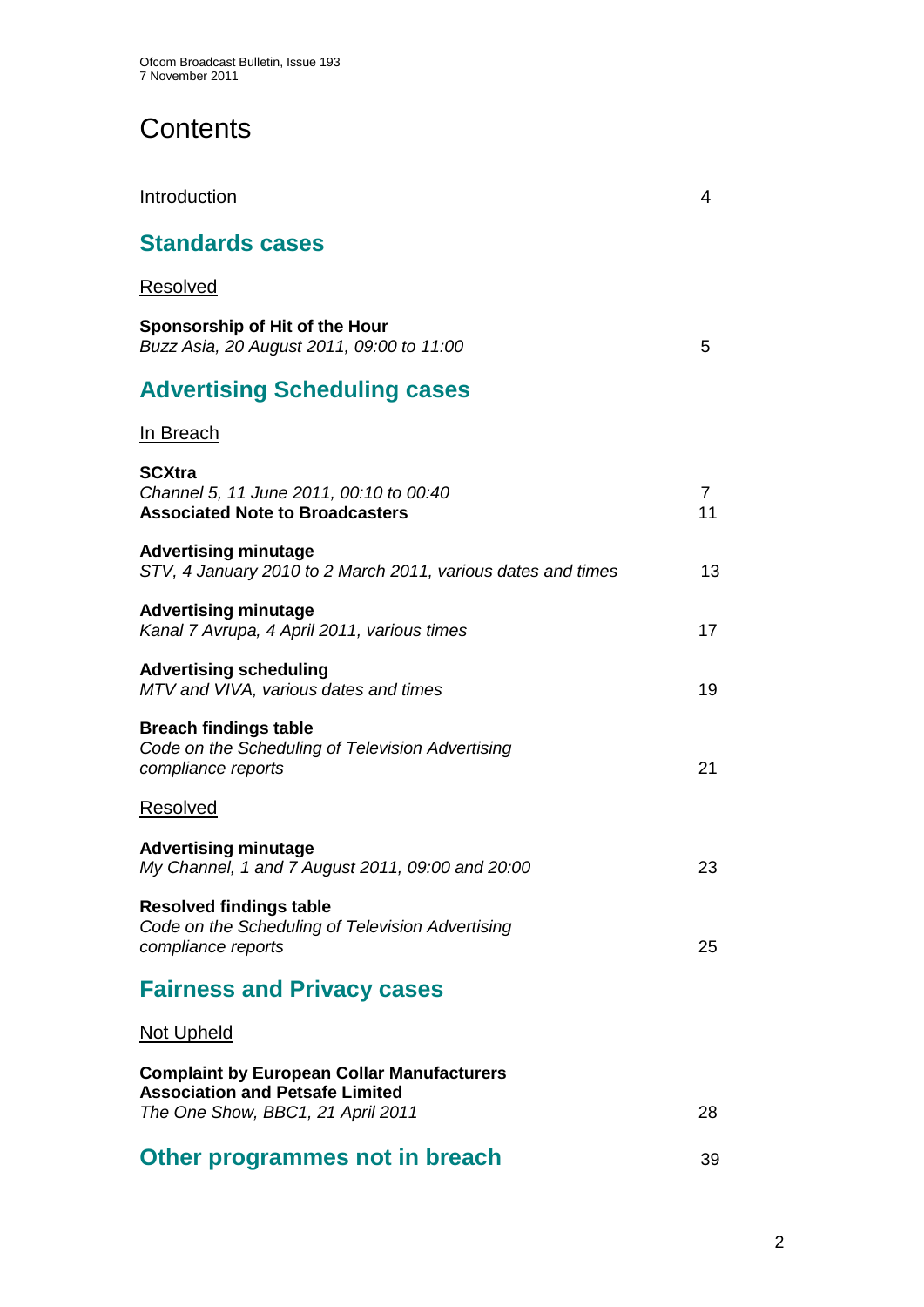# **Complaints Assessed, Not Investigated** 40

# **Investigations List** 48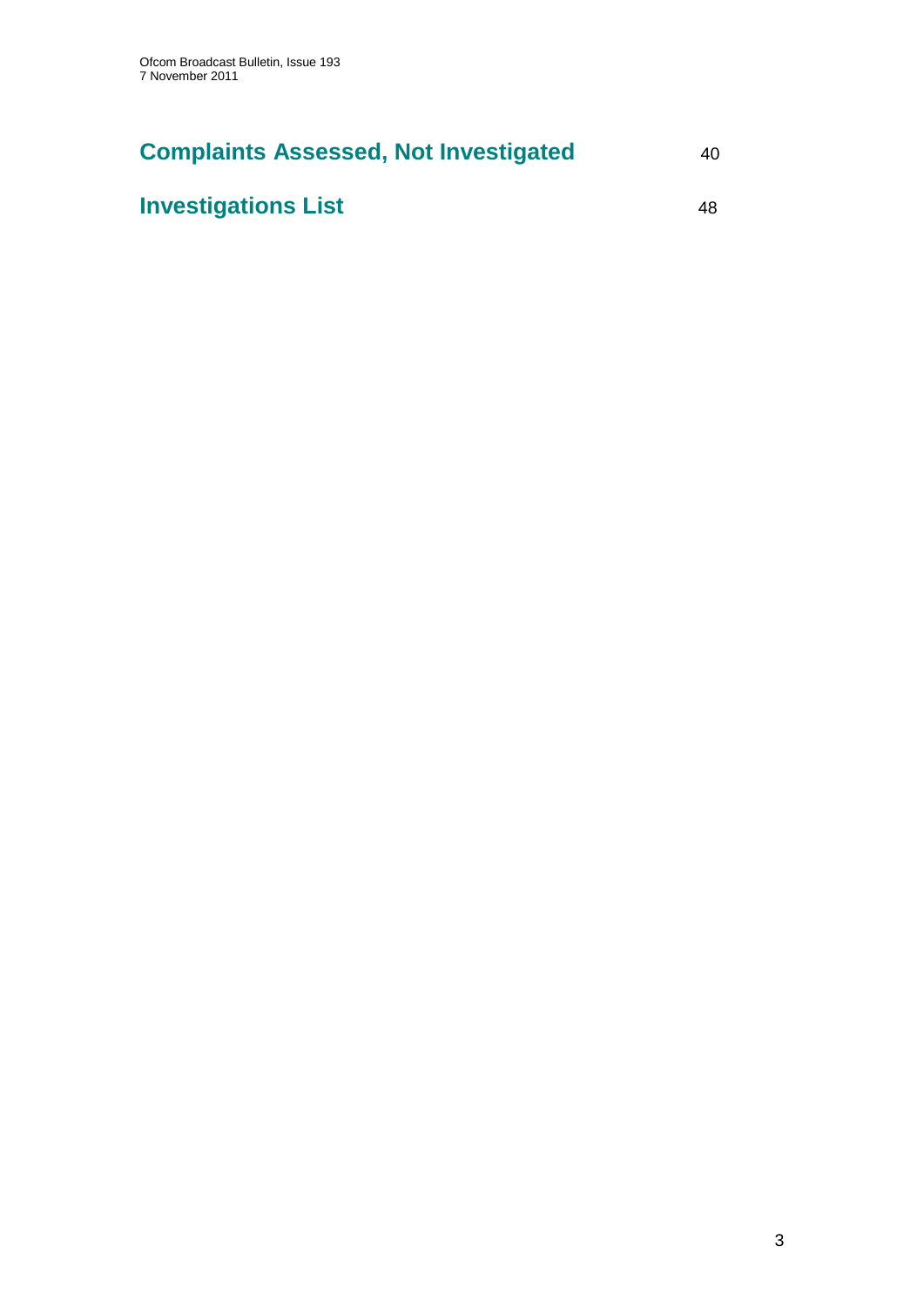# **Introduction**

Under the Communications Act 2003, Ofcom has a duty to set standards for broadcast content as appear to it best calculated to secure the standards objectives<sup>1</sup>, Ofcom must include these standards in a code or codes. These are listed below.

The Broadcast Bulletin reports on the outcome of investigations into alleged breaches of those Ofcom codes, as well as licence conditions with which broadcasters regulated by Ofcom are required to comply. These include:

- a) Ofcom"s Broadcasting Code ("the Code"), which, can be found at: [http://stakeholders.ofcom.org.uk/broadcasting/broadcast-codes/broadcast-code/.](http://stakeholders.ofcom.org.uk/broadcasting/broadcast-codes/broadcast-code/)
- b) the Code on the Scheduling of Television Advertising ("COSTA") which contains rules on how much advertising and teleshopping may be scheduled in programmes, how many breaks are allowed and when they may be taken. COSTA can be found at: [http://stakeholders.ofcom.org.uk/broadcasting/broadcast-codes/advert-code/.](http://stakeholders.ofcom.org.uk/broadcasting/broadcast-codes/advert-code/)

c) certain sections of the BCAP Code: the UK Code of Broadcast Advertising, which relate to those areas of the BCAP Code for which Ofcom retains regulatory responsibility. These include:

- the prohibition on "political" advertising;
- sponsorship and product placement on television (see Rules 9.13, 9.16 and 9.17 of the Code) and all commercial communications in radio programming (see Rules 10.6 to 10.8 of the Code);
- "participation TV" advertising. This includes long-form advertising predicated on premium rate telephone services – most notably chat (including "adult" chat), "psychic" readings and dedicated quiz TV (Call TV quiz services). Ofcom is also responsible for regulating gambling, dating and "message board' material where these are broadcast as advertising<sup>2</sup>.

The BCAP Code is at: [www.bcap.org.uk/The-Codes/BCAP-Code.aspx](http://www.bcap.org.uk/The-Codes/BCAP-Code.aspx)

d) other licence conditions which broadcasters must comply with, such as requirements to pay fees and submit information which enables Ofcom to carry out its statutory duties. Further information on television and radio licences can be found at:<http://licensing.ofcom.org.uk/tv-broadcast-licences/> and [http://licensing.ofcom.org.uk/radio-broadcast-licensing/.](http://licensing.ofcom.org.uk/radio-broadcast-licensing/)

Other codes and requirements may also apply to broadcasters, depending on their circumstances. These include the Code on Television Access Services (which sets out how much subtitling, signing and audio description relevant licensees must provide), the Code on Electronic Programme Guides, the Code on Listed Events, and the Cross Promotion Code. Links to all these codes can be found at: <http://stakeholders.ofcom.org.uk/broadcasting/broadcast-codes/>

It is Ofcom"s policy to describe fully the content in television and radio programmes that is subject to broadcast investigations. Some of the language and descriptions used in Ofcom"s Broadcast Bulletin may therefore cause offence.

<sup>1</sup>  $1$  The relevant legislation is set out in detail in Annex 1 of the Code.

 $2$  BCAP and ASA continue to regulate conventional teleshopping content and spot advertising for these types of services where it is permitted. Ofcom remains responsible for statutory sanctions in all advertising cases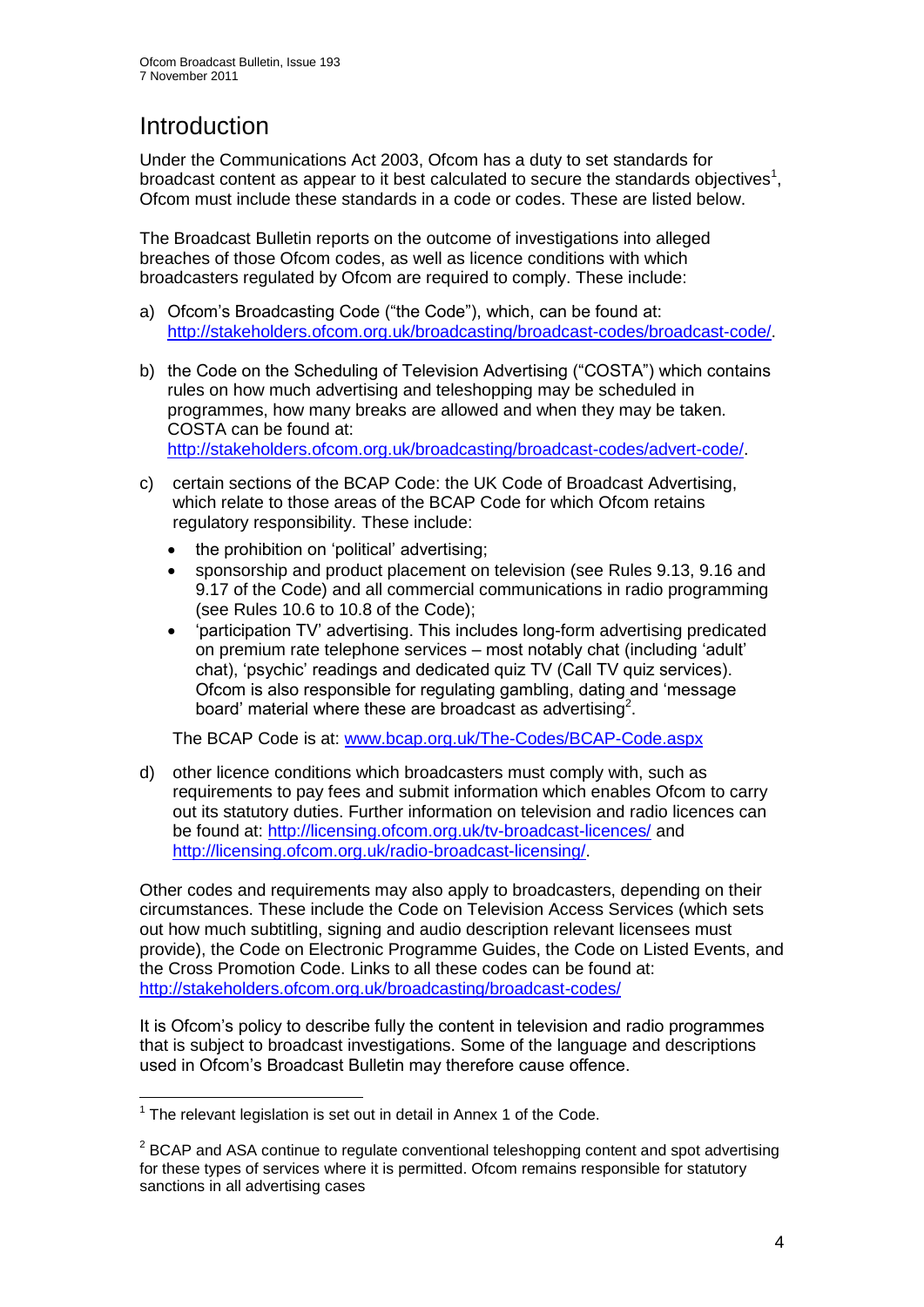# **Standards cases**

## **Resolved**

## **Sponsorship of Hit of the Hour**

*Buzz Asia, 20 August 2011, 09:00 to 11:00*

#### **Introduction**

Buzz Asia is a local commercial radio station serving the Asian community in the London area.

On 20 August 2011 between 09:00 and 11:00, the station twice broadcast a sponsorship credit for a restaurant called Flavors of India. The sponsorship credit stated:

*"Hit of the Hour is brought to you by Flavors of India in Hounslow. Authentic Indian food. Eat as much as you can for just fifteen pounds and bring your own booze."* 

A complainant alerted Ofcom to the fact that he had visited the restaurant and was told that the offer of all you can eat for fifteen pounds was no longer available, and that as the restaurant"s sponsorship contract with Buzz Asia had finished, Buzz Asia had broadcast the credit without its consent.

Ofcom considered that this material raised issues warranting investigation under Rule 10.7 of the Code which states:

"Commercial references in programming must comply with the advertising content and scheduling rules that apply to radio broadcasting."

The advertising content and scheduling rules that apply to radio broadcasting are set out in The UK Code of Broadcast Advertising ("the BCAP Code")<sup>1</sup>. Rule 3.1 of the BCAP Code states:

"Advertisements must not materially mislead or be likely to do so."

We therefore asked Buzz Asia Limited ("Buzz Asia" or "the Licensee") for its comments as to how this content complied with both Rule 10.7 of the Code, and Rule 3.1 of the BCAP Code.

#### **Response**

1

Buzz Asia explained that the *Hit of the Hour* is broadcast once an hour between 07:00 and 19:00 at weekends. The restaurant Flavors of India had sponsored the *Hit* 

<sup>&</sup>lt;sup>1</sup> The Advertising Standards Authority ("the ASA") and Broadcast Committee of Advertising Practice ("BCAP") regulate the content of broadcast advertising, under a Memorandum of Understanding with Ofcom. Specifically, BCAP supervises and reviews the codes that govern the regulation of broadcast advertising. The regulation of commercial references on radio, including sponsorship credits remains with Ofcom, as such references form part of radio broadcasters" editorial content (i.e. they are not spot advertisements).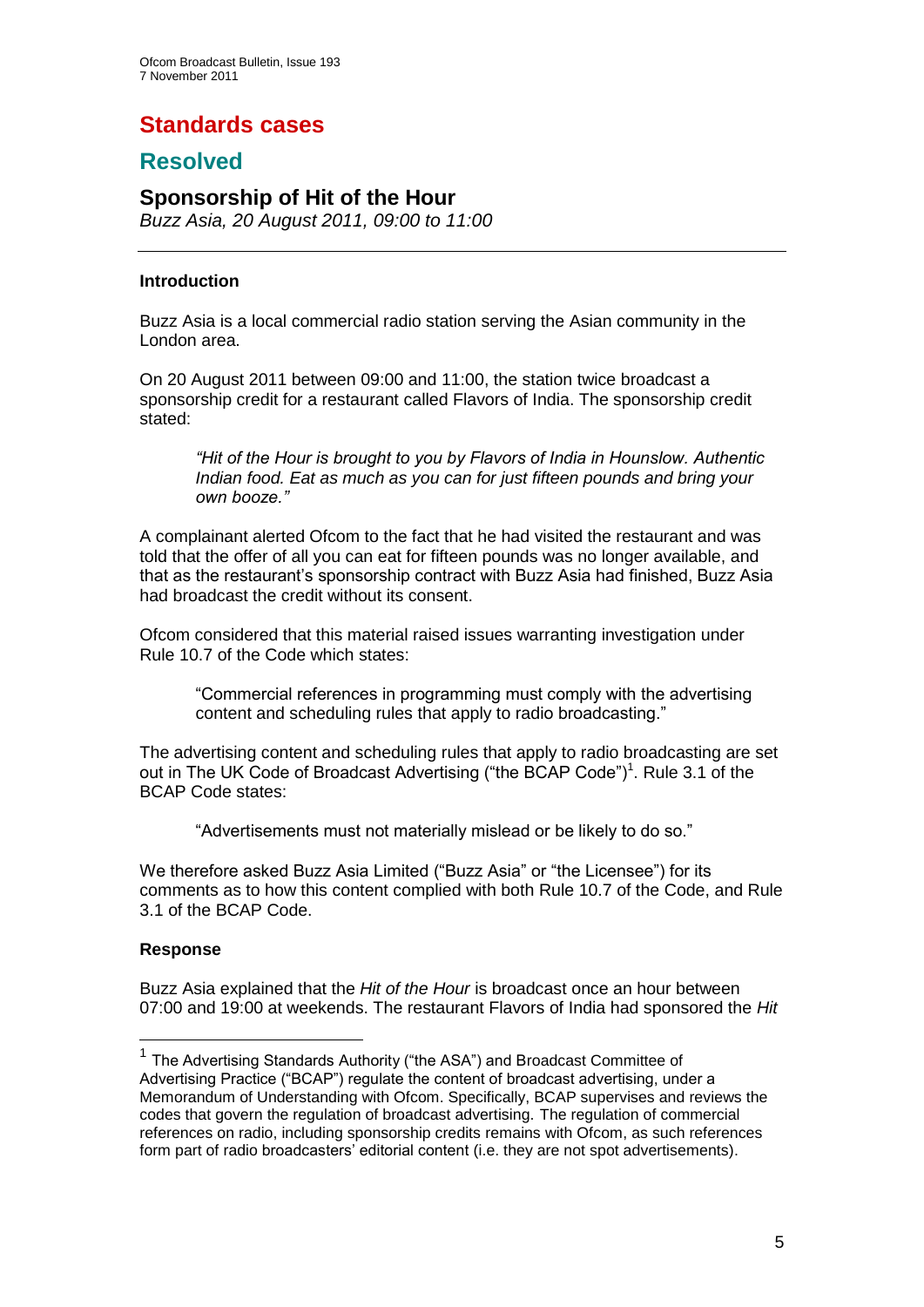*of the Hour* between 1 July 2010 and 30 June 2011, at which point it had been replaced with a new sponsor.

Buzz Asia submitted that the Flavors of India sponsorship credit was broadcast in error on 20 August 2011 during the 09:00 to 10:00 and 10:00 to 11:00 clock hours. It explained that it had been unable to establish the circumstances surrounding the mistake, but assumed it had been caused by human error.

Buzz Asia acknowledged that by broadcasting this sponsorship credit after the restaurant offer had expired, it had breached Rule 10.7 of the Code and Rule 3.1 of the BCAP Code because it was likely to have misled its audience.

The Licensee offered its apologies to its audience and to the restaurant.

Buzz Asia told Ofcom that errors such as this were rare, as it has systems in place to ensure that the correct material is broadcast. It continued that "as with any system with a human interface, the potential for errors cannot be entirely eliminated". As a result of this incident, Buzz Asia has reviewed its systems "to ensure that they are as robust as is practical and [it has] reminded those staff involved with the scheduling of the station"s output of the need to ensure the accuracy of the schedules".

#### **Decision**

Under the Communications Act 2003, Ofcom has a statutory duty to set standards for broadcast content as appear to it best calculated to secure the standards objectives, one of which is that "the inclusion of advertising which may be misleading, harmful or offensive in television and radio services is prevented".

Rule 10.7 of the Code requires that commercial references in radio programming comply with the advertising content and scheduling rules that apply to radio broadcasting. Rule 3.1 of the BCAP Code states that advertisements must not materially mislead or be likely to do so.

In this case, the credit misled listeners, because the special offer promoted in the credit was no longer available at the restaurant.

However, Ofcom took into account that the sponsorship credit was broadcast as a result of human error. As the sponsorship contract had ceased on 30 June 2011, the broadcaster had not received payment from the advertiser to broadcast the credit on 20 August 2011. It was clear that the broadcaster had not intended for the credit to be transmitted on these two occasions. We also welcomed the steps the Licensee told us it has taken to improve its procedures in the scheduling of sponsorship credits.

Ofcom therefore considered the matter to be resolved.

#### **Resolved**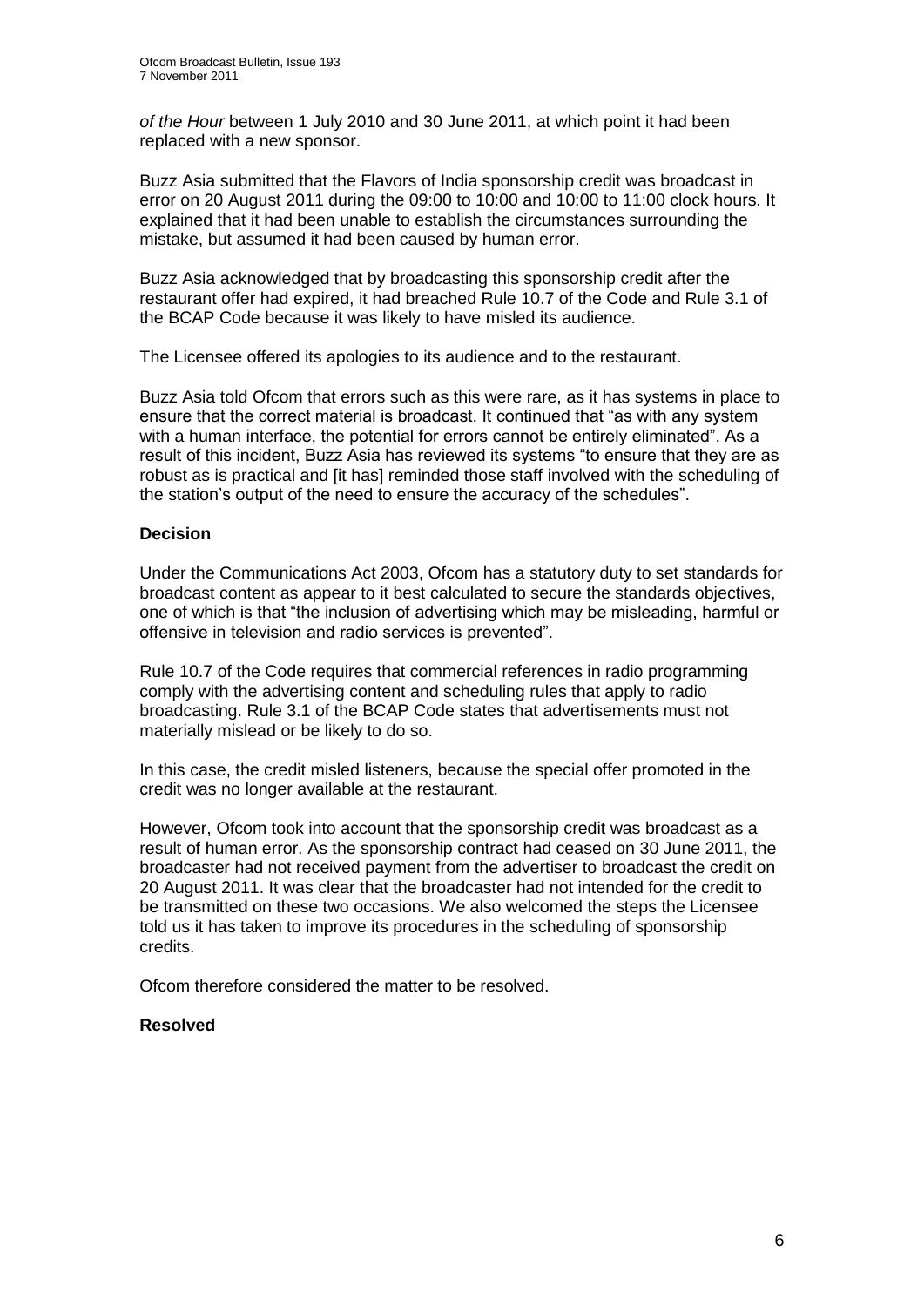# **Advertising scheduling cases**

## **In Breach**

## **SCXtra**

*Channel 5, 11 June 2011, 00:10 to 00:40*

#### **Introduction**

*SCXtra* ("Supercasino Extra") was a half-hour advertising (teleshopping) feature labelled throughout as a "commercial presentation".

On this date, much of the broadcast featured Supercasino gambling services describing how to register and deposit money. Promotion was given to two particular online games, Roulette Express Premium and the Rocky slot game. A holiday voucher offer for new players was also frequently promoted.

In addition there were items covering the world"s top five casinos, how playing cards are made, the history of the Joker card, a casino in a South Coast resort town, how a roulette wheel works, and a spoof behind-the-scenes "investigation" of Supercasino"s presenters.

Ofcom monitored the feature and noted that it did not appear to contain sufficient direct offers for sale of products or services to constitute teleshopping. Teleshopping 'windows' are long-form advertising that must contain direct offers for sale, i.e. sales offers relating to goods or services that can be taken up immediately by the viewer from home without the need to obtain information or other material from another source, such as a website or a shop.

Ofcom therefore considered that the broadcast raised issues warranting investigation, and sought Channel 5"s comments under the definition of teleshopping given at paragraph 3 h) of COSTA, which states:

""teleshopping" means television advertising which includes direct offers to the public with a view to the supply of goods or services, including immovable property, rights and obligations, in return for payment";

Ofcom was also of the view that the duration of the broadcast raised issues under COSTA. Teleshopping features or "windows" must be at least 15 minutes long. While there is no upper limit on the duration of teleshopping windows, broadcast material that does not contain direct offers cannot be classed as teleshopping. As COSTA imposes limits on the amount of other advertising that a broadcaster can transmit each hour, we sought Channel Five's comments under COSTA Rule 4, which states:

"....time devoted to television advertising and teleshopping spots on any channel in any one hour must not exceed 12 minutes...".

#### **Response**

Channel 5 explained that *SCXtra* was produced for the channel by Netplay TV Group Ltd ("Netplay"). Netplay provides Channel 5's long-form gambling teleshopping, *Supercasino*. *SCXtra* was commissioned as a long-form teleshopping feature to complement *Supercasino*, Channel 5 said. It explained that the feature"s purpose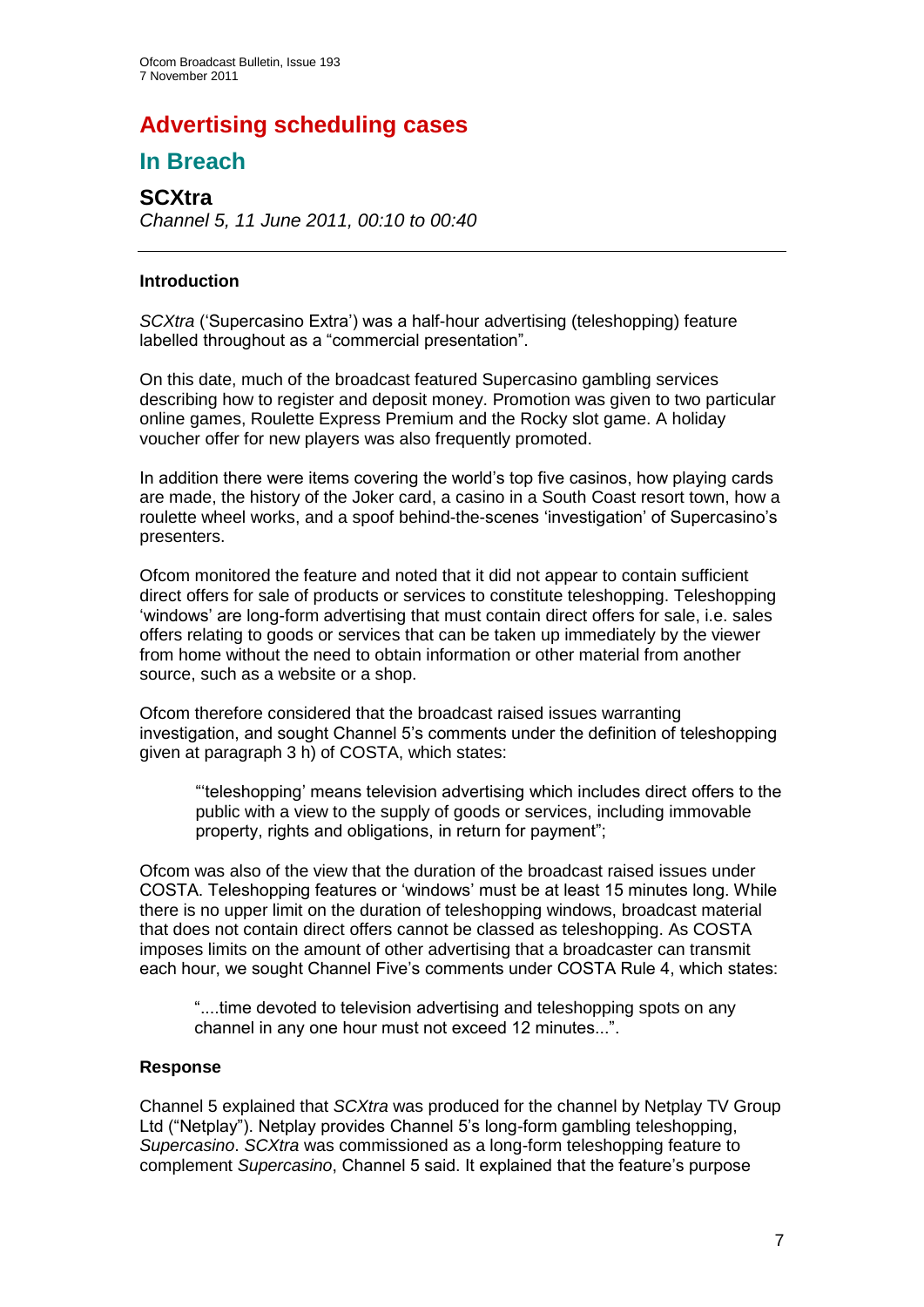was to demonstrate and sell, by direct calls to action, the products and services of Supercasino.com.

The broadcaster said that both it and Netplay were aware of the distinction made in COSTA between teleshopping and other forms of advertising, as well as the advertising time limits imposed by COSTA. Channel 5 confirmed that, as *SCXtra* was commissioned and produced as teleshopping, consideration was given to the definition of teleshopping in paragraph 3 h) of COSTA.

Further, Channel 5 explained that a pilot episode and script were cleared by Clearcast, the company that advises on advertising scripts and films before production and transmission, on behalf of broadcasters, with the aim of ensuring BCAP Code and legal compliance. Channel 5 submitted that Clearcast did not indicate any concern in respect of whether or not the pilot met the definition of teleshopping.

More specifically, Channel 5 defended the broadcast under investigation by arguing that the feature did make direct offers to the public as it contained:

- calls to action to go online to Supercasino.com and register an account;
- demonstrations of how to register an account to play games featured on the website;
- calls to action to contact Supercasino.com by telephone or text message to register an account; and
- calls to action to download an app which allows games to be played.

The channel stressed that all of these calls to action were made with a view to the supply of goods or services, these being:

- over 90 games (the products) on Supercasino.com (the service); and
- a special bonus in the form of a hotel voucher as an incentive to opening an account that night.

Channel 5 pointed to various statements made in the course of *SCXtra* that it argued represented examples of direct offers. Among these statements were the following:

*"… and both games we will look at as the evening progresses, now you can play both of these online at Supercasino.com right now or you can stick around with us here at SCXtra and we'll go over other ways for you a little bit later."*

*"… tonight, when you register or when you make your very first deposit of £20 you will receive accommodation, you will receive a hotel accommodation voucher."*

*"To get this you register, to register there are four ways. The telephone is one of them … Our website is another way that you can start playing … Again, another way for you to register is … via your mobile phone. Finally, and the last way for you to register is by downloading our app."*

*"The website is Supercasino.com, where you can find all your ts & cs etc, is Supercasino.com, and let's have a little look at it right now. Here we go, this is what you'll see when you type it in. This is the button you need to press to join. Roulette, there it is, live roulette, click here to play live roulette."*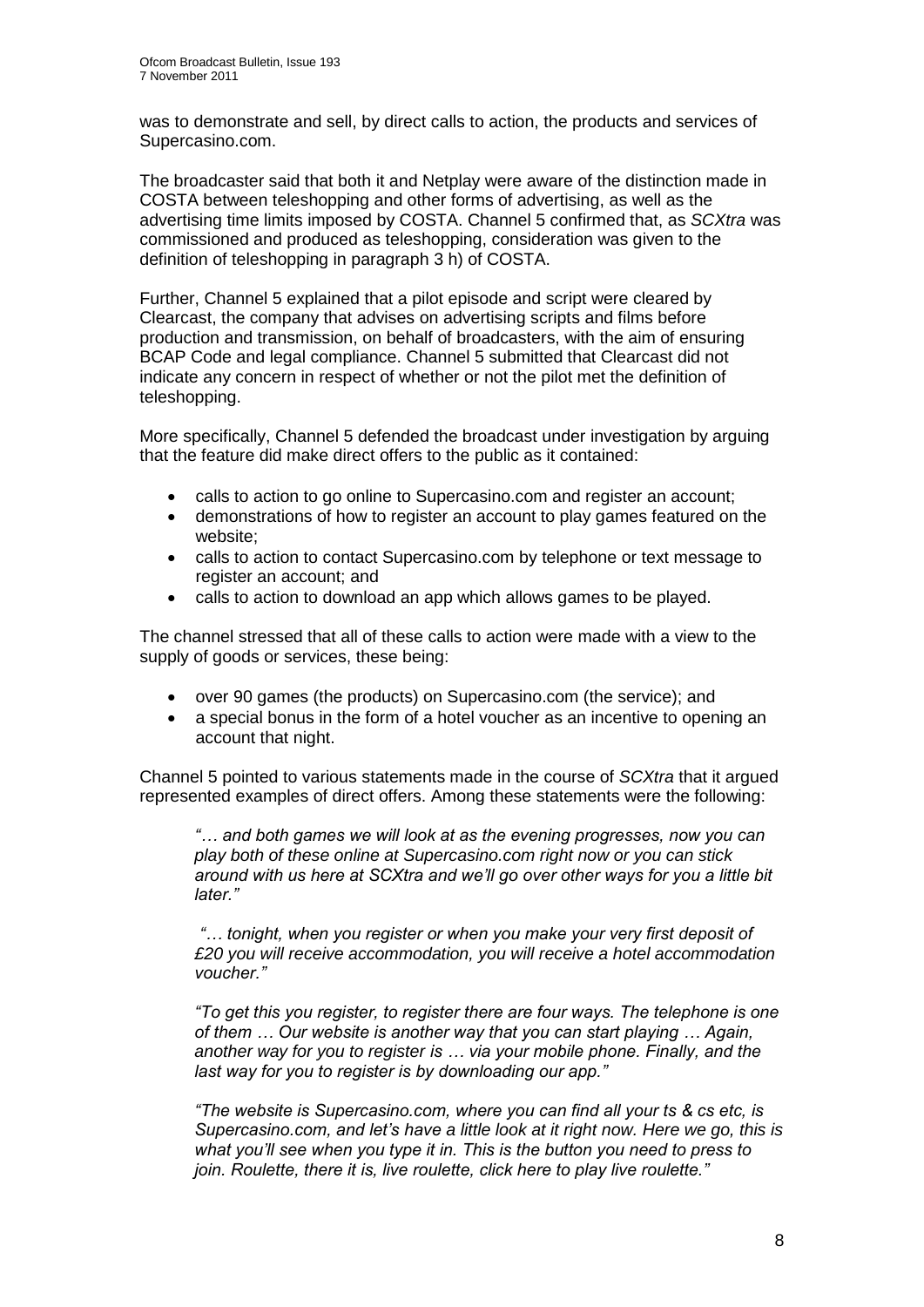*"So that was Cashford* [a member] *playing Roulette Express Premium which is available at Supercasino.com. It's an automated wheel, live studio, a live feed you will get. Do have a go, you can play it for free to try it out, see if you like it."*

*"The website address is Supercasino.com and here is where you can go to join and to join all that you've got to do is click the button in the middle of the page. What button is this? Well it's the red one you will find underneath where it says welcome to Supercasino. Upon clicking this button fill in your details, your name and address, there, fill in your name and address and come up with your unique player name. Make your deposit to get to tonight's bonuses. Minimum deposit is just £20 to get you started."*

In respect of a possible distinction between the promotion of registration with deposit, and the promotion of particular games of chance, Channel 5 argued that, "it is gambling that the broadcast seeks to procure", and that:

"The conceptual differentiation of registration and funds deposit (on the one hand) from the gambling offered on the website (on the other hand) is a fine one and in our view unnecessary. We do not see any need to abstract the specific component processes of ... 'gambling' ... the overarching purpose of the broadcast was obviously to generate actual gambling revenues – otherwise, the broadcast would have no commercial sense."

Channel 5 said of the bonuses that they "… are sales promotions and incentives to viewers" and that:

"… they form an element of the overall offer. Without the bonus offers we would still regard the material being broadcast on *SCXtra* as teleshopping because the message remains the same: the direct offer to the public to go to the website and gamble immediately."

The broadcaster confirmed that in the absence of a bonus offer being taken up by the consumer, money deposited remained the consumer"s and could be withdrawn by the consumer at any time.

As Channel 5 believed the feature fulfilled the necessary requirement to contain direct offers, and that it was over 15 minutes in length, it said that it considered *SCXtra* to meet COSTA"s teleshopping requirements.

Channel 5 told us that on receipt of Ofcom's letter about *SCXtra* it had suspended transmission of the feature, and emphasised that it took its compliance obligations very seriously.

#### **Decision**

Under the Communications Act 2003, Ofcom has a duty to secure the standards objective "that the international obligations of the United Kingdom with respect to advertising included in television and radio services are complied with."

One aspect of the UK"s international obligations is the regime for the control of advertising "minutage" contained within the Audiovisual Media Services (AVMS)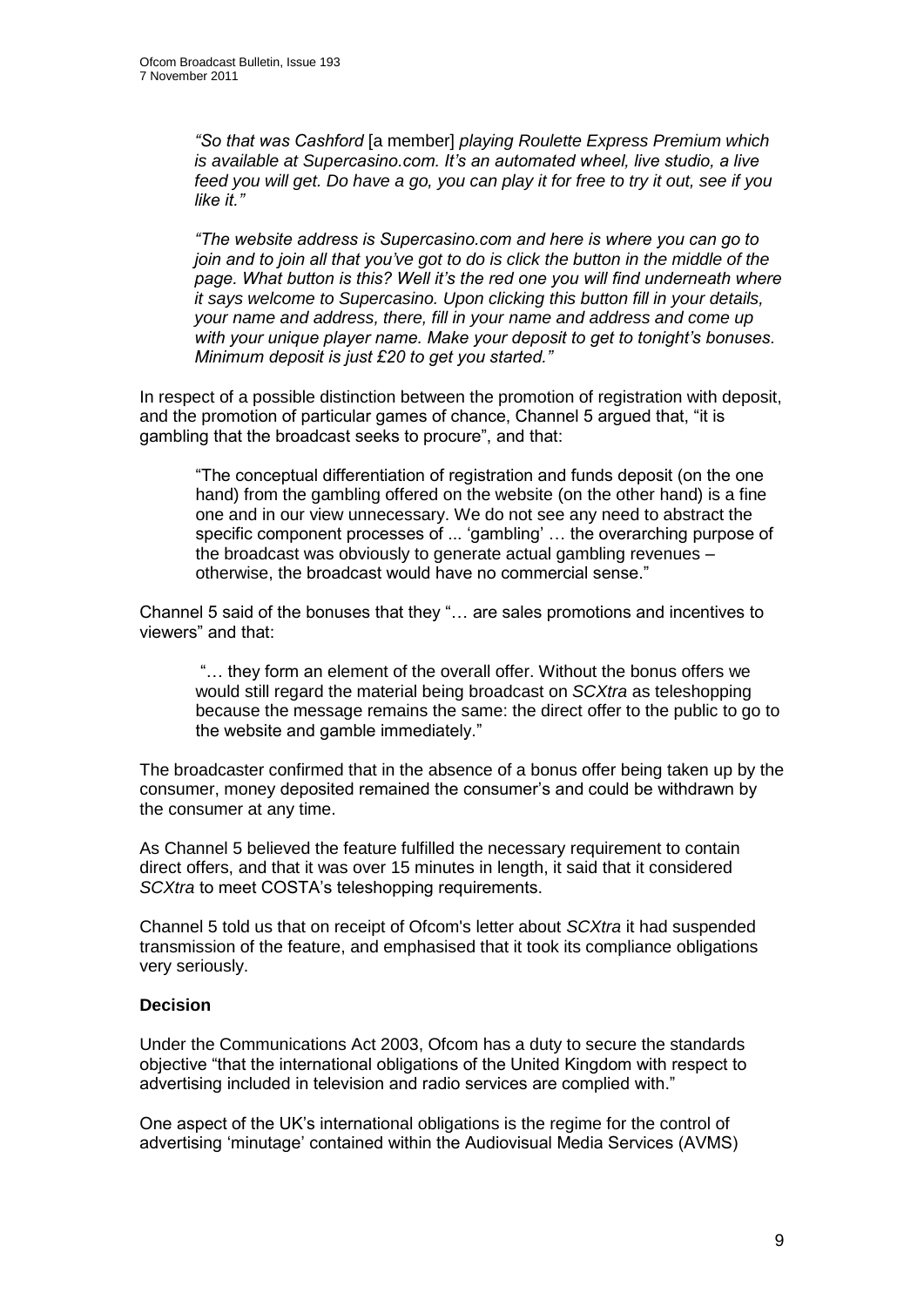Directive<sup>1</sup> and implemented by COSTA. As explained above, COSTA restricts the time that can be used for television spot advertising in any clock hour to 12 minutes.

*SCXtra* was advertising material and had a scheduled duration of 30 minutes. Were this broadcast to be general advertising it would be in breach of the hourly limits imposed. However, were the broadcast to be teleshopping it would be exempt from those limits.

Teleshopping must be distinct from both programming and spot advertising: as a form of advertising exempted from the usual advertising 'minutage' restrictions, teleshopping must adopt a particular – and easily distinguishable – character. Without this, the dispensations available for teleshopping lose purpose and justification.

COSTA paragraph 3 h) states that teleshopping is a form of advertising "which includes" direct offers. The wording of this definition derives directly from the AVMS Directive which states that ""teleshopping" means direct offers broadcast to the public with a view to the supply of goods or services ... in return for payment ...".

In Ofcom"s view, a direct offer must clearly identify the particular product or service which is available for purchase by the consumer. Therefore, where a trader operates through a website which houses many different products or services, and where registration or deposit, or both, are merely preliminary steps to the ability to purchase any of those products, then the offer must be clear about the individual products or services being offered; it is not sufficient simply to highlight the website itself or any process of "signing up" as this would not, in and of itself, directly provide the person wishing to take up the 'offer' with any good or service in return for payment.

A general example of this distinction would be a home delivery grocery website: promoting the name of the website, its logo, the delivery options and so on, with the intention of increasing registrations to the site, would not amount to a direct offer. However, the direct offer of a particular product available from the site (i.e. a direct offer of the product with a view to the supply of that product) could satisfy the teleshopping requirements, provided that the direct offers formed the basis of the feature.

In all teleshopping the direct offers must be constant or nearly so. In that respect Ofcom advises that constant on-screen displays giving product, price and ordering details should be used in teleshopping.

In this case the particular products for which payment would be made (as opposed to the deposit of funds) were the individual games of chance offered on the website: different "slot" games, roulette games, card games, dice etc. This edition of *SCXtra* did include some promotion of particular games – live roulette, Roulette Express Premium and the Rocky slot game – but these occupied only a small fraction of the 30-minute advertisement, some six minutes. The much greater emphasis given to registration and deposit does not qualify as a direct offer as no payment need be made to achieve this: when a consumer registers and makes a deposit (or merely makes a deposit to an existing account) there is no payment made, the consumer can recover the money without penalty.

1

 $<sup>1</sup>$  Chapter VII, available at: http://eur-</sup> [lex.europa.eu/LexUriServ/LexUriServ.do?uri=OJ:L:2010:095:0001:0024:EN:PDF](http://eur-lex.europa.eu/LexUriServ/LexUriServ.do?uri=OJ:L:2010:095:0001:0024:EN:PDF)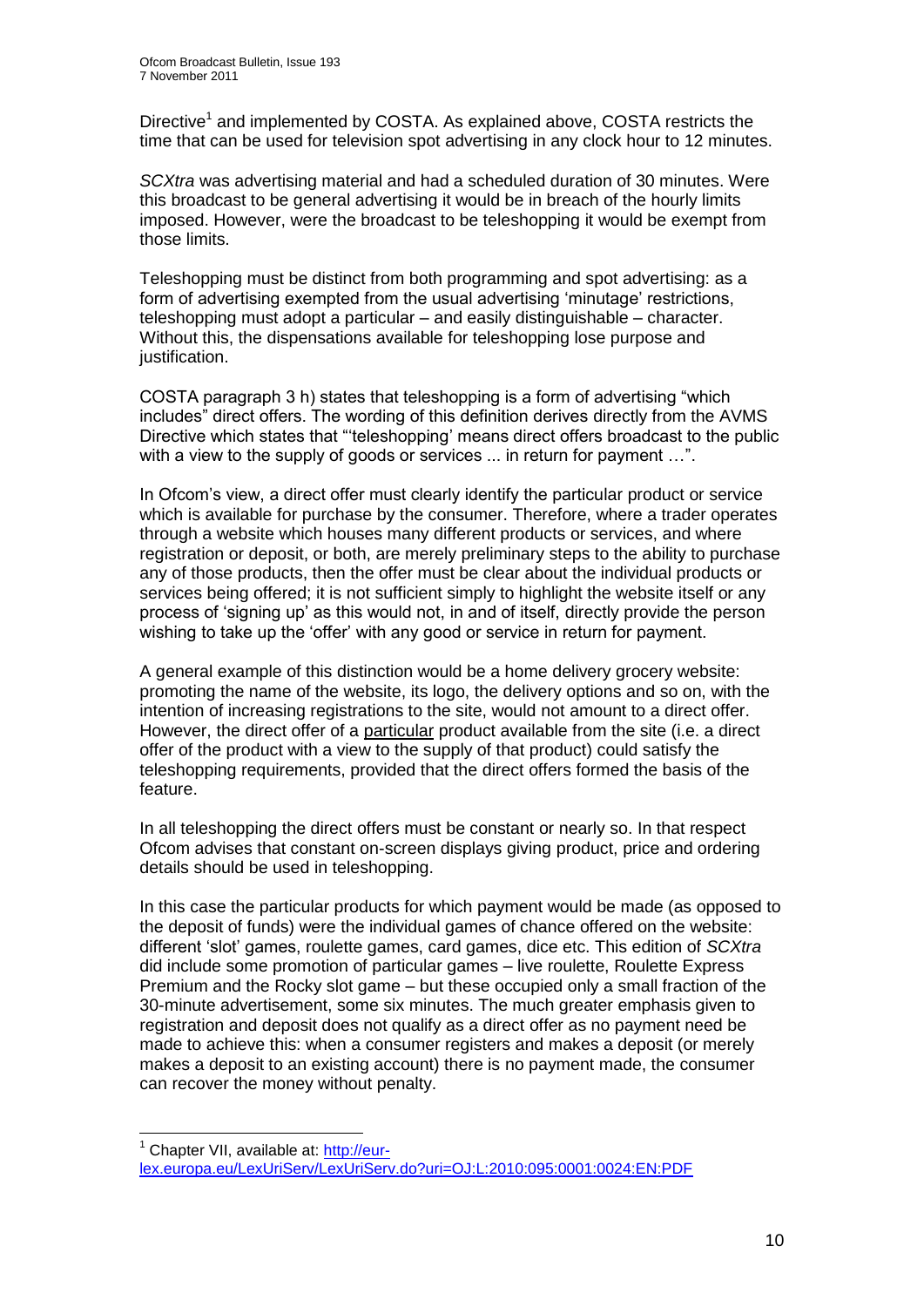Similarly, the emphasis on registration was made with a view to promoting the availability of a much greater choice of games of chance (some 90+ separate games) than the relatively few games that were expressly referred to.

Further, *SCXtra* included much material that contained no element of offer for sale at all – items covering the world"s top five casinos, how playing cards are made, the history of the Joker card, a casino in a South Coast resort town, how a roulette wheel works, and a spoof behind-the-scenes 'investigation' of Supercasino's presenters.

As to Channel 5's comment that "the overarching purpose of the broadcast was obviously to generate actual gambling revenues – otherwise, the broadcast would have no commercial sense", this would be the objective of all advertising for the website, not just teleshopping, and therefore cannot in Ofcom"s view be relied on to distinguish the material in question as teleshopping rather than general advertising.

By contrast, where paying entry to a particular game of chance is offered and viewers can enter remotely (by phone, web etc) and the game is played frequently (so requiring that each game is resolved in the course of the broadcast), this will contain the necessary ingredients of teleshopping. In such a case frequent direct offers are made for a specified service (a game of chance). It is this format that is in fact adopted for transactional gambling channels and "windows" that are run legitimately as teleshopping. These generally feature successive games of roulette conducted and resolved during the broadcast. Indeed, this is the format of usual *Supercasino* material on Channel 5.

In this respect Ofcom would draw attention to a previous Finding published on 18 April 2011<sup>2</sup>, about an advertising feature found in breach of COSTA. That item, *World of PKR*, also promoted a gambling website.

This edition of SCXtra was in breach of Rule 4 of COSTA. In our opinion the previous published Finding should have alerted Channel 5 to the likelihood of questions arising under COSTA about the format of *SCXtra*, even if the broadcaster had until that point been of the view that the format was compliant. However, we note the steps that Channel 5 had previously taken to seek the view of Clearcast, and the broadcaster"s decision to cease its transmission of the feature.

#### **Breach of COSTA Rule 4**

## **Note to Broadcasters**

This case and an earlier one, *World of PKR*, that Ofcom reported on in Broadcast Bulletin 180 $3$  on 20 April 2011, raise the important matter of distinguishing between types and formats of advertising, in this case specifically what may constitute teleshopping. In that context licensees" and other stakeholders" attention is drawn to COSTA.

 2 Broadcast Bulletin 180. This Bulletin is available at <http://stakeholders.ofcom.org.uk/binaries/enforcement/broadcast-bulletins/obb180/obb180.pdf>

 $3$  See footnote 2.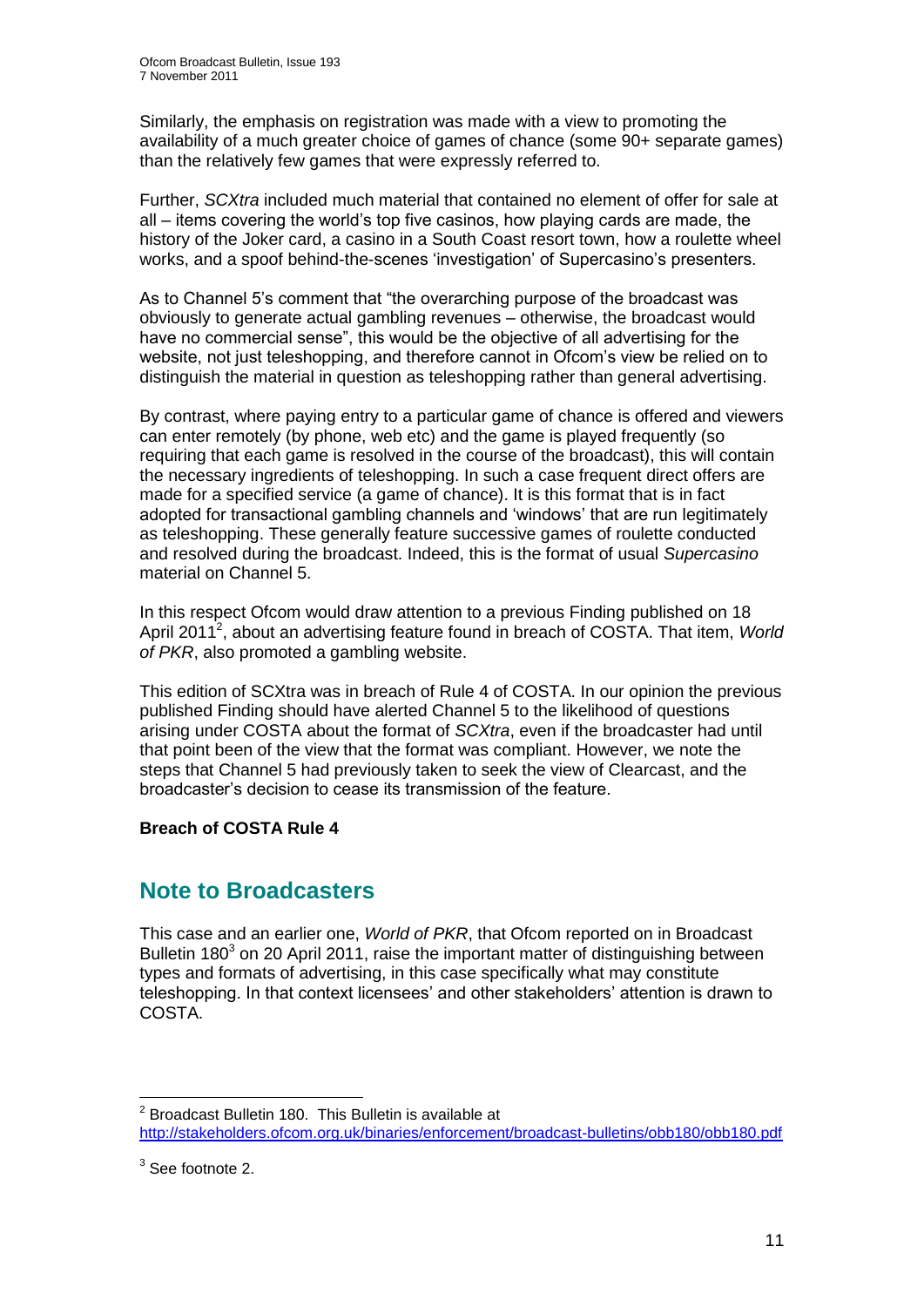The principles discussed in the Findings for *SCXtra* and *World of PKR* have wide significance to the development of teleshopping formats. Ofcom therefore wishes to re-iterate the following points:

- teleshopping spots, "windows" (that is teleshopping features run for at least the minimum duration of 15 minutes) and channels must feature direct offers to the public;
- "direct offers" are those capable of being taken up by viewers without the need to seek information or other material from any other place;
- where the teleshopping is offering gambling services, the service i.e. the entry into a particular game of chance or betting contract – must be directly offered and be capable of being taken up by the viewer "off the screen" using a means of remote purchase, including via a website. (This does not preclude the need for an initial player registration process);
- a direct offer must clearly identify the particular product or service which is available for purchase by the consumer. Therefore, where a trader operates through a website which houses many different products or services, and where registration or deposit, or both, are merely preliminary steps to the ability to purchase any of those products, then the offer must be clear about the individual products or services being directly offered. It is not sufficient simply to highlight the website itself or any process of 'signing up' as this would not, in and of itself, directly provide the person wishing to take up the "offer" with any good or service in return for payment; and
- the character of teleshopping must be one in which the presentation of direct offers is the principal purpose of the broadcast; other material included that does not itself contain direct offers must be justifiable as related to the direct offers and be appropriately limited.

The last bullet point above should not be understood as meaning that teleshopping must be solely composed of direct offers – although much teleshopping is – but that any associated content that does not make offers directly to the viewer, that does not seek immediate purchase in other words, must be both highly limited and clearly related to the offers themselves.

Ofcom recognises that the sale of different products and the mode of selling chosen will alter the balance of direct offers. For example, the direct sale of package holiday breaks is likely to be illustrated with more "showcase" or "brochure" sequences than is, say, the sale of household goods. Advertisers, including advertiser-licensees, may in any event choose more or less assertive selling techniques. Even so, the overwhelming bulk of content that is intended to be classed as teleshopping must concern direct offers: direct offers should be constant or near constant.

Much teleshopping uses "L"s: permanent on-screen overlays that display the price and characteristics of the goods or services offered and typically also the payment methods accepted. This technique may often help to create the necessary frequency and emphasis on direct offers, although the use of an "L" or similar will not automatically render as teleshopping material that otherwise contains very few or no direct offers or is not obviously related to the goods or services being sold.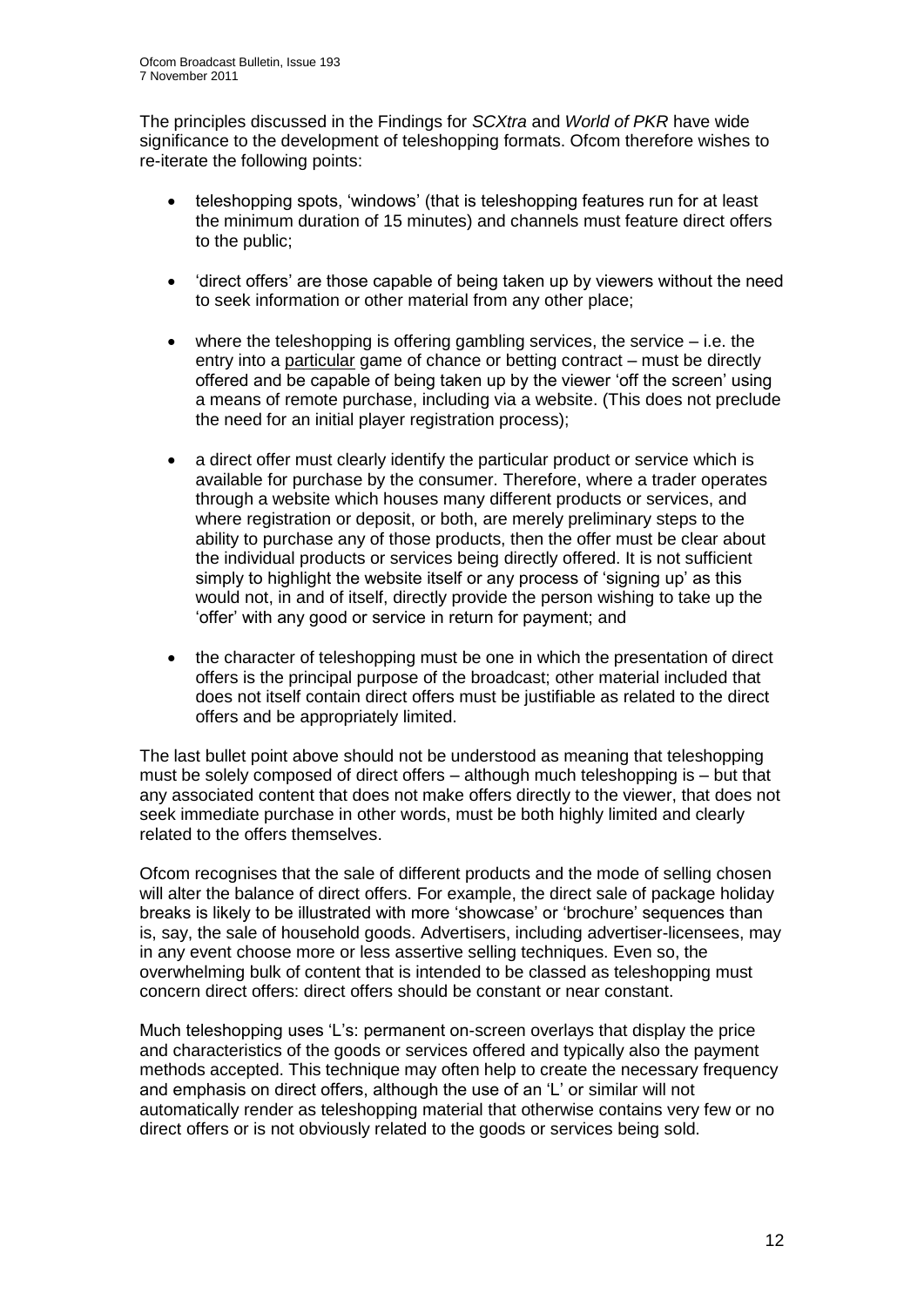# **In Breach**

## **Advertising minutage**

*STV, 4 January 2010 to 2 March 2011, various dates and times*

#### **Introduction**

Rule 14 of the Code on the Scheduling of Television Advertising ("COSTA") states:

"Breaks during programmes on public service channels may not exceed 3 minutes 50 seconds, of which advertisements may not exceed 3 minutes 30 seconds."

STV Group Plc (STV or "the Licensee") is the company that owns the two regional Channel 3 licensees in northern and central Scotland.

STV notified Ofcom that the length of advertising breaks during programmes (or "centre breaks") it had broadcast between 4 January 2010 and 2 March 2011 exceeded the permitted duration on 85 separate occasions, during 36 individual programmes.

STV notified Ofcom that this had happened on its service in relation to three series of programmes which had also been transmitted simultaneously across the Channel 3 Network ("Network Programmes").

Ofcom considered the case raised issues warranting investigation under Rule 14 of COSTA. STV provided a detailed explanation for these incidents and Ofcom considered these as formal comments from STV under this rule.

#### **Response**

1

STV explained that in January 2010 there was a change to its arrangements with ITV Network in relation to programme sponsorship. In summary, there were times when, for the broadcast of a Channel 3 Network Programme on the STV service, STV accepted the ITV sponsor and other times when it could seek to source its own sponsor or not enter into any sponsorship arrangements at all.

 $STV$  said that it outsources its Presentation Scheduling<sup>4</sup> to ITV which manages the scheduling of STV"s commercial breaks on its behalf. The Licensee submitted that in January 2010 it first came to light that there was an "alignment gap" between STV and Channel 3 Network Programmes. This occurred when STV transmitted Network Programmes without sponsorship and therefore without sponsorship credits. In other words, a gap in STV"s schedules was identified in all instances where services in England and Wales transmitted on ITV1 had entered into a sponsorship arrangement – and STV had not – but the centre break duration had been created across the whole Channel 3 Network to accommodate a sponsorship arrangement.

It was clear, said STV, that this was a situation that had not been encountered previously, or anticipated by either party. STV said that a new process was implemented immediately (in January 2010) to remedy the schedule "gap" on STV:

 $4$  Presentation scheduling includes planning daily programme schedules with the scheduling of commercial breaks; publicising the schedule and running validation and verification checks; creating and completing the automated play-list; and reporting pre and post transmission".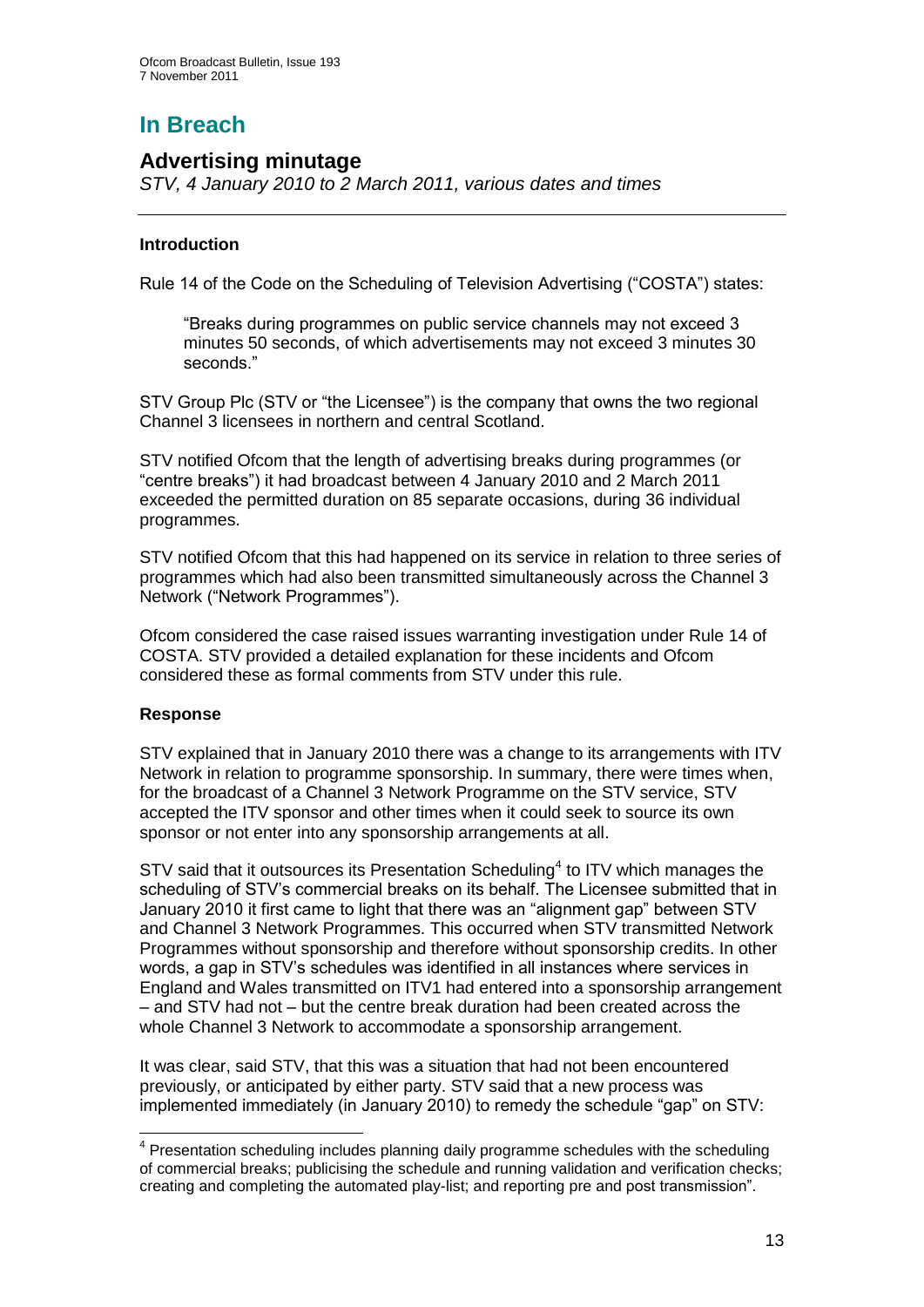as a solution, station promotions were used to fill the sponsorship credit gaps. Further, STV said that subsequently this process was revealed as flawed because it did not take account of the fact that ITV1"s centre break included sponsorship credits, which did not count towards the centre break length, while STV"s centre breaks included trailers and promotional material, which did. However, at the time no consequent compliance issues were identified from this process.

STV went on to explain that, subsequently, on 23 February 2011, following routine internal checks, it discovered that it had broadcast a centre break within a Network Programme (in this case, *Jeremy Kyle)* of four minutes and 14 seconds in duration. Because this did not comply with the requirements of Rule 14 of COSTA, STV launched an investigation into the matter.

STV explained that this investigation had revealed that, unlike the transmissions of the Network Programme *Jeremy Kyle* on ITV1, this programme had not included sponsorship credits when it had been broadcast on STV. This triggered further implementation of the process initiated in January 2010, described above. STV said that its staff responsible for scheduling had therefore filled the space left in its schedules by the absence of sponsorship credits on STV with trailers and station promotions.

STV said the investigation had also sought to identify any other incidents in which station promotions had been added to centre breaks to fill this type of alignment gap. STV discovered the flawed process was initiated in January 2010, was followed once in May 2010 and consistently followed in the same programme series from 4 January 2011 to 2 March 2011. This finding was reported immediately to Ofcom.

STV explained that it had inadvertently exceeded the permitted duration for centre breaks because the time scheduled between the end of each programme part to the start of the next programme part remained exactly the same across the whole Channel 3 Network, in all the reported incidents, but ITV1"s centre break included sponsorship credits that did not count toward the length of a centre break, whereas at that point in time STV"s break did not. Instead, STV"s break included programme trailers and promotions which do count towards the length of a centre break.

The Licensee acknowledged that none of the monitoring systems in place across the Channel 3 Network identified what it described as this "substitutional" activity to correct an "alignment gap", but said that this activity should have been flagged by ITV"s system reports.

The Licensee argued that in order to avoid what it described as an "inadvertent" breach of Rule 14 of COSTA by STV, the duration of the centre break should have been recalculated and reduced accordingly across the Network by the duration of the sponsorship credits to accommodate the alternative schedule requirements of STV. According to STV, these changes could only be made by ITV as STV said it was not able to reduce the break time during individual programmes simultaneously transmitted across the entire Channel 3 Network.

Nevertheless, STV said that, following its investigation in February 2011, it ensured it had a sponsorship arrangement in place for programmes which were (a) scheduled for simultaneous transmission across the Channel 3 Network; (b) sponsored on ITV1; and not (c) sponsored by STV, all to ensure alignment with the programme schedule configurations for ITV1. The Licensee said this was the only content that would enable it to meet the requirements of COSTA when centre breaks were already at the maximum duration permitted.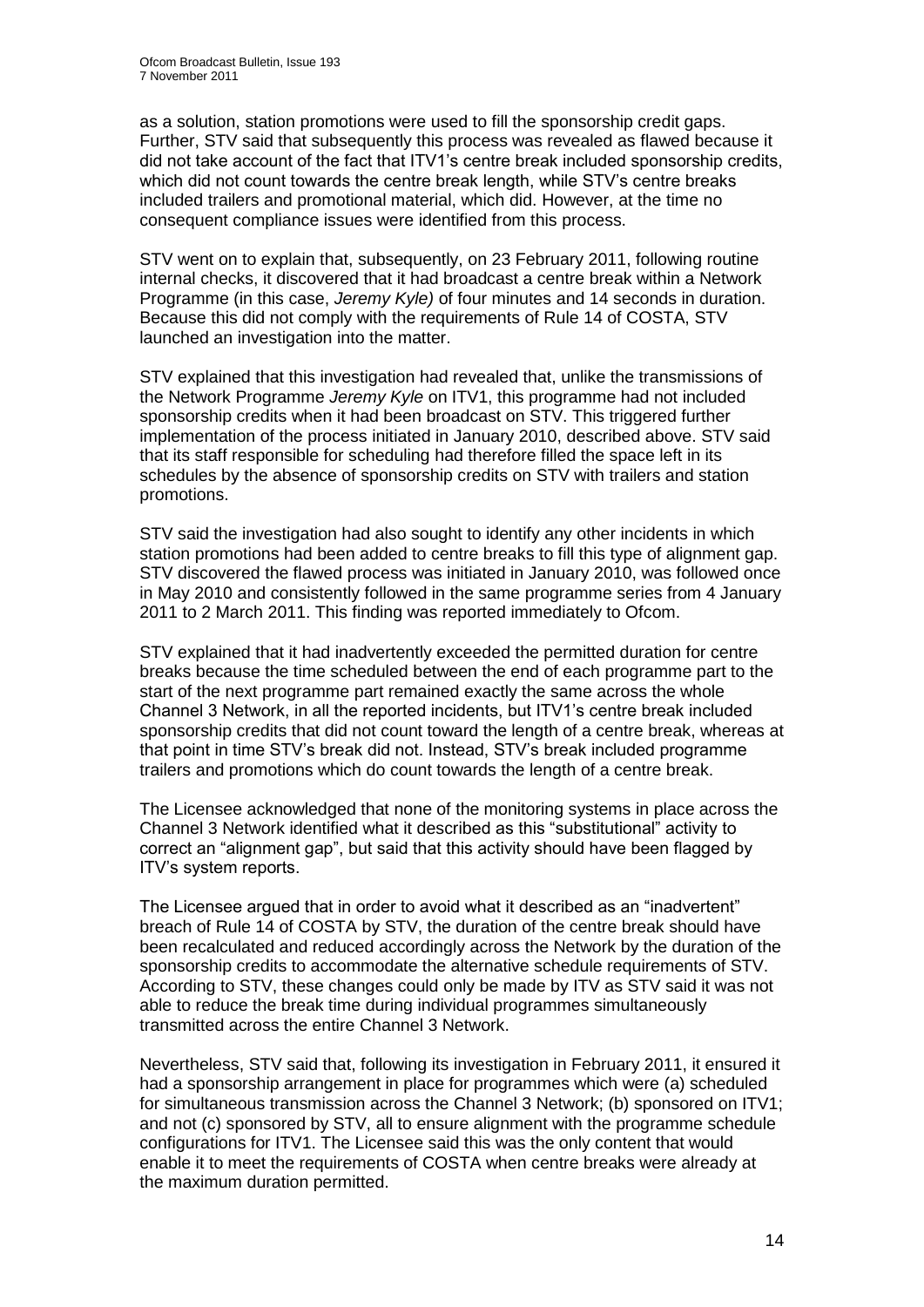STV also submitted that it had reviewed and carried out refresher training for relevant members of staff. Staff were also reminded by STV to continue to report any elements in the schedule that did not appear to accord with COSTA. STV said that while it remained confident in continuing to rely on ITV's scheduling practices in relation to simultaneously broadcast Network programmes, a manual process has been implemented between ITV and STV schedulers to highlight any schedule differences in advance to prevent such incidents occurring in the future. Further, STV said that ITV agreed to review its technical reporting mechanisms.

Finally, STV assured Ofcom that, because only station promotion material was used to fill the sponsorship credit gaps, none of the 85 instances across the three programme series it had identified as not being compliant with COSTA Rule 14 contained any additional commercial content, and the commercial minutage that it transmitted across each hour and each day remained compliant with COSTA.

#### **Decision**

Under the Communications Act 2003, Ofcom has a statutory duty to set standards for broadcast content which it considers best calculated to secure a number of standards objectives. One of these objectives is that "the international obligations of the United Kingdom with respect to advertising included in television and radio services are complied with".

Articles 20 and 23 of the EU Audiovisual Media Services (AVMS) Directive set out strict limits on the amount and scheduling of television advertising. Ofcom has transposed these requirements by means of key rules in COSTA.

Additionally, COSTA also contains rules that derive from specific UK advertising requirements, including, for example, those that apply to public service broadcasters in the UK and are intended to preserve the nature of their public service programming.

Rule 14 of COSTA requires that centre breaks on public service channels are no longer than 3 minutes and 50 seconds long in their entirety, and allows only 3 minutes and 30 seconds of such breaks to contain advertising content. This acknowledges that, in a centre break that includes the maximum permitted three minutes and 30 seconds of advertisements, an extra 20 seconds can be made up of other content. This 20 seconds (or more) of other content may be information given to viewers about or in connection with programmes.

However, sponsorship credits – defined and outlined in Section Nine of Ofcom"s Broadcasting Code<sup>5</sup> – are not included in the calculation of centre breaks.

In this case, STV had filled the gaps in its centre break schedules, occurring when ITV1 entered into sponsorship arrangements and broadcast sponsorship credits and STV did not, with trailers and station promotions. This caused the durations of the centre breaks on STV to breach Rule 14 of COSTA on 85 occasions.

In relation to STV"s assertion that the duration of the centre break should have been recalculated and reduced accordingly across the Channel 3 Network by the duration of the sponsorship credits to accommodate the alternative schedule requirements of

 5 [http://stakeholders.ofcom.org.uk/broadcasting/broadcast-codes/broadcast-code/commercial](http://stakeholders.ofcom.org.uk/broadcasting/broadcast-codes/broadcast-code/commercial-references-television/)[references-television/](http://stakeholders.ofcom.org.uk/broadcasting/broadcast-codes/broadcast-code/commercial-references-television/)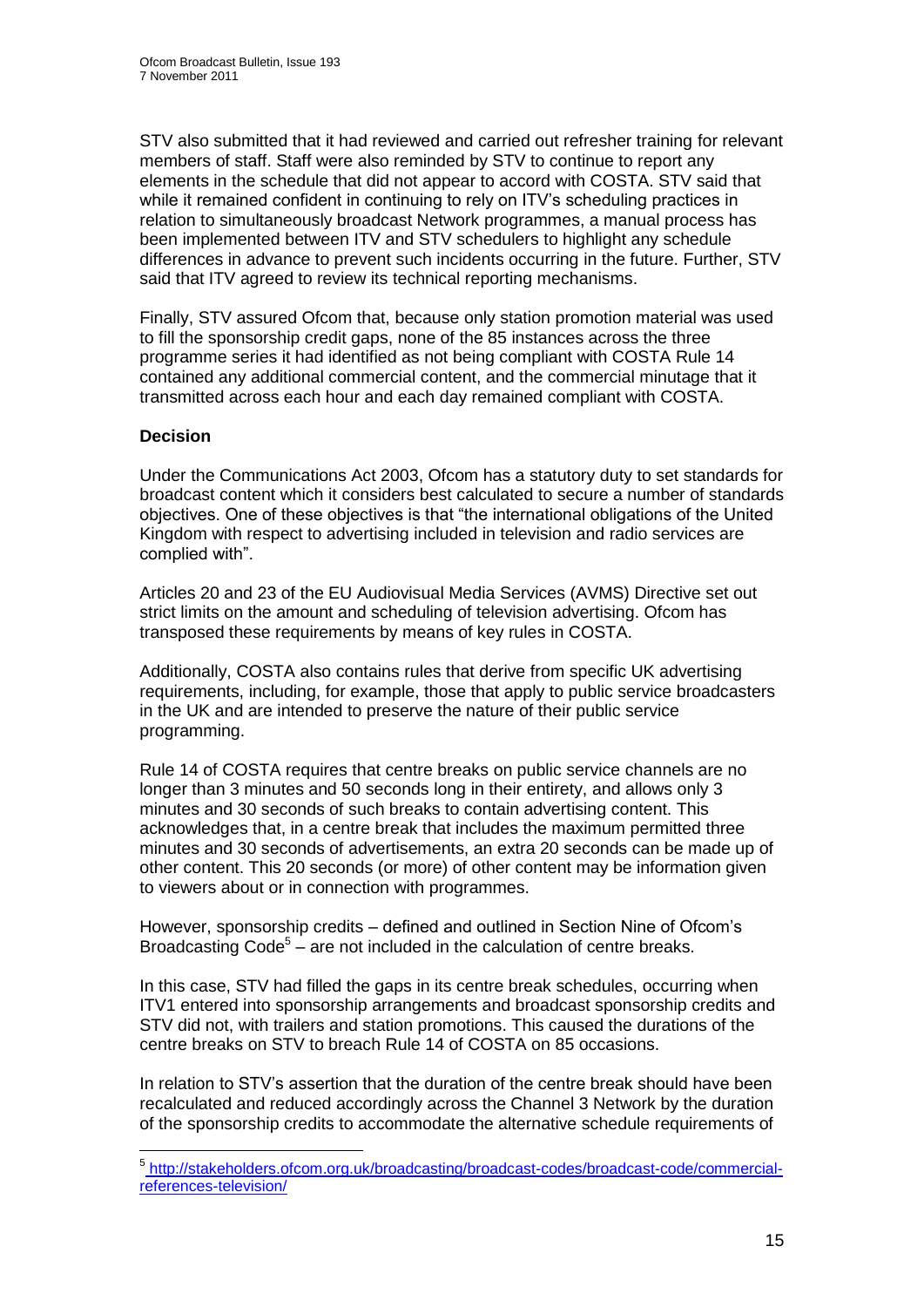STV, and that these changes could only be made by ITV, Ofcom took the view that it was STV's responsibility under the terms of its broadcast licence to ensure compliance with COSTA and all relevant Codes. Ofcom noted the particular circumstances of this case resulting from the simultaneous broadcasting of programmes where sponsorship is not taken by all broadcasters across the Channel 3 Network.

We welcomed the measures taken by the Licensee to address this compliance failure once it had been correctly identified. We also acknowledged that the centre break overruns had not included any additional commercial content.

Nevertheless, the total number of breaches across the three programme series (85), when considered together with the significant period of time over which they occurred, indicated to Ofcom a serious compliance failing. Moreover, Ofcom was concerned that an incorrect remedy had been applied when the alignment issue had been first identified, and continued to be applied for some considerable time. This demonstrated to Ofcom that staff at STV responsible for compliance had not been fully trained in the detailed requirements of COSTA, and remained inadequately trained for the entire period in question.

Ofcom expects STV to ensure both that its schedules are fully compliant with COSTA, and that its staff remains adequately trained in the relevant Ofcom rules at all times.

#### **Breaches of Rule 14 of COSTA**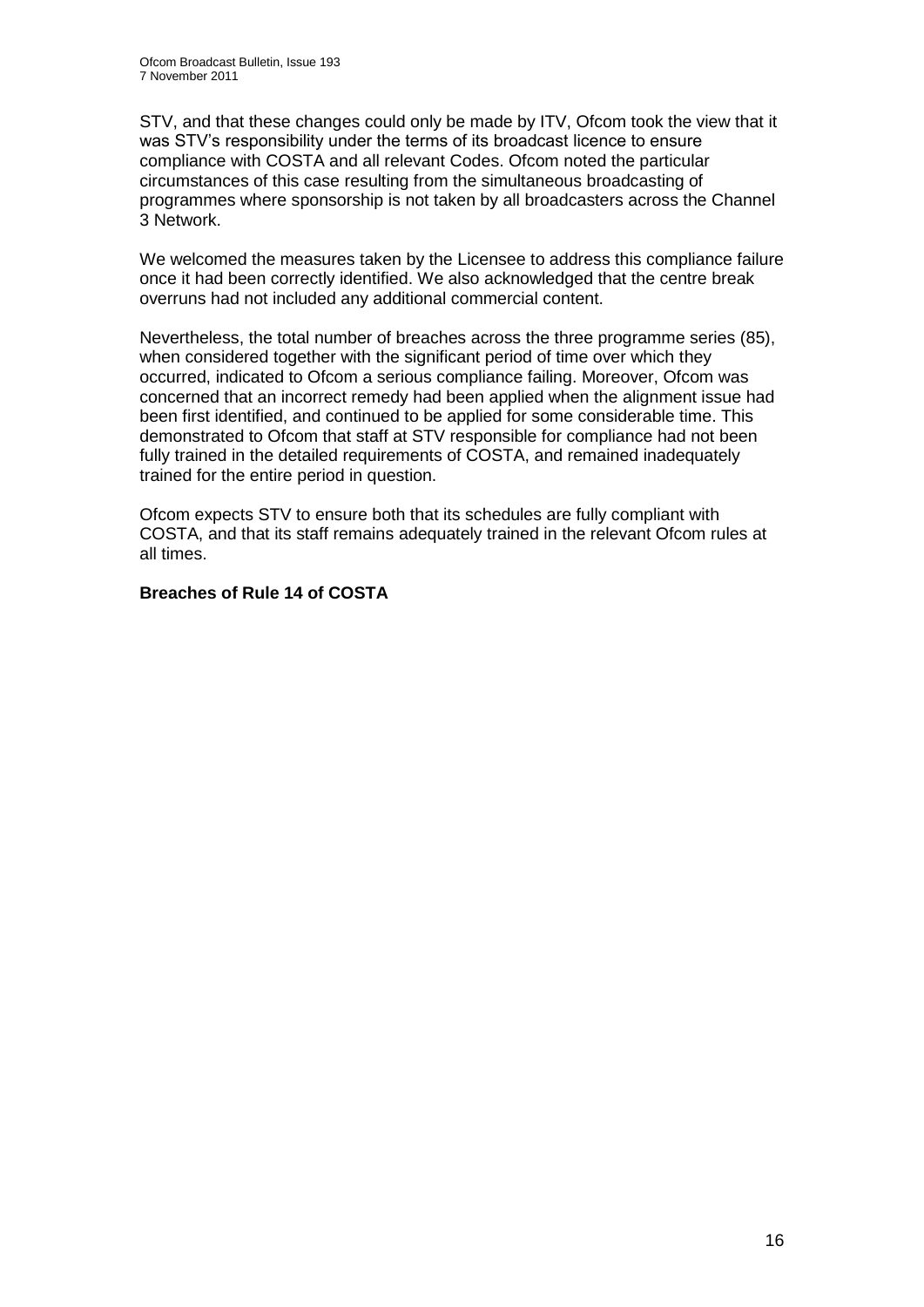# **In Breach**

## **Advertising minutage**

*Kanal 7 Avrupa, 4 April 2011, various times*

#### **Introduction**

Rule 4 of the Code on the Scheduling of Television Advertising ("COSTA") states:

"time devoted to television advertising and teleshopping spots on any channel in any one hour must not exceed 12 minutes."

During monitoring of licensees' compliance with COSTA, Ofcom identified seven instances when the amount of advertising transmitted by Kanal 7 Avrupa in a single clock hour exceeded the maximum 12 minutes permitted by Rule 4.

Specifically, on 4 April 2011, Kanal 7 Avrupa broadcast advertising exceeding the amount permitted by Rule 4 of COSTA as follows:

- In the 10:00 clock hour, approximately 13 minutes of advertising;
- In the 11:00 clock hour, in excess of 12 minutes of advertising;
- In the 13:00 clock hour, in excess of 16 minutes of advertising;
- In the 15:00 clock hour, in excess of 14 minutes of advertising;
- In the 16:00 clock hour, in excess of 13 minutes of advertising;
- In the 17:00 clock hour, in excess of 18 minutes of advertising; and
- In the 22:00 clock hour, in excess of 12 minutes of advertising.

Ofcom considered that these incidents raised issues warranting investigation in relation to Rule 4 of COSTA. We therefore sought formal comments from [Millennium](http://mavise.obs.coe.int/company?id=6560)  [Broadcast Limited](http://mavise.obs.coe.int/company?id=6560) ("the Licensee") which operates and holds the broadcasting licence for Kanal 7 Avrupa, in relation to these incidents in relation to Rule 4 of COSTA.

#### **Response**

The Licensee did not provide an explanation for these incidents. It did however assure Ofcom of its compliance with COSTA in future.

The Licensee added it had recently set up an "internal regulation and monitoring system" and highlighted the need for "more meticulous discipline" to its Head of Advertising.

#### **Decision**

Under the Communications Act 2003, Ofcom has a statutory duty to set standards for broadcast content which it considers are best calculated to secure a number of standards objectives. One of these objectives is that "the international obligations of the United Kingdom with respect to advertising included in television and radio services are complied with".

Articles 20 and 23 of the EU Audiovisual Media Services (AVMS) Directive set out strict limits on the amount and scheduling of television advertising. Ofcom has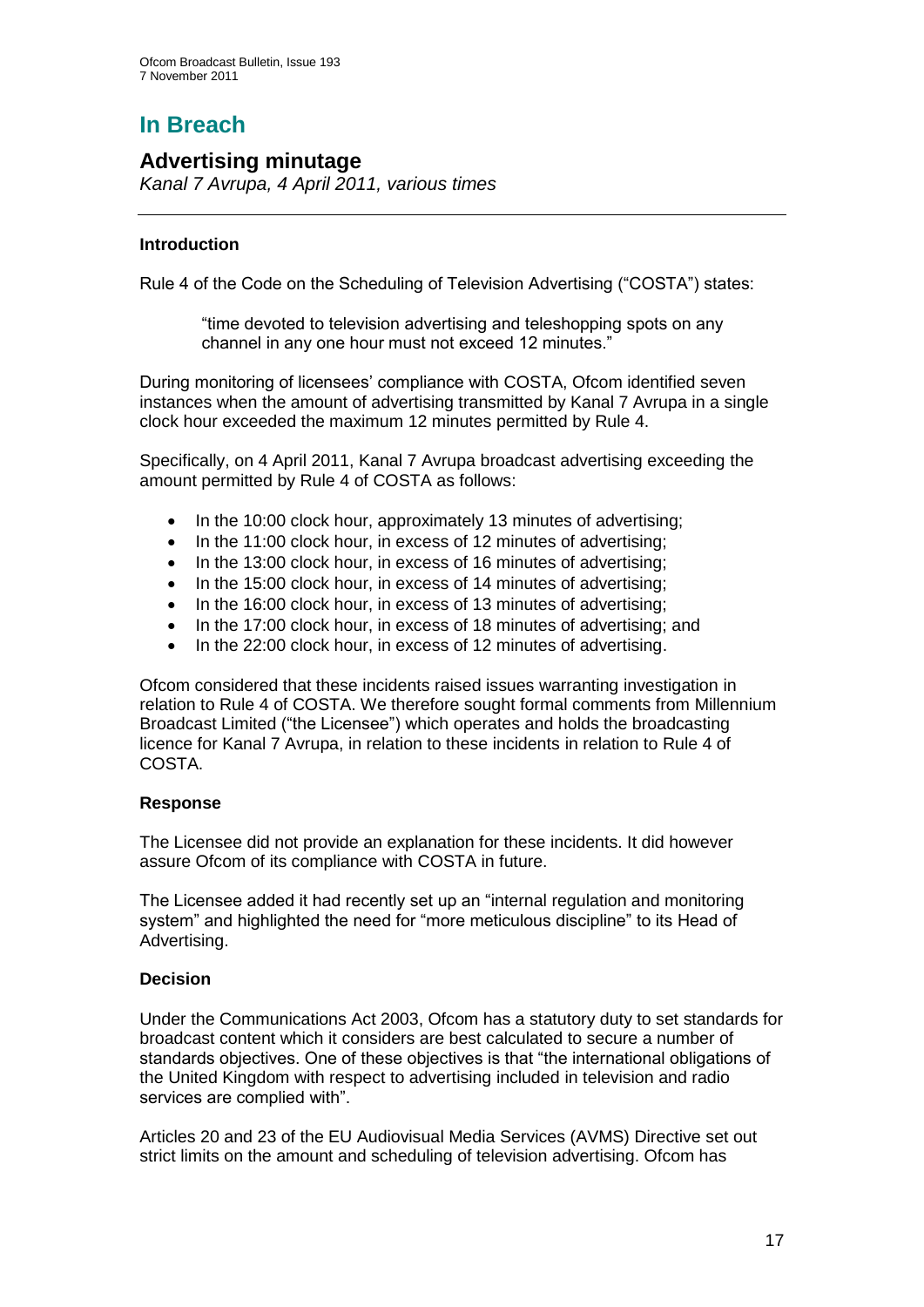transposed these requirements by means of rules in COSTA. Ofcom undertakes routine monitoring of all of its licensees' compliance with COSTA.

In this case, Ofcom found that the seven instances highlighted above were in breach of Rule 4 of COSTA.

Ofcom acknowledged the Licensee"s assurance that it had taken steps to improve compliance with COSTA. However, we noted that the amount of advertising broadcast on Kanal 7 Arupa significantly exceeded the limit stipulated by Rule 4 of COSTA on no fewer than seven occasions on a single day. Further, we were concerned that the failure of the Licensee to provide any explanation for the frequency of these incidents in such a short space of time suggested a lack of awareness and understanding of the COSTA rules on the part of [Millennium](http://mavise.obs.coe.int/company?id=6560)  [Broadcast Limited.](http://mavise.obs.coe.int/company?id=6560)

Ofcom is therefore continuing to monitor Kanal 7 Arupa"s output carefully in the future and will consider further regulatory action should further breaches occur.

#### **Breaches of Rule 4 of COSTA**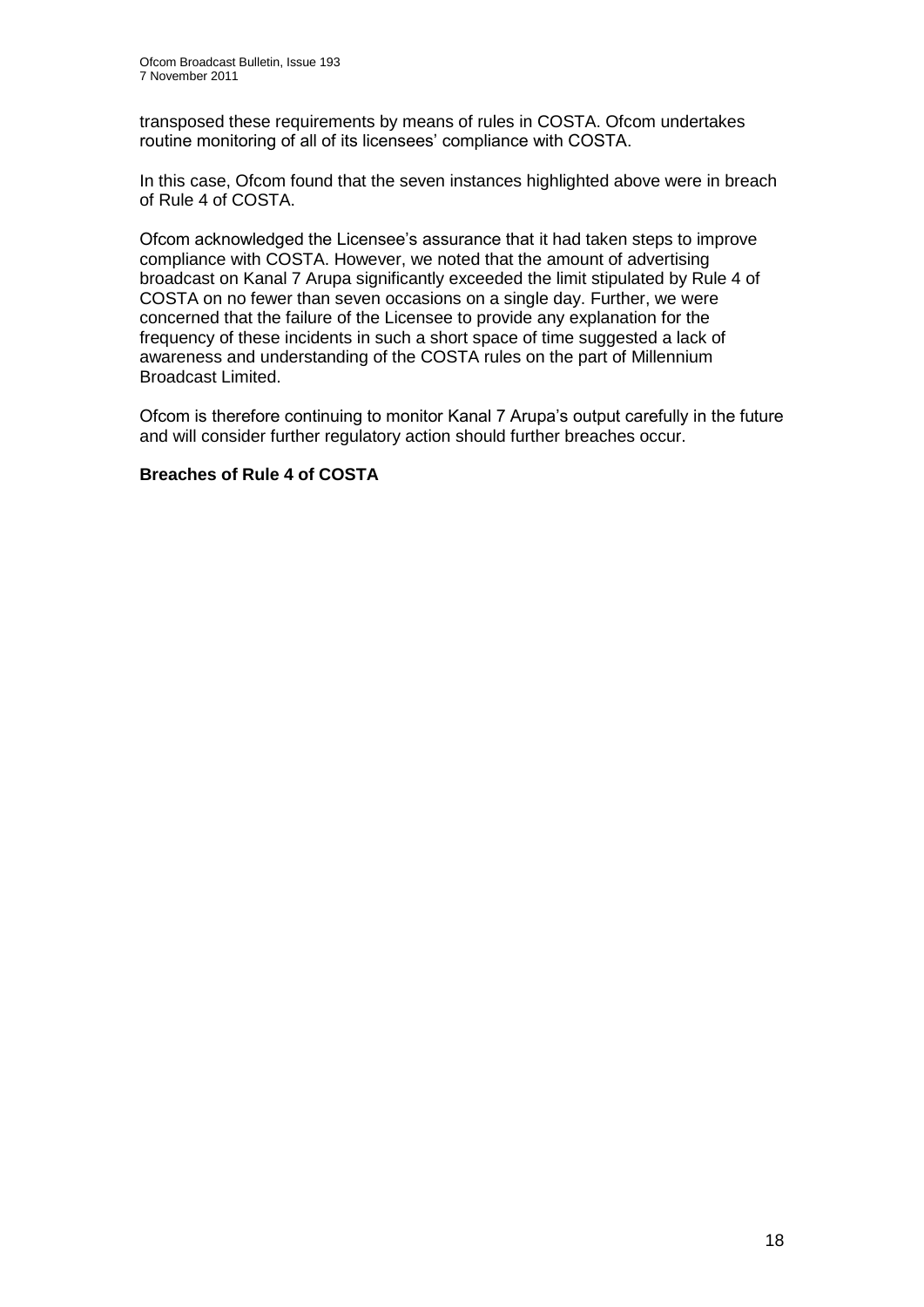# **In Breach**

## **Advertising scheduling**

*MTV and VIVA, various dates and times*

#### **Introduction**

Rule 16 of COSTA states that

"Restrictions apply when inserting advertising breaks during the following programmes;

a) Films and news programmes may only include one advertising or teleshopping break for each scheduled period of at least 30 minutes.

Additionally, Rule 3 (f) of COSTA states that

""films" means cinematographic works and films made for television."

During monitoring of licensees" compliance with COSTA, Ofcom noted that on four occasions, films broadcast on MTV and VIVA, the licences for which are held by MTV Networks Europe ("MTVNE" or "the Licensee"), appeared to contain more than the number of internal breaks permitted by Rule 16a as follows:

- MTV: 17 July 2011, 23:35 and18 July 2011, 21:00; and
- VIVA: 23 July 2011, 21:00 and 24 July 2011, 19:01.

Ofcom considered these incidents raised issues warranting investigation in relation to Rule 16(a) of COSTA and therefore sought formal comments from the Licensee about these incidents in relation to this rule.

#### **Response**

MTVNE agreed these broadcasts contained too many internal advertising breaks and apologised for these errors. It said that on MTV, its systems currently schedule the end credits of films as a separate event running concurrently with the last part of the actual film content. On this occasion MTVNE said unfortunately a scheduler had mistakenly inserted a further internal break between the end of the film and the end credits.

On VIVA, the Licensee said a scheduler had reduced the scheduled slots for the films from the original plan without taking into account the implications for internal breaks.

MTVNE admitted that events were "clearly unsatisfactory" and said that additional checks are being put in place in its systems and further training to schedulers will be provided to prevent any such incident happening again in the future.

#### **Decision**

Under the Communications Act 2003, Ofcom has a statutory duty to set standards for broadcast content which it considers are best calculated to secure a number of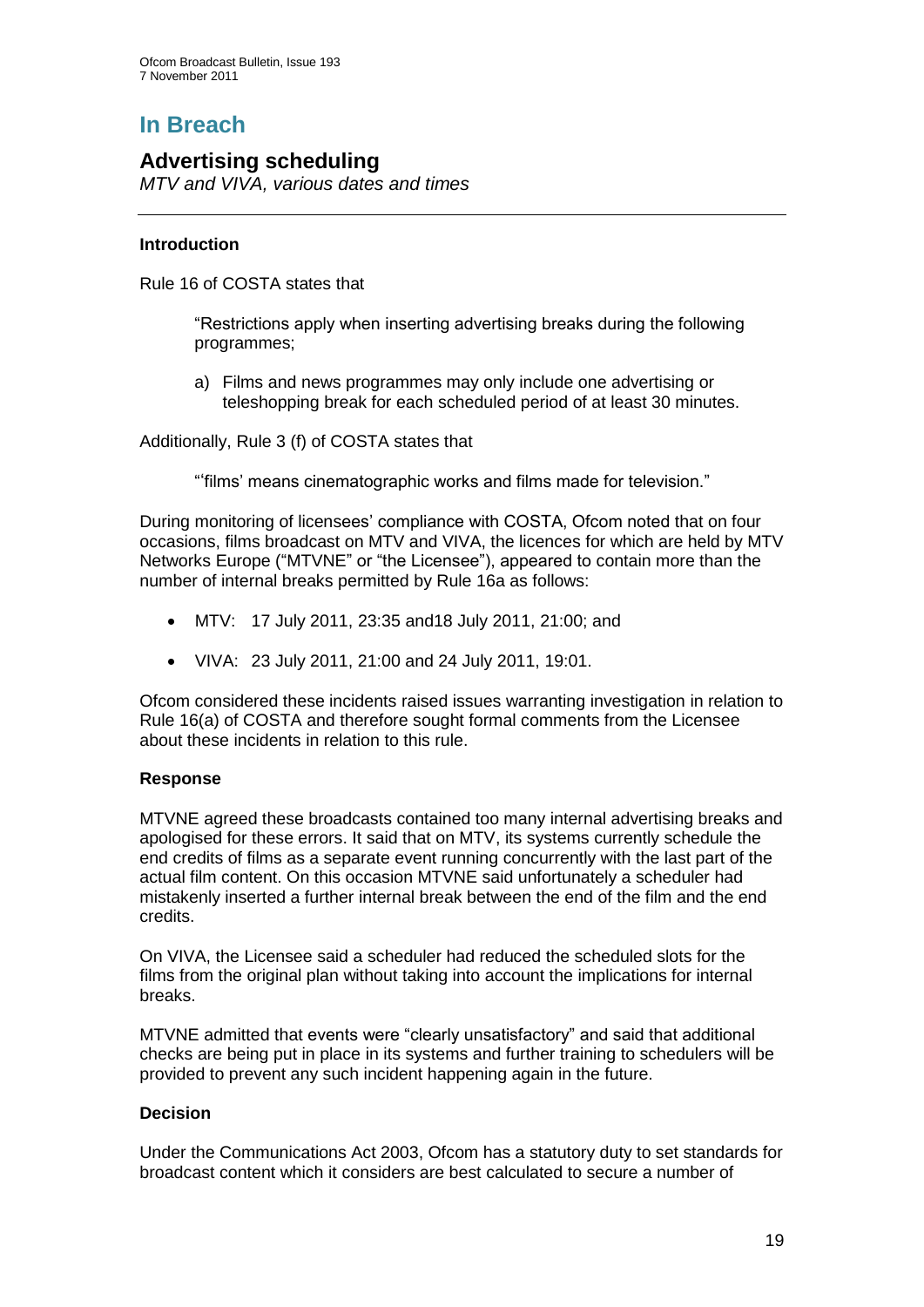standards objectives. One of these objectives is that "the international obligations of the United Kingdom with respect to advertising included in television and radio services are complied with".

Articles 20 and 23 of the EU Audiovisual Media Services (AVMS) Directive set out strict limits on the amount and scheduling of television advertising. Ofcom has transposed these requirements by means of rules in COSTA. Ofcom undertakes routine monitoring of all of its licensees' compliance with COSTA.

In this case, Ofcom found that the additional breaks taken on four occasions on MTV and VIVA were in breach of Rule 16(a) of COSTA.

Ofcom welcomed the additional compliance measures put in place to prevent any future occurrence, but noted that it has already previously resolved two incidents when VIVA also broadcast films containing too many internal breaks, at odds with Rule  $16(a)^1$ . At the same time, Ofcom had resolved other incidents when too many internal breaks where taken on another of MTVNE"s channels, MTV Dance (in respect of COSTA Rule  $17<sup>2</sup>$ ). Assurances were given by MTVNE at the time that further compliance measures would be put in place to prevent any future occurrence and additional training introduced.

Ofcom does not expect a repeat of such incidents in the future.

#### **Breaches of Rule 16(a) of COSTA**

1

<sup>1</sup> [http://stakeholders.ofcom.org.uk/binaries/enforcement/broadcast](http://stakeholders.ofcom.org.uk/binaries/enforcement/broadcast-bulletins/obb186/obb186.pdf)[bulletins/obb186/obb186.pdf](http://stakeholders.ofcom.org.uk/binaries/enforcement/broadcast-bulletins/obb186/obb186.pdf)

 $2$  Which imposes limits on the number of internal breaks in other types of programming, see: <http://stakeholders.ofcom.org.uk/binaries/broadcast/other-codes/tacode.pdf>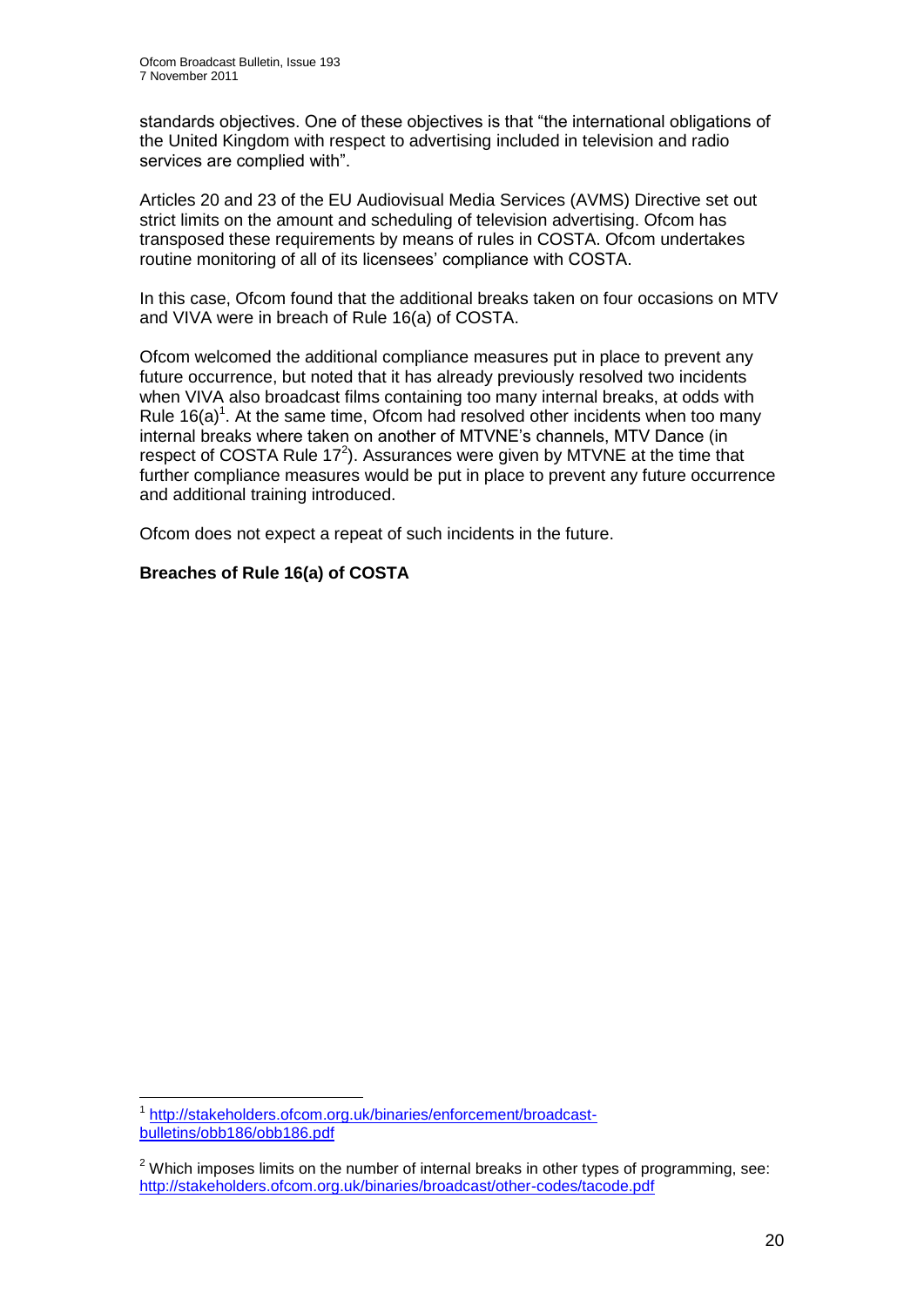# **In Breach**

## **Breach findings table**

*Code on the Scheduling of Television Advertising compliance reports*

Rule 4 of the Code on the Scheduling of Television Advertising ("COSTA") states:

"... time devoted to television advertising and teleshopping spots on any channel must not exceed 12 minutes."

| <b>Channel</b>   | <b>Transmission date</b><br>and time | Code and<br>rule /<br>licence<br>condition | <b>Summary finding</b>                                                                                                                                                                                                                                                                                                                                                                                                                                                                                                                |
|------------------|--------------------------------------|--------------------------------------------|---------------------------------------------------------------------------------------------------------------------------------------------------------------------------------------------------------------------------------------------------------------------------------------------------------------------------------------------------------------------------------------------------------------------------------------------------------------------------------------------------------------------------------------|
| Islam<br>Channel | 23 July 2011, 21:00                  | <b>COSTA</b><br>Rule 4                     | During monitoring, Ofcom noted<br>that the Islam Channel exceeded<br>the permitted advertising<br>allowance by 55 seconds.<br>The broadcaster believed that<br>certain promotions should not<br>have been counted towards its<br>advertising minutage. After<br>Ofcom clarified these promotions<br>met the definition of television<br>advertising, the Islam Channel<br>accepted it broadcast above the<br>limits set by COSTA and has<br>updated its procedures to ensure<br>this does not happen again.<br><b>Finding: Breach</b> |

Rule 16 of COSTA states that

"Restrictions apply when inserting advertising breaks during the following programmes;

a) Films and news programmes may only include one advertising or teleshopping break for each scheduled period of at least 30 minutes.

Additionally, Rule 3 f) of COSTA states that

""films" means cinematographic works and films made for television."

Rule 17 of COSTA stipulates the maximum number of internal breaks programmes (other than those exceptions in Rule 16) may contain: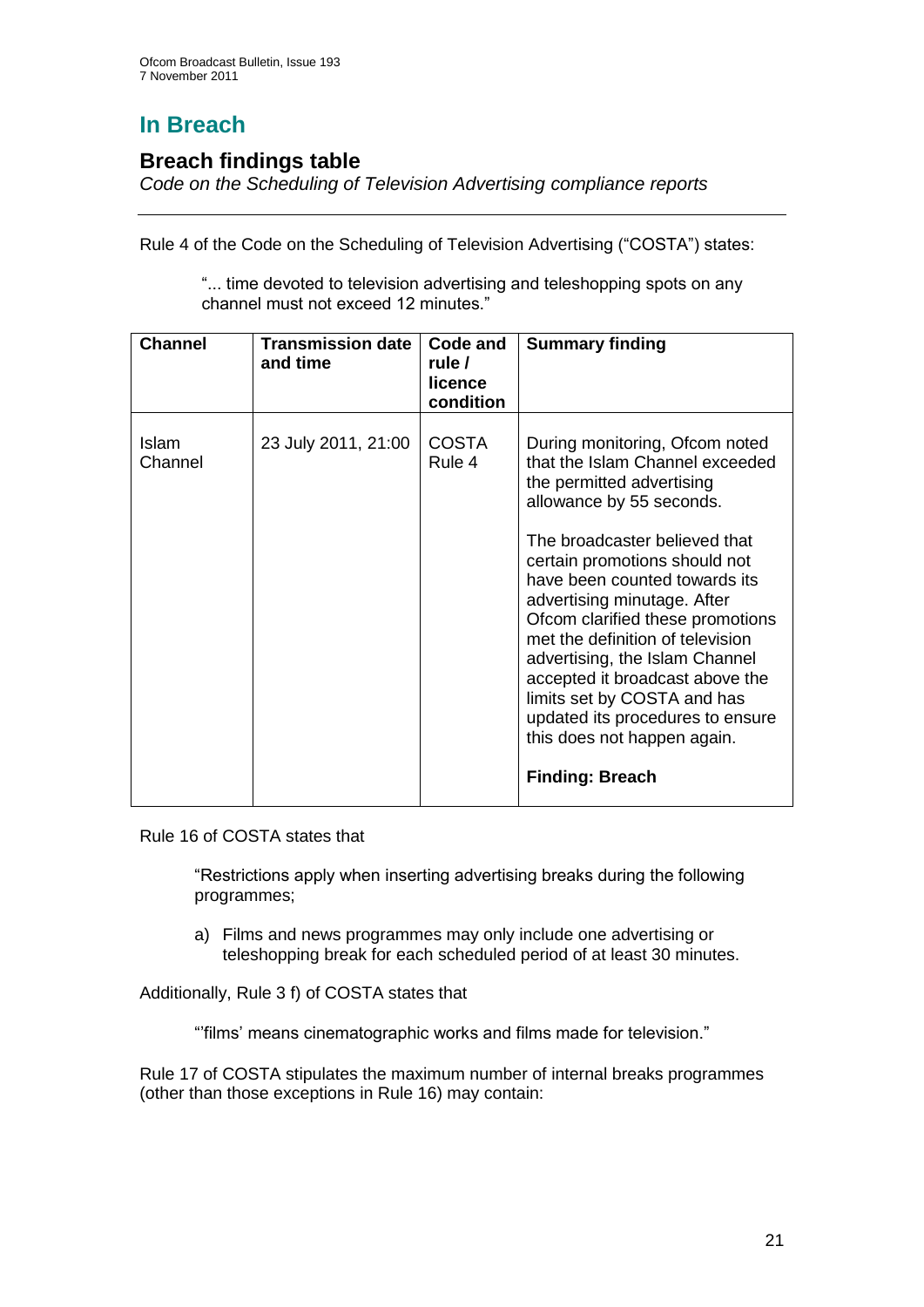| <b>Scheduled duration of programme</b><br>(on non-PSB channels) | <b>Number of breaks</b> |
|-----------------------------------------------------------------|-------------------------|
| $<$ 26 minutes                                                  | One                     |
| $26 - 45$ minutes                                               | Two                     |
| $46 - 65$ minutes                                               | <b>Three</b>            |
| $66 - 85$ minutes                                               | Four                    |
| 86 - 105 minutes                                                | Five                    |
| $106 - 125$ minutes <sup>*</sup>                                | <b>Six</b>              |

\*for every additional 20 minutes of programming, a further break is permitted.

| <b>Channel</b>      | <b>Transmission date</b><br>and time | <b>Code and</b><br>rule $\prime$<br>licence<br>condition | <b>Summary finding</b>                                                                                                                                                                                                                    |
|---------------------|--------------------------------------|----------------------------------------------------------|-------------------------------------------------------------------------------------------------------------------------------------------------------------------------------------------------------------------------------------------|
| <b>GEM TV</b>       | 4 April 2011, 20:30                  | <b>COSTA</b><br>Rule 17                                  | Ofcom noted during monitoring, that<br>the programme Manuella contained<br>four internal breaks – one more than<br>permitted by Rule 17 of COSTA.<br><b>Finding: Breach</b>                                                               |
| <b>Sky Atlantic</b> | 16 July 2011, 01:53                  | <b>COSTA</b><br><b>Rule 16(a)</b>                        | Ofcom noted during monitoring that<br>a one-off, feature length edition of<br>the series 24 contained five breaks<br>in a 112 minute programme - two<br>more than permitted under Rule<br>16(a) of COSTA.<br><b>Finding: Breach</b>       |
|                     |                                      |                                                          |                                                                                                                                                                                                                                           |
| Sky Sports 4        | 25 July 2011, 00:59                  | <b>COSTA</b><br>Rule 17                                  | Ofcom noted that, during<br>monitoring, a programme was<br>broadcast that contained seven<br>internal breaks, one more than<br>permitted by Rule 17 of COSTA.<br><b>Finding: Breach</b>                                                   |
| <b>WTF</b>          | 26 July 2011, 05:00                  | <b>COSTA</b><br>Rule 17                                  | Ofcom noted during monitoring that<br>the programme WTF- What Are<br>You Up To? contained five internal<br>breaks in a 60 minute slot, one more<br>than permitted by COSTA for a<br>programme of this duration.<br><b>Finding: Breach</b> |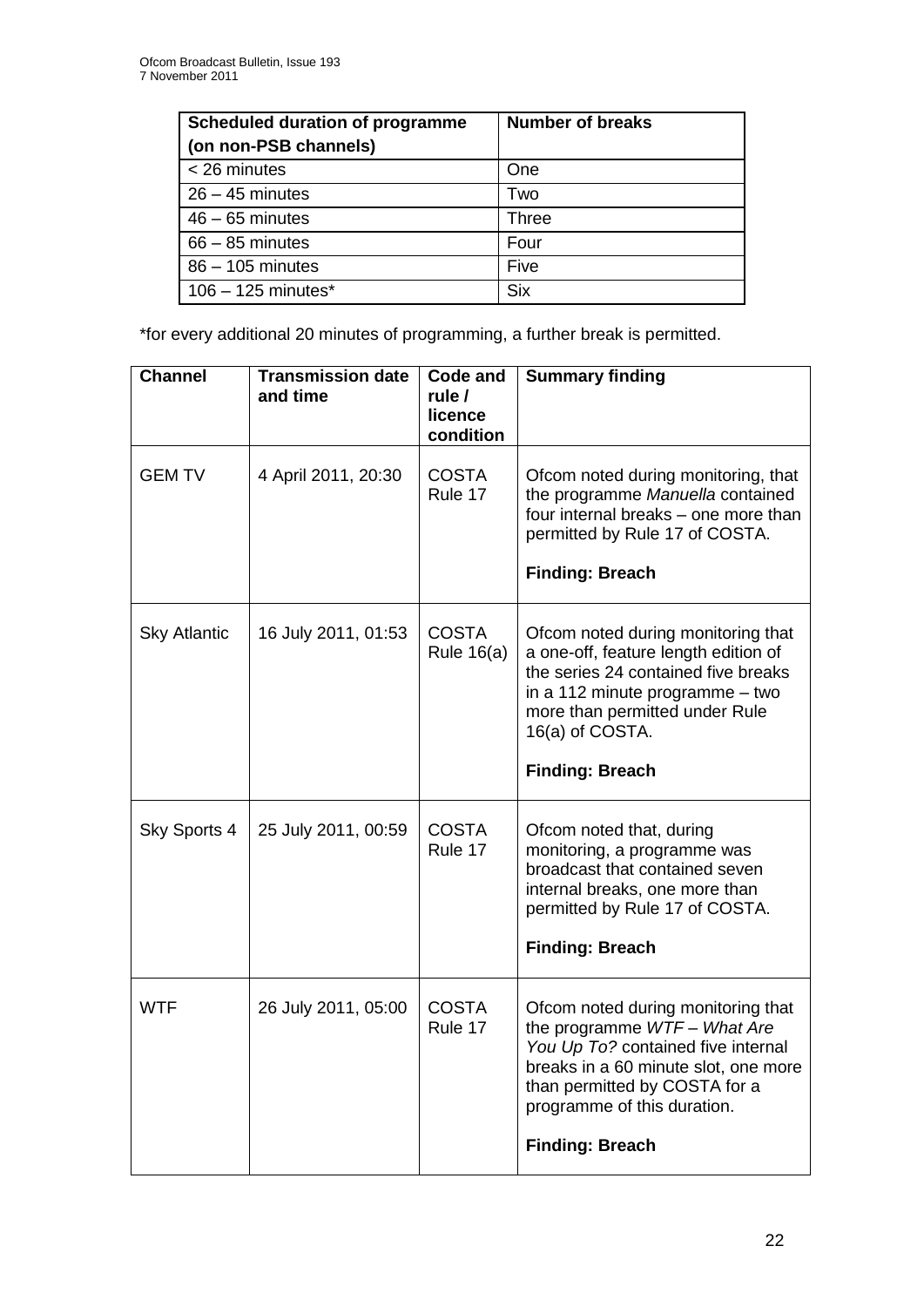# **Resolved**

## **Advertising minutage**

*My Channel, 1 and 7 August 2011, 09:00 and 20:00*

#### **Introduction**

Rule 4 of the Code on the Scheduling of Television Advertising ("COSTA") states:

"time devoted to television advertising and teleshopping spots on any channel in any one hour must not exceed 12 minutes."

During monitoring of licensees' compliance with COSTA, Ofcom noted that My Channel broadcast 14 minutes and 20 seconds of advertising in one clock hour on 1 August 2011, and 13 minutes and 20 seconds of advertising in one clock hour on 7 August 2011.

Ofcom considered that these incidents raised issues warranting investigation in relation to Rule 4 of COSTA. We therefore sought formal comments from Enteraction TV Learning Ltd ("the Licensee") which operates and holds the broadcasting licence for My Channel, in relation to these incidents and this rule.

#### **Response**

My Channel said that the incidents in question were the result of human error, coupled with the introduction of a new scheduling system recently acquired by the Licensee. A new member of staff had recently been employed to manage My Channel"s schedule, it said, and was still unfamiliar with the equally new scheduling system, Zeus.

My Channel explained the specific incidents: on the 1 August 2011 a last minute change affected the size of a slot in the 09:00 clock hour, which in turn impacted on the amount of commercial air time that aired within this clock hour; while on 7 August 2011, the first part of a three-part programme was not transmitted as initially scheduled, something that the scheduling system did not identify, which resulted in excess commercial air time for that clock hour.

My Channel said that the two incidents were mistakes stemming from the introduction of new software while new staff were still undergoing training. To ensure such incidents did not recur, the Licensee said it had given additional training to the scheduler and the development of a new function in the Zeus software to monitor commercial minutage to alert the scheduler of any over run in commercial air time.

#### **Decision**

Under the Communications Act 2003, Ofcom has a statutory duty to set standards for broadcast content which it considers are best calculated to secure a number of standards objectives. One of these objectives is that "the international obligations of the United Kingdom with respect to advertising included in television and radio services are complied with".

Articles 20 and 23 of the EU Audiovisual Media Services (AVMS) Directive set out strict limits on the amount and scheduling of television advertising. Ofcom has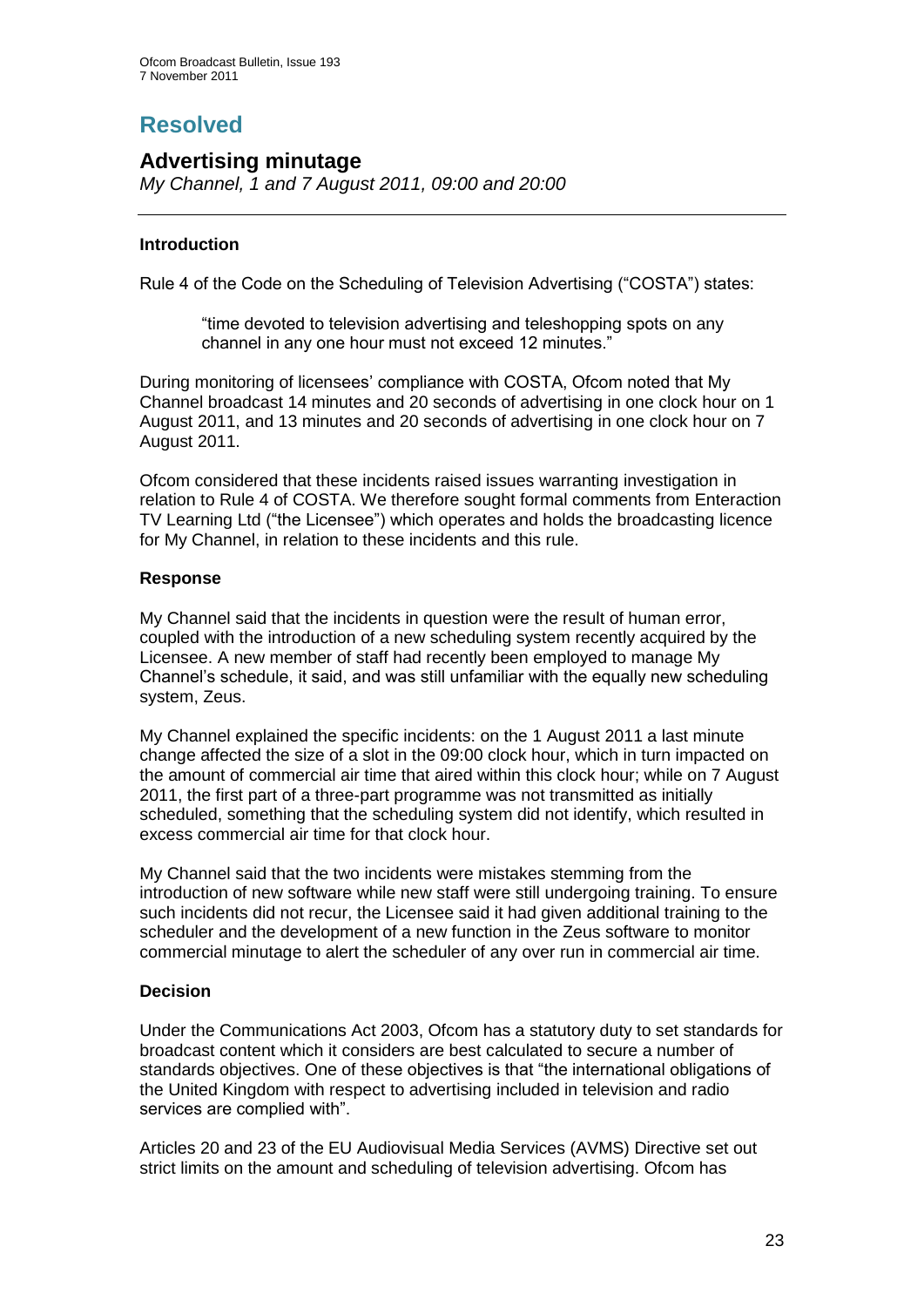transposed these requirements by means of key rules in COSTA. Ofcom undertakes routine monitoring of all of its licensees' compliance with COSTA.

In this case, Ofcom found that the amount of advertising exceeded that permitted by Rule 4 of COSTA.

However, Ofcom noted that the incidents had been the result of a combination of new staff and new software and welcomed the additional compliance measures put in place by the Licensee. In view of the steps taken, Ofcom considers the matter resolved, but reminds My Channel of the importance of ensuring robust systems to ensure full compliance with COSTA, and does not expect any such incidents in future on My Channel.

#### **Resolved**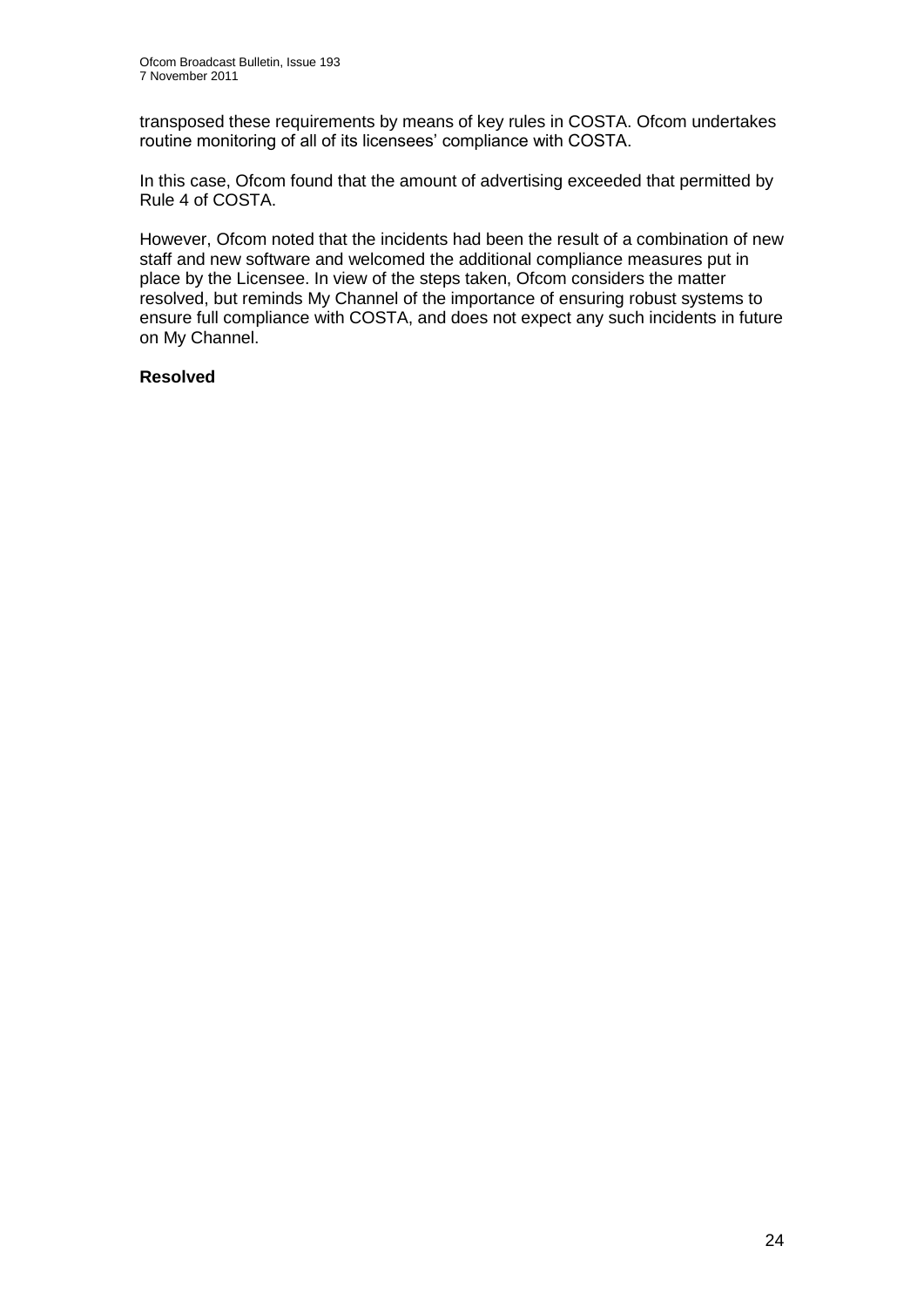# **Resolved**

## **Resolved findings table**

*Code on the Scheduling of Television Advertising compliance reports*

Rule 4 of the Code on the Scheduling of Television Advertising ("COSTA") states:

"... time devoted to television advertising and teleshopping spots on any channel must not exceed 12 minutes."

Additionally, Rule 4(a) of COSTA states that:

"On public service channels, time devoted to television advertising and teleshopping spots must not exceed:

- i) an average of 7 minutes per hour for every hour of transmission time across the broadcasting day; and
- ii) subject to (i) above, an average of 8 minutes an hour between 6pm and 11 pm."

| <b>Channel</b> | <b>Transmission</b><br>date and time | Code and<br>rule /<br>licence | <b>Summary finding</b>                                                                                                                                                                                                                                                                                                                                                                                                                                                                                                                                                                                                                                                                                                                      |
|----------------|--------------------------------------|-------------------------------|---------------------------------------------------------------------------------------------------------------------------------------------------------------------------------------------------------------------------------------------------------------------------------------------------------------------------------------------------------------------------------------------------------------------------------------------------------------------------------------------------------------------------------------------------------------------------------------------------------------------------------------------------------------------------------------------------------------------------------------------|
|                |                                      | condition                     |                                                                                                                                                                                                                                                                                                                                                                                                                                                                                                                                                                                                                                                                                                                                             |
| 4Music         | 17 August 2011,<br>15:00             | <b>COSTA</b><br>Rule 4        | Ofcom noted, during monitoring,<br>that 4Music exceeded the<br>permitted advertising allowance<br>by 36 seconds in clock hour 15:00<br>on 17 August 2011.<br>4Music said owing to a late<br>delivery, a programme lasting<br>approximately 11 minutes, was<br>not loaded onto the broadcaster's<br>playout system correctly.<br>Therefore, the live system<br>automatically skipped to the next<br>item in the schedule resulting in<br>the broadcast of a commercial<br>break intended for the subsequent<br>clock hour. The broadcaster said<br>that to avoid a recurrence, it will<br>not transmit pre-recorded<br>programming that is delivered<br>less than 60 minutes before they<br>are due to be aired.<br><b>Finding: Resolved</b> |
|                |                                      |                               |                                                                                                                                                                                                                                                                                                                                                                                                                                                                                                                                                                                                                                                                                                                                             |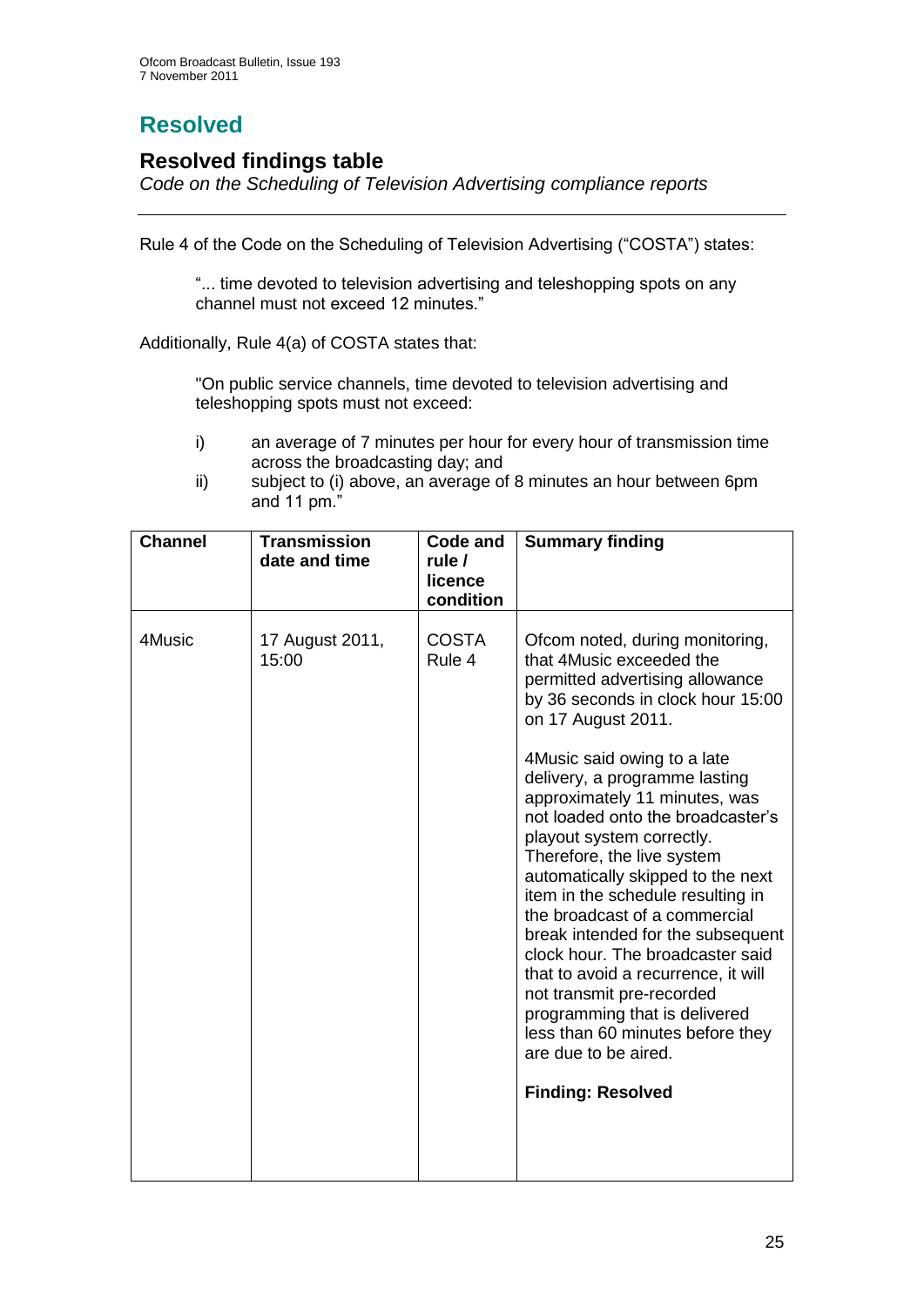| Good Food | 18 July 2011, 15:00<br>and 16:00 | <b>COSTA</b><br>Rule 4 | Ofcom noted, during monitoring,<br>that Good Food exceeded the<br>permitted advertising allowance<br>by 49 seconds and 22 seconds<br>respectively in two clock hours.<br>Good Food explained these<br>instances occurred as a result of                                                                                                                                                                                                    |
|-----------|----------------------------------|------------------------|--------------------------------------------------------------------------------------------------------------------------------------------------------------------------------------------------------------------------------------------------------------------------------------------------------------------------------------------------------------------------------------------------------------------------------------------|
|           |                                  |                        | human error following a system<br>failure. Compliance staff tried to<br>manually 're-build' the schedule<br>but miscalculated the advertising<br>minutage in the two clock hours.<br>Good Food assured Ofcom that<br>the overall advertising allowance<br>for the day was unaffected by<br>these incidents and that<br>compliance staff receive training<br>about the importance of keeping<br>to COSTA rules.<br><b>Finding: Resolved</b> |

Rule 16 of COSTA states that

"Restrictions apply when inserting advertising breaks during the following programmes;

b) Films and news programmes may only include one advertising or teleshopping break for each scheduled period of at least 30 minutes.

Additionally, Rule 3 f) of COSTA states that

""films" means cinematographic works and films made for television."

Rule 17 of COSTA stipulates the maximum number of internal breaks programmes (other than those exceptions in Rule 16) may contain:

| <b>Scheduled duration of programme</b><br>(on non-PSB channels) | <b>Number of breaks</b> |
|-----------------------------------------------------------------|-------------------------|
| $<$ 26 minutes                                                  | One                     |
| $26 - 45$ minutes                                               | Two                     |
| $46 - 65$ minutes                                               | <b>Three</b>            |
| $66 - 85$ minutes                                               | Four                    |
| 86 - 105 minutes                                                | Five                    |
| $106 - 125$ minutes*                                            | <b>Six</b>              |

\*for every additional 20 minutes of programming, a further break is permitted.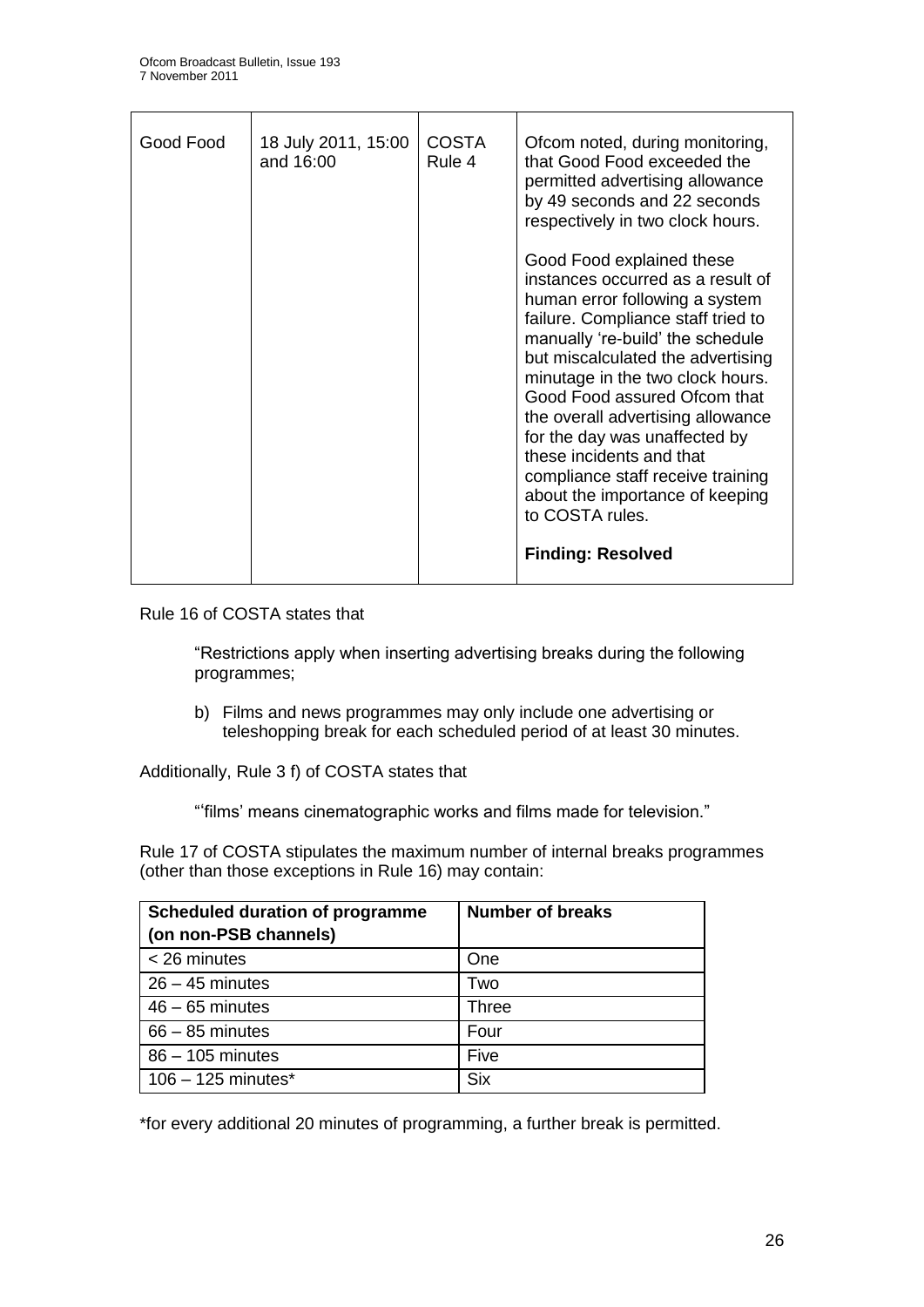| <b>Channel</b> | <b>Transmission</b><br>date and time | Code and<br>rule /<br>licence<br>condition | <b>Summary finding</b>                                                                                                                                                                                                                                                                                                                                                                                                                                                                                                     |
|----------------|--------------------------------------|--------------------------------------------|----------------------------------------------------------------------------------------------------------------------------------------------------------------------------------------------------------------------------------------------------------------------------------------------------------------------------------------------------------------------------------------------------------------------------------------------------------------------------------------------------------------------------|
| The Box        | 28 July 2011,<br>20:28:47            | <b>COSTA</b><br>Rule 17                    | Ofcom noted, during monitoring,<br>that The Box transmitted 11<br>internal breaks during a<br>programme lasting 205 minutes.<br>The Box admitted the incident<br>was caused by human error when<br>the programme was re-scheduled<br>to start. Ofcom noted the<br>broadcaster said that compliance<br>staff are being re-trained on the<br>importance of keeping to COSTA<br>regulations, and that The Box<br>said no additional advertising<br>minutes were transmitted during<br>the period.<br><b>Finding: Resolved</b> |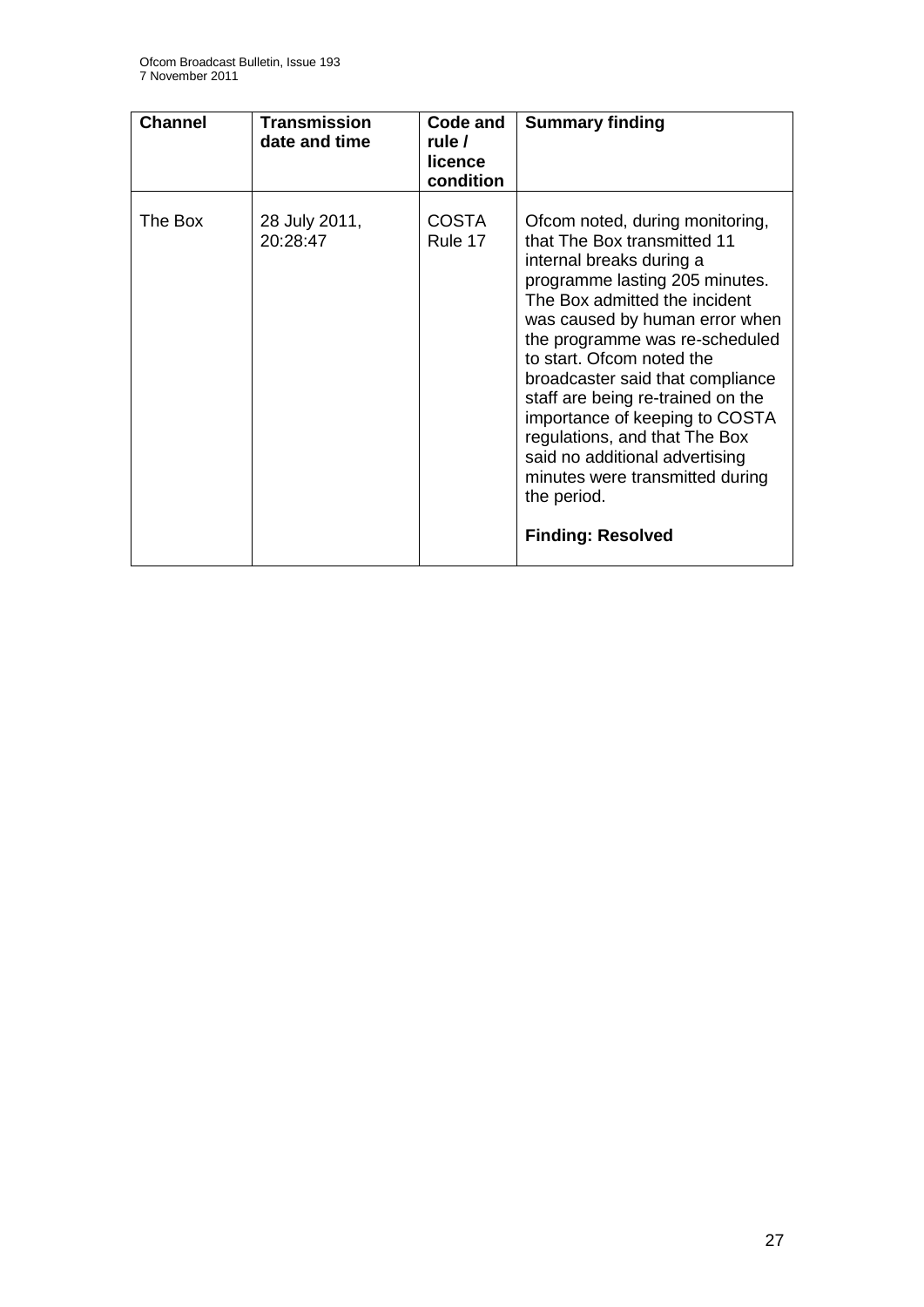## **Fairness and Privacy Cases**

## **Not Upheld**

## **Complaint by European Collar Manufacturers Association and Petsafe Limited**

*The One Show, BBC1, 21 April 2011*

**Summary:** Ofcom has not upheld this complaint of unfair treatment made by the European Collar Manufacturers Association ("ECMA") and the company Petsafe.

BBC1 broadcast an edition of its weekday evening magazine programme *The One Show*. This edition of the programme included a section looking at electric shock collars for dogs, prompted by the first prosecution of a dog owner since the use of the collars had been made illegal in Wales.

The ECMA and Petsafe complained that they were treated unjustly or unfairly in the programme as broadcast.

In summary, Ofcom found the following:

- The programme did not give an unfair impression of electric shock collars for dogs.
- The programme makers took reasonable care to satisfy themselves that the programme did not present, disregard or omit material facts, with regard to electric shock collars for dogs.
- It was not incumbent upon the programme makers to offer the complainants an opportunity to respond.

#### **Introduction**

On 21 April 2011, BBC1 broadcast an edition of its weekday evening magazine programme *The One Show*. This edition of the programme included a report on electric shock collars for dogs. The report explained that the use of electric shock collars for dogs had recently been made illegal in Wales and set out the potential penalties for their use there. It also indicated that although their use remained legal in England, Scotland and Northern Ireland*,* the UK Government was *"investigating whether there should be a UK-wide ban".*

Both the presenter of the report, Dom Littlewood, and a representative of the RSPCA were shown talking about welfare concerns raised by the use of the collars. The report also included a professional dog trainer, based in Wales, who supported the use of the collars as a tool to train dogs that chased livestock and who considered that using them was a better alternative than risking a dog in these circumstances being shot by a farmer.

After the report the studio presenters, Matt Baker and Alex Jones and the studio guest, actress Lynda Bellingham, discussed the use of the collars with *The One Show* vet Joe Inglis. During this discussion Mr Inglis stated that he was against the use of these collars and indicated that his view was: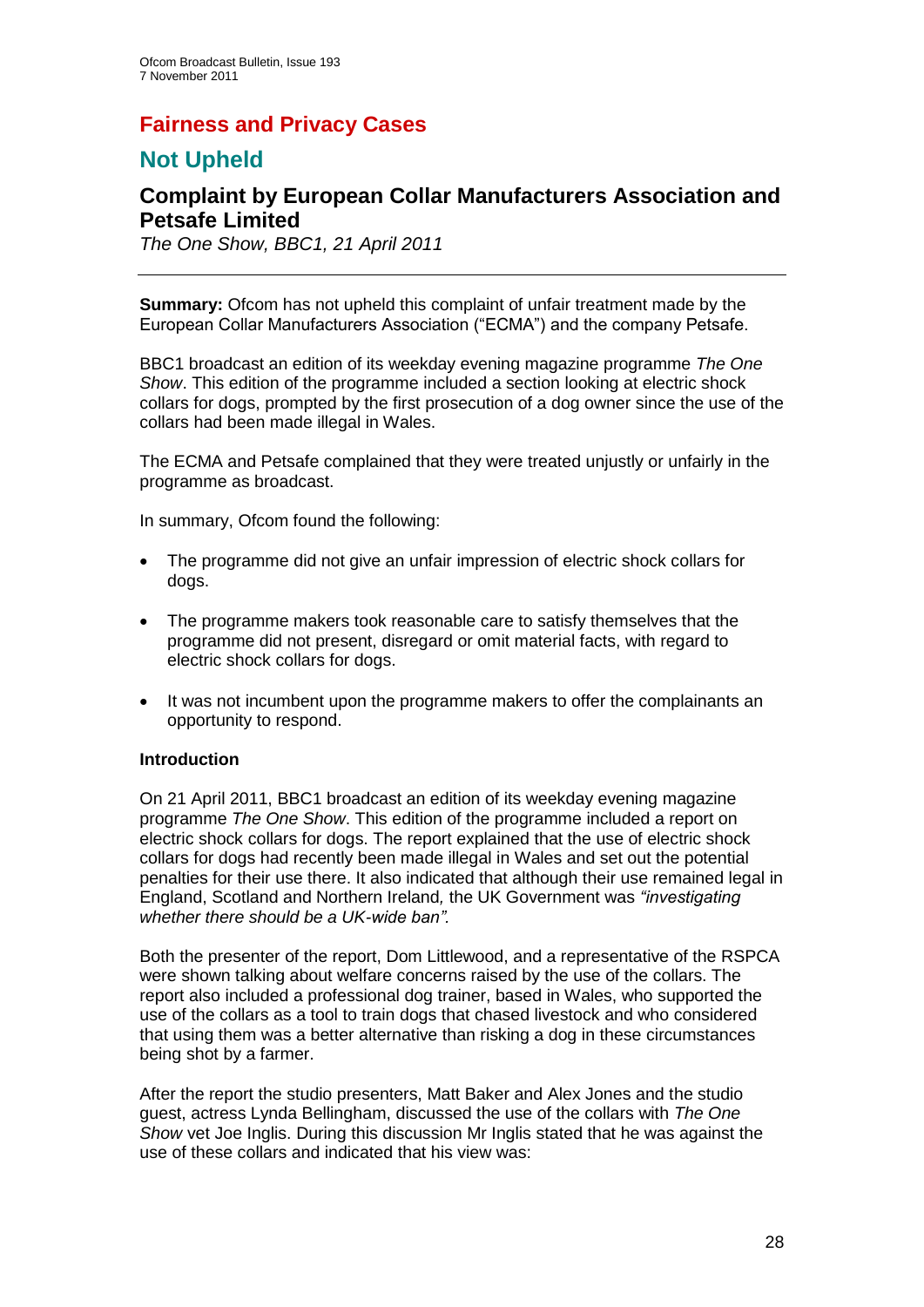*"…shared by the majority of vets and animal behaviourists...and also the big animal welfare charities…because they are clearly cruel…and they don't work as well".*

Mr Inglis also held a remote control operated electric dog collar with eight shock levels against his hand while the presenters delivered an electric shock through it, in response to which Mr Inglis jumped back against the sofa on which he was sitting. After this Mr Inglis said:

*"Blimey, that's quite something and that was what three?* [to which Mr Baker responded *"yeah, yeah"*] *so you imagine that round the neck of an animal on eight".*

Following the broadcast of the programme, Brabners Chaffe Street Solicitors ("BCS Solicitors") complained to Ofcom that the European Collar Manufacturers Association ("ECMA") and Petsafe Limited ("Petsafe"), a company that manufactures and sells the collars and which the ECMA represents, were treated unjustly or unfairly in the programme as broadcast**.**

#### **The Complaint and the BBC's response**

In summary, BCS Solicitors complained that the ECMA and Petsafe were treated unjustly or unfairly in the programme as broadcast in that:

a) The programme gave an unfair impression to viewers of electric dog collars. The complainants cited six specific elements of the report and said that the relevant section of the programme included exaggeration, dubbing and other editing for dramatic effect which created an unfair impression of the effect of electric collars.

In reply, but before responding to the specific elements of this head of complaint, the BBC said that the report was prompted by the first prosecution of a pet owner since the ban on the use of electric shock collars for dogs was introduced in Wales in 2010. It said that the report was specifically about the use of electric shock collars by pet owners, not the manufacture or sale of such collars. The BBC said that the programme made it clear that the use of the collars had been banned in Wales (but currently remained legal in England, Northern Ireland and Scotland) and that the responsibility for their use rested with individual pet owners. It added that the programme: did not question the manufacture or sale of these collars; ensured an appropriate range of views regarding the use of the collars was represented; and, did not name either the ECMA or Petsafe.

The BBC also asked Ofcom to consider that the ECMA represented only one of a number of companies which manufacture and sell electric shock collars for dogs in the UK.

In particular, the complainants said that the programme gave an unfair impression of electric dog collars in that:

i) At no point was it made clear that the welfare of the dog owned by the man convicted of using an electric dog collar (Mr Pook) was not compromised.

In response, the BBC said that it did not know on what basis the complainants stated that the welfare of Mr Pook"s dog was not compromised but that in any case the welfare of this particular dog was not material to this complaint of unfairness given that there was a clear consensus amongst animal welfare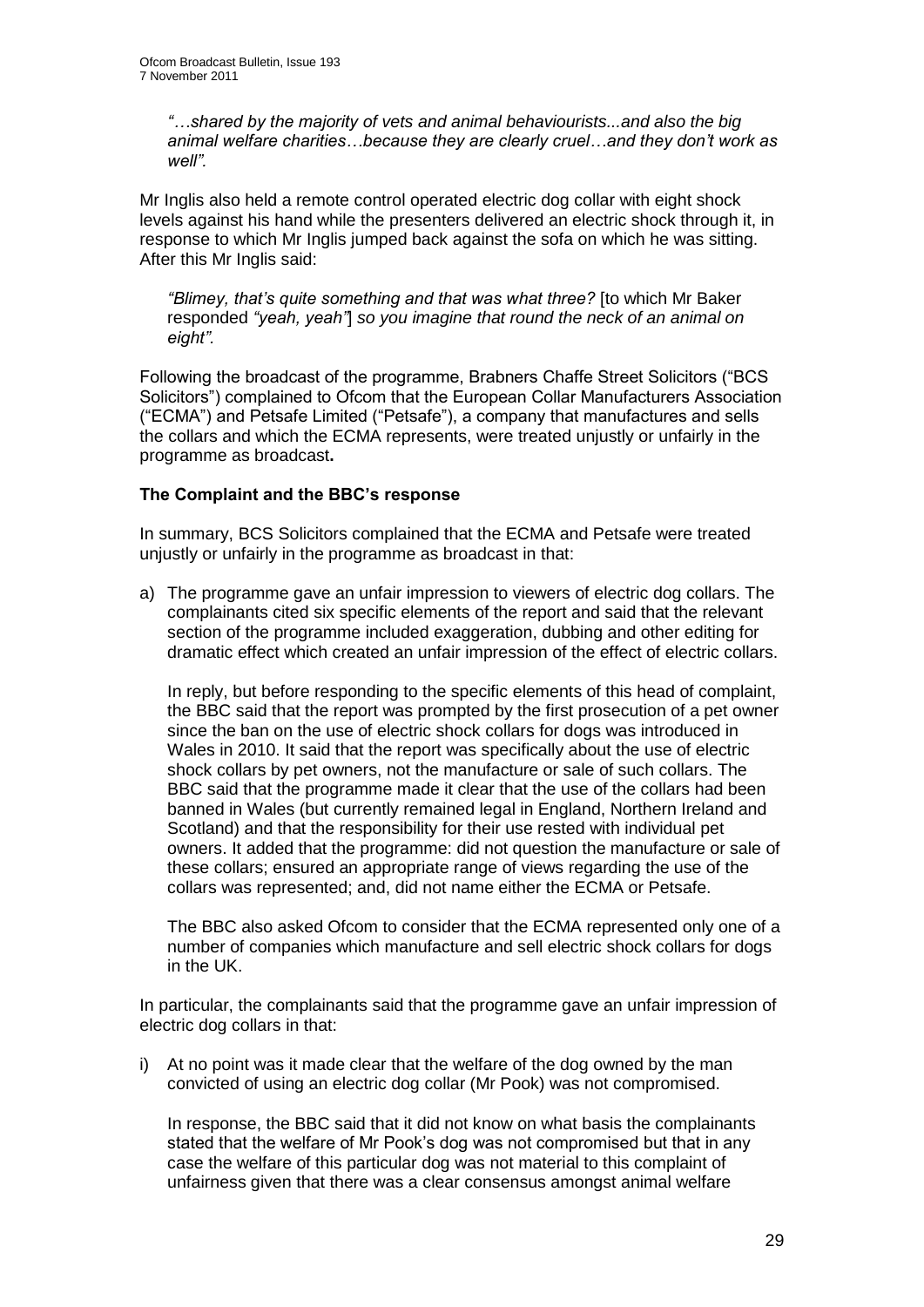organisations that the use of electric shock collars posed at least a potential danger to the welfare of dogs. The BBC supported its position on this matter by quoting comments made by the RSPCA, The British Veterinary Association, The Kennel Club, The Dogs Trust and The  $PDSA^1$ . All of these organisations were concerned that the use of these devices could or did cause welfare problems for dogs and four of them considered that they should not be used in any circumstances.

ii) Mr Littlewood"s claim that the statutory penalty for the use of an electric dog collar in Wales was "a fine up to £20,000 or up to six months in prison" was untrue as the penalty was a fine of up to £5,000 and/or 51 weeks imprisonment.

On this point, the BBC said that the summary of the maximum fine or prison sentence in the programme was incorrect in that it overstated the maximum fine but understated the maximum prison sentence. However, the broadcaster argued that the inaccuracy was not material to the audience"s understanding that the use of an electric shock collar on a dog in Wales was illegal and could lead to a significant fine or prison sentence.

iii) The dog's cry on the BBC News footage of a dog chasing sheep (included within the report) was dubbed for dramatic effect.

In response, the BBC said that the programme makers had assured it that that no sound effects were dubbed onto the archive footage used by *The One Show* and there was no indication or reason to assume that any such sound effects were dubbed onto the original material when it was first broadcast.

iv) There was no robust evidence to support the RSPCA representative"s position or that of Mr Inglis, which was why the English government and the Scottish Parliament had delayed any decision on the regulation of electric collars until the results of DEFRA experiment AW1402 were available.

On this sub-head of complaint, the broadcaster said that a number of scientific studies had been carried out and provided evidence both for and against the acceptability of electric shock collars. However, it also said there was a significant volume of scientific research to support the views expressed in the programme by the RSPCA and Mr Inglis.

The BBC supported its position on this matter by quoting from two academic studies on the use of electric shock collars on dogs and a 2006 review of the literature on this subject by the University of Bristol"s Department of Clinical Veterinary Science. The first of the two studies concluded that: "shocks received during training are not only unpleasant but also painful and frightening", and the second study found that "the general use of electronic shock collars is not consistent with animal welfare".

The broadcaster observed that the ECMA had challenged a ban on the use of electric shock collars imposed by the Welsh Assembly Government ("the WAG") in the High Court in 2010, but that the court had found that the ban was reasonable. It also noted that the judge had cited the Chief Veterinary Officer for Wales' view that:

<sup>1</sup>  $1$  The People's Dispensary for Sick Animals (PDSA) is the UK's leading pet charity.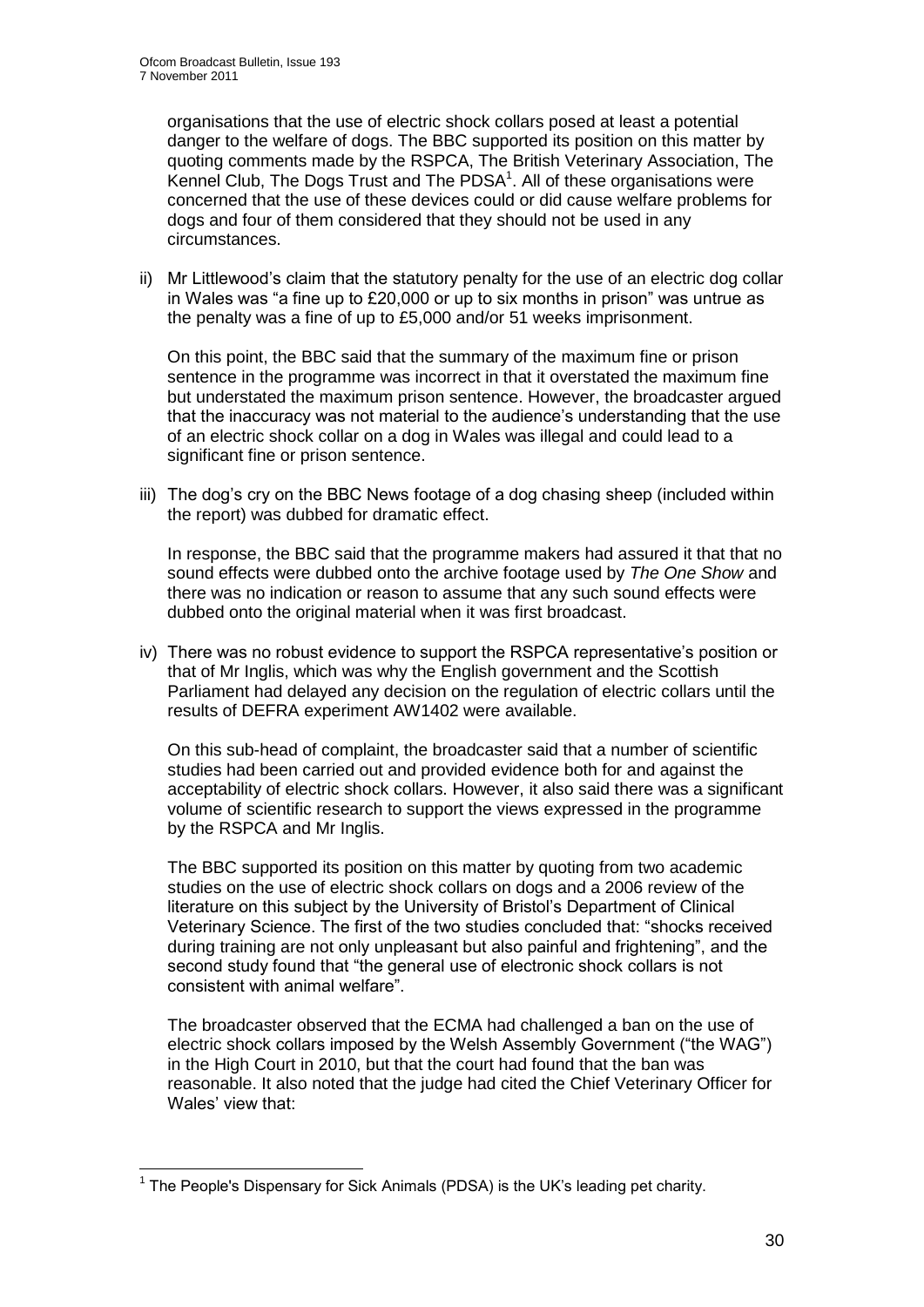"The balance of [the] scientific evidence indicated that electronic collars had the potential to have adverse consequences for animals".

The BBC also noted that the Code of Practice for the Welfare of Dogs published by DEFRA in 2008 said:

"All dogs should be trained to behave well, ideally from a very young age. Only use positive reward based training. Avoid harsh, potentially painful or frightening training methods".

v) The testing of an electric collar on Mr Inglis was presented unfairly in that while Mr Baker corroborated Mr Inglis" understanding that the shock had been set to level three it was actually set at level four.

In response, the broadcaster said that viewers would have been aware that Mr Inglis received a noticeable shock, regardless of whether the collar was set at level three or four and that the shock was no more than half the maximum possible. It also said that a similar video, produced by the Kennel Club for Crufts 2009, in which Andrew Rosindell MP volunteered to receive a shock from an electronic collar, appeared to confirm that such collars do deliver a perceptible electric shock.

vi) During the testing of the electric collar on Mr Inglis an audible tone could be heard – this was the reward tone, which was designed to deliver a positive association that is equivalent to clicker training. The facility of the electric collar to deliver positive tone was not mentioned in the programme.

On this issue, the BBC said that clicker training was a method of training animals that relied on marking desirable behaviour (normally with a distinct click sound) and combining this with positive reinforcement or reward and was commonly referred to as "reward training". It said that electric shock collars were a form of aversion training, as was made clear on the ECMA"s own website. .

The broadcaster argued that, although the complainants said that the audible tone delivered by electric shock collars was a "positive association", the reality was that electric shock collars provided an aversive stimulus not a reward.

b) While the programme included no direct allegation against the complainants, the implication of the programme was to the serious detriment of those organisations which manufactured and distributed electric collars (including the ECMA and Petsafe) and therefore the ECMA and Petsafe should have been given an opportunity to respond. The complainants added that although they were not given such an opportunity they submitted a statement to the programme makers which was ignored.

In response on this head of complaint, the BBC said that, given that:

- the programme looked at the issues raised for pet owners by use of electric shock collars;
- no reference was made to the complainants; and
- no allegation was made about them,

there was no obligation on the programme makers to include a statement from them.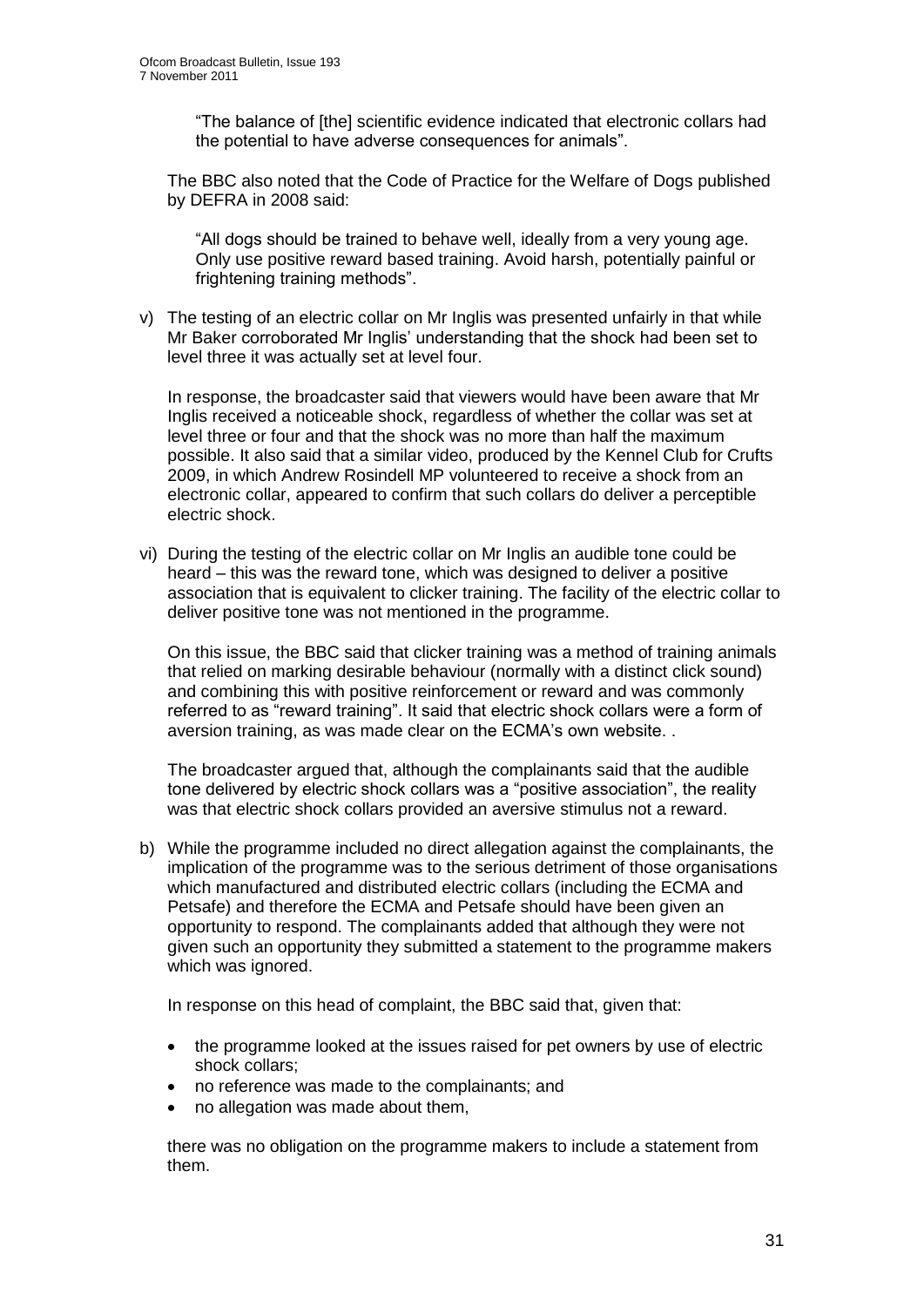It said that there was an obligation to ensure that the arguments put forward on both sides regarding the use of electric shock collars were presented in an accurate and fair manner.

The BBC noted the inclusion of the views of Mr Charles Wall, a professional dog trainer based in Wales who now travels to England in order to use electric shock collars when training dogs, in the report. It argued that given his inclusion, viewers would have been aware that some people supported the use of electric shock collars and believed they could play a positive role in training pets and would have understood the arguments put forward for the use of the collars, notably that there were specific benefits to their use.

The BBC said that the programme makers initially requested an interview with the complainants on 13 April 2011, but the complainants were unable to provide an appropriate spokesperson due to prior commitments. The complainants were subsequently asked to respond to a number of questions put to them by the programme makers but were then told that an alternative contributor, Mr Wall, had been found to explain the positive uses of electric shock collars. Contemporaneous emails sent internally by the programme makers confirmed that Mr Rob Steele, International Marketing Assistant for Petsafe, acknowledged this but said the ECMA had started work on a statement and would therefore forward it and it was for the programme makers to decide whether or not to use it.

c) The omission of material facts (which were included in the statement provided to the programme makers by the ECMA and Petsafe) and/or other material contributions resulted in the programme presenting an entirely partial anti-electric collar viewpoint and depriving viewers of an alternative (and scientifically corroborated) viewpoint.

On this issue, the BBC said that this aspect of complaint appeared to raise an issue of due impartiality rather than an issue of fairness and therefore would appear to fall outside Ofcom"s remit in relation to programmes broadcast by the BBC. To the extent to that Ofcom may view it as involving issues of fairness, the BBC said that the issues had been addressed in the responses to the previous heads of complaint.

However, it added that if Ofcom considered that the omission of a particular viewpoint could lead to unfairness to the complainants, it would make the following points:

- the programme adequately reflected the view of those who supported the use of electric shock collars and who believed there were positive benefits from such use.
- the programme did not refer to any scientific evidence which supported or opposed the use of electric shock collars and therefore there was no unfairness to the complainants in omitting the reference in their emailed statement to one scientific paper, particularly bearing in mind their apparent recognition that there was a lack of sufficiently robust scientific evidence to either support or repudiate a ban.

#### **Decision**

Ofcom"s statutory duties include the application, in the case of all television and radio services, of standards which provide adequate protection to members of the public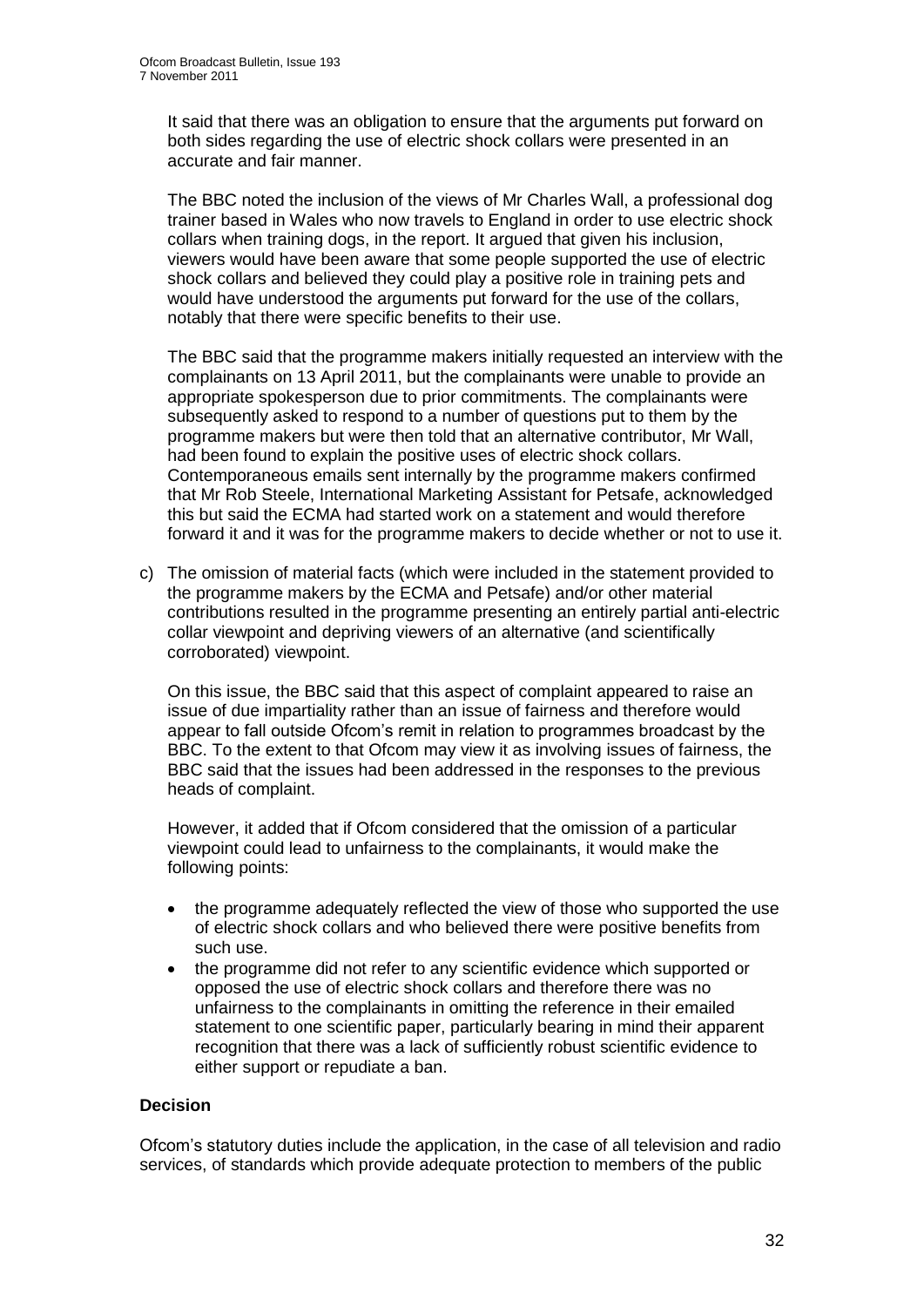and all other persons from unfair treatment and unwarranted infringement of privacy in, or in the making of, programmes included in such services.

In carrying out its duties, Ofcom has regard to the need to secure that the application of these standards is in the manner that best guarantees an appropriate level of freedom of expression. Ofcom is also obliged to have regard, in all cases, to the principles under which regulatory activities should be transparent, accountable, proportionate and consistent and targeted only at cases in which action is needed.

In reaching its decision, Ofcom carefully considered all the relevant material provided by both parties. This included a recording of the programme as broadcast and transcript of the relevant section and both parties" written submissions.

When considering complaints of unfair treatment, Ofcom has regard to whether the broadcaster"s actions ensured that the programme as broadcast avoided unjust or unfair treatment of individuals and organisations, as set out in Rule 7.1 of Ofcom"s Broadcasting Code ("the Code"). Ofcom had regard to this Rule when reaching its decisions on the individual heads of complaint detailed below.

a) Ofcom first considered the complaint that the programme gave an unfair impression of electric dog collars.

In considering this part of the complaint, Ofcom had regard to Practice 7.9 which provides that before broadcasting a factual programme, broadcasters should take reasonable care to satisfy themselves that material facts have not been presented, disregarded or omitted in a way that is unfair to the individual or organisation, and that anyone whose omission could be unfair to an individual or organisation has been offered an opportunity to contribute.

Ofcom has considered each element of the programme that the complainants said gave an unfair impression of electric dog collars.

i) As regards the complaint that at no point was it made clear that the welfare of the dog owned by the man convicted of using an electric dog collar (Mr Pook) was not compromised, Ofcom noted that Mr Littlewood"s report was introduced with some footage of a border collie lying in the grass outside a building and a man walking out of the building alongside the following commentary:

*"This dog is at the centre of a ground breaking legal case. The border collie's owner, Philip Pook, has pleaded guilty to using an illegal electric shock collar on his dog in the first prosecution of its kind in the UK".*

Mr Littlewood explained that the use of electric shock collars for dogs had been made illegal in Wales. He then talked about the invention of electric shock collars as a training aid in the 1950s and noted that they had *"been criticised by animal welfare charities"*. He also explained that, while the use of the collars had not been banned in England, Scotland and Northern Ireland, the UK Government had asked DEFRA to assess their effect on animal welfare. Ofcom noted that the report reflected British Veterinary Association"s position and included extracts from an interview with an RSPCA representative. Both organisations opposed the use of the collars. The report also included extracts of an interview with Mr Wall, a dog trainer from Wales, who supported the use of the collars. After the report the studio presenters, Matt Baker and Alex Jones and the studio guest, actress Lynda Bellingham, discussed the use of the collars with *The One Show* vet Mr Inglis.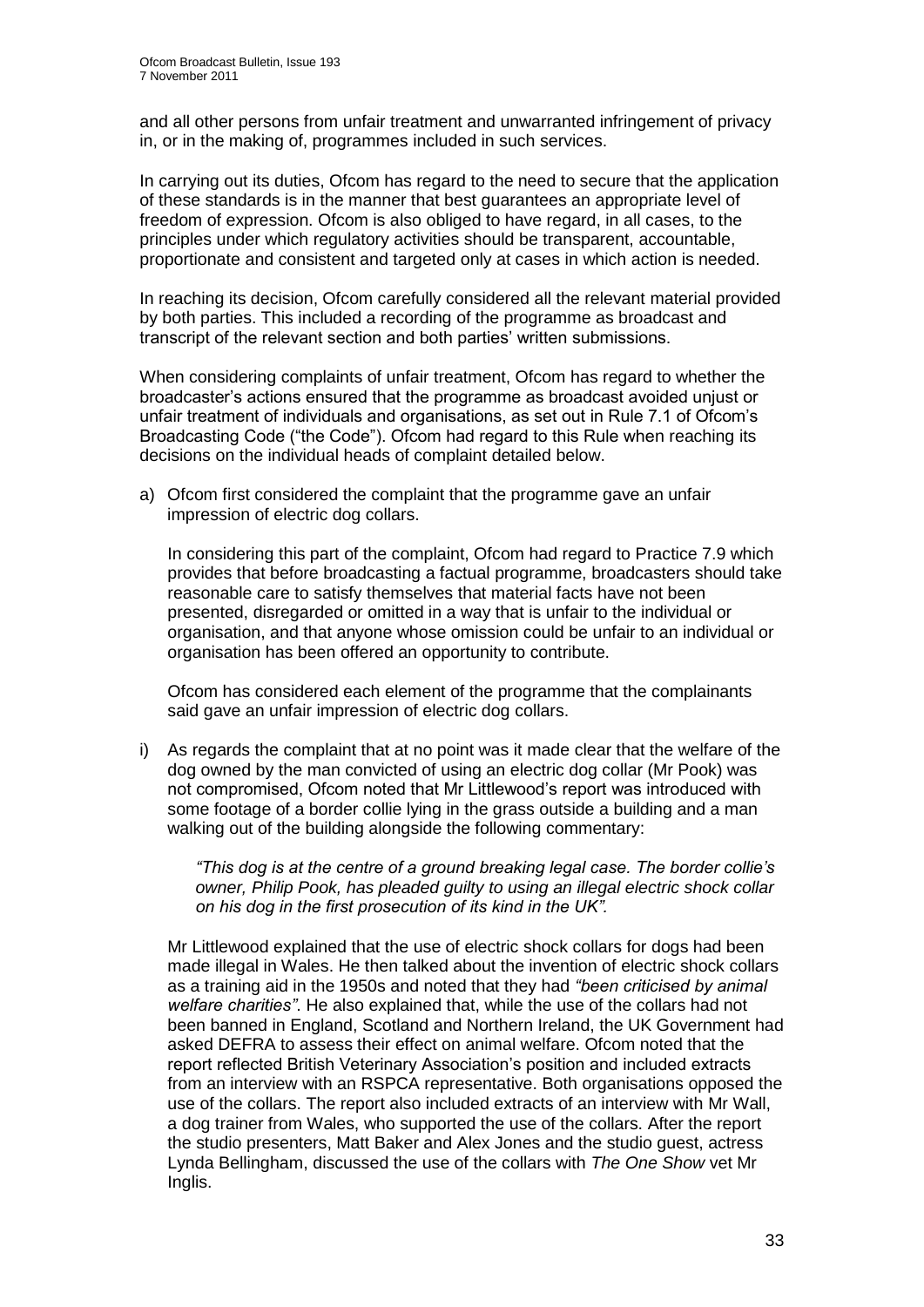In Ofcom"s opinion viewers would have understood that the report was looking at the use of electric shock collars for dogs generally rather than Mr Pook"s use of one on his dog specifically and that Mr Pook and his dog were featured in the report solely because he was the first person to have been convicted for using one of these collars since the WAG had banned their use in Wales.

The programme included only factual information regarding Mr Pook and his dog, and although a discussion on the effect the use of electric shock collars has on the welfare of dogs in general was also included no comments were made about the welfare of Mr Pook's dog in particular.

In light of these factors Ofcom did not consider that this aspect of the report gave in unfair impression of electric shock collars for dogs.

ii) As regards Mr Littlewood"s claim that the statutory penalty for the use of an electric dog collar in Wales was "a fine up to £20,000 or up to six months in prison", Ofcom noted the BBC"s acknowledgment that the summary in the programme of the maximum penalty for using an electric shock collar on a dog in Wales was incorrect, in that the maximum fine was lower and the maximum prison sentence was higher than stated.

In Ofcom"s opinion this inaccuracy would not have had a material impact on viewers" understanding given that the programme reflected the fact that conviction for the use of an electric shock on a dog in Wales could result in a significant fine and/or a prison sentence. In addition, Ofcom again observed that that neither the ECMA nor Petsafe were mentioned in the programme.

In light of these factors Ofcom did not consider that the reference to the potential penalties for using the collars in Wales in the report gave an unfair impression of electric shock collars for dogs.

iii) As regards the complaint that the dog's cry on the BBC News footage of a dog chasing sheep (included within the report) was dubbed for dramatic effect, Ofcom noted that during Mr Littlewood"s explanation of the invention and use of electric shock collars for dogs the report included some BBC news footage of a dog running across a field towards some sheep with the following commentary:

*"This news footage shows a shock collar being used by remote control to discourage a dog from worrying sheep. When shocked, the dog moves away from the flock".*

As the dog approached the sheep and a shock was administered, it could be heard making a yelping bark.

In light of the BBC"s assurance that no sound effects were dubbed onto the archive footage used by *The One Show* and there was no indication that any such sound effects were dubbed onto the original material when it was first broadcast, and in the absence of any evidence from the complainants that the sound of the dog yelping was dubbed onto the footage, Ofcom did not consider that the use of this footage in the programme gave an unfair impression of electric shock collars for dogs.

iv) Ofcom then considered the complaint that there was no robust evidence to support the RSPCA representative's position or that of Mr Inglis, and that this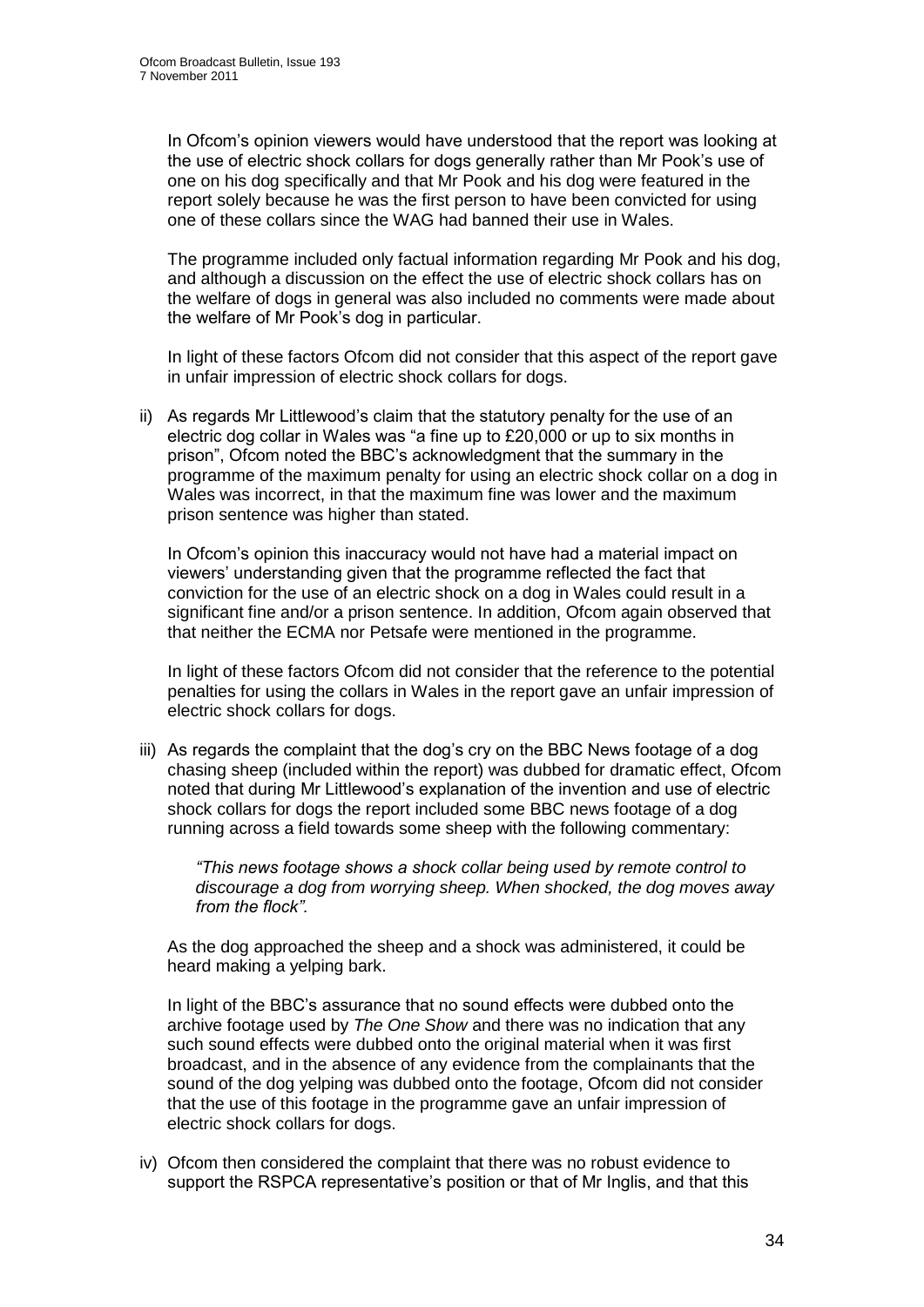was why the English government and the Scottish Parliament had delayed any decision on the regulation of electric collars until the results of the DEFRA experiment AW1402 were available.

As noted above, the report included extracts from an interview with an RSPCA representative, who said:

*"The application of an electronic shock can induce a stress response in animals and they also show behaviours associated with fear, pain and stress … The RSPCA would really like to see shock collars banned. Research clearly shows that electronic shock collars can cause welfare problems, there just isn't any place for these devices in modern animal training".*

Ofcom also noted that Mr Wall, the professional dog trainer who supported the use of electric shock collars was shown saying:

*"I was very sad when I saw them get banned in Wales because I thought they were banned without really any thought being given to the positive sides of what they can do, i.e. stopping dogs getting shot by framers when the dogs are chasing sheep"*.

When Mr Littlewood asked him if he thought that the use of the collars to teach dogs what to do and what not to do was not *"just out and out cruel*(ty)*"*, Mr Wall said:

*"I don't teach the dogs what to do and what not to do with the exception of when they are chasing stock and things like that. To use something that I often say to people, if you were a dog and you had the choice of having a momentary shock to be taught not to chase sheep or the choice of being shot by a farmer which would you prefer? I think that used correctly they are a great tool, used by people who don't know what they are doing they are probably an instrument of torture…If it's left that just anybody can go into a shop and just buy one and stick it on their dog and think well I'm going to train my dog using this electric collar I'm all in favour of them being banned. I do think that they should be licensed and that the use of them should be monitored".*

During the studio discussion that followed the report Mr Inglis said:

*"I personally think that they are horrible devices that have got no place in animal training whatsoever and that's a view shared by the majority of vets and animal behaviourists... ...and also the big animal welfare charities as well. And the reasons are because they are clearly cruel, I mean you could see in that film the reaction of the dog when it got shocked, and they don't work as well".* 

In response to a question from Ms Bellingham, Mr Inglis said:

*"Training should be about positive rewards like clicker training which is all about rewarding your dog when it does something good rather than, you know doing the equivalent of giving them a good kick when they do something bad".*

In response to Mr Wall"s position that it was better to use electric shock collars to train a dog not to chase sheep than for it to be shot by a farmer, Mr Inglis said: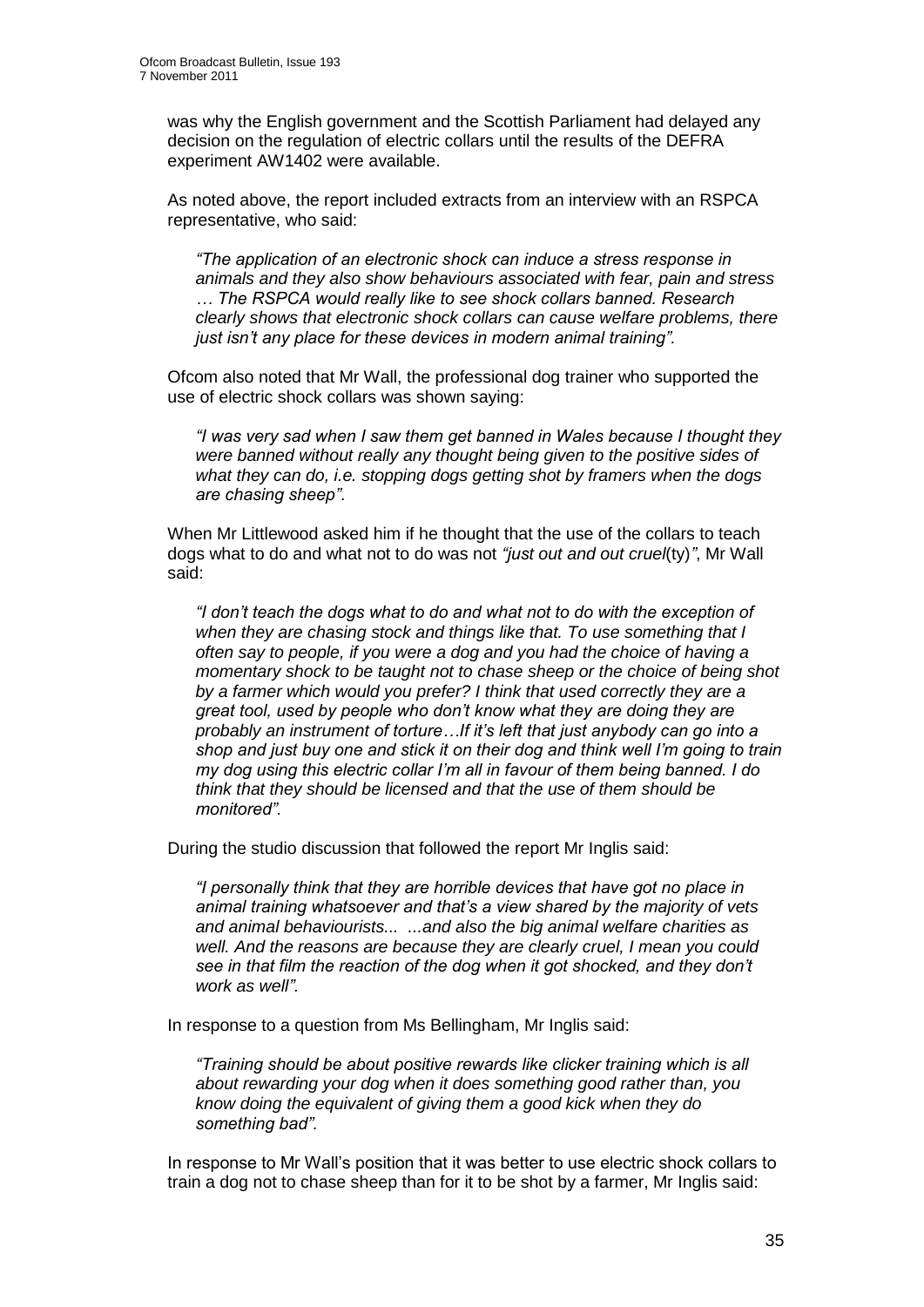*"I don't think that's a real comparison because there is always another way. For example, if you've got a dog that worries sheep then just don't go near sheep or keep them on a lead. And I think it would be much better for that dog to have the choice of being shot, shocked or just walking somewhere else, they would take that option. There is always another way and all the behaviourists I've spoken to have agreed that there is never a need for these devices. We've trained dogs for thousands of years without them so we don't need them".* 

Having assessed the programme, Ofcom considered that viewers would have been aware that there was an ongoing debate about the acceptability of electric shock collars. It also considered that it would have been clear to viewers that the RSPCA representative"s comments reflected the RSPCA"s position and that Mr Inglis" comments reflected his own opinion. Ofcom also considered that Mr Wall"s comments amounted to a substantive reflection of the views of people who supported the use of electric shock collars to train dogs. In Ofcom"s opinion having heard these differing opinions viewers would have been able to draw their own conclusions on the use of the collars.

Ofcom noted that, in its response to the complaint, the BBC acknowledged that scientific studies had provided evidence both for and against the acceptability of electric shock collars. It also noted that the BBC had cited two studies that had found that the use of the collars was detrimental to the welfare of dogs. In addition, Ofcom observed that the RSPCA is a recognised authority on animal welfare and that Mr Inglis practises as a vet and had sought the views of a number of animal welfare charities on this matter prior to contributing to this programme.

Taking into account all of these factors, Ofcom considered that the programme makers took reasonable care to satisfy themselves that the programme did not present, disregard or omit material facts with regard the use of electric shock collars for dogs.

v) As regards the complaint that the testing of an electric collar on Mr Inglis was presented unfairly in that while Mr Baker corroborated Mr Inglis" understanding that the shock had been set to level three it was actually set at level four, Ofcom noted that during the studio discussion Mr Inglis held a remote control operated electric shock collar, which he said had eight levels, against his hand while the presenters delivered an electric shock through it. Before the shock was delivered one of the presenters, Matt Baker, said to his co-presenter, Alex Jones: *"Put it on four right, we'll go half way"*. In response to the shock Mr Inglis jumped back against the sofa on which he was sitting and said: *"Blimey, that's quite something and that was what three?"*. Mr Baker responded *"yeah, yeah"* and Mr Inglis then said: *"so you imagine that round the neck of an animal on eight".* 

In Ofcom"s opinion some viewers of the programme might have understood that the shock level delivered to Mr Inglis was level three rather than level four. However, Ofcom considered that this discrepancy was unlikely to have materially affected viewers' understanding of the level of shock that could be delivered by an electric shock collar set on or near its mid point.

In light of this Ofcom did not consider that this aspect of the programme gave an unfair impression of electric shock collars for dogs.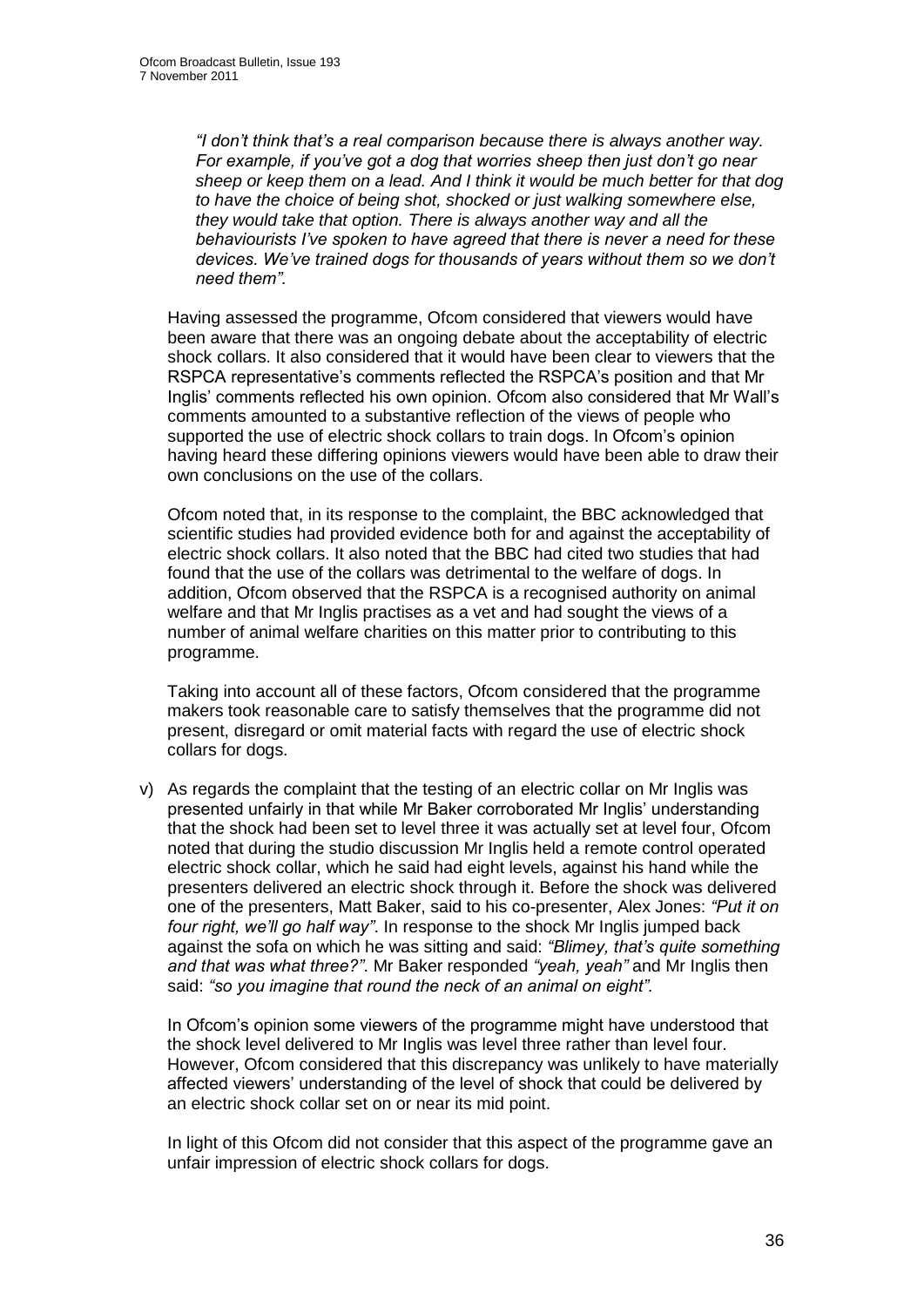vi) Ofcom then considered the complaint that during the testing of the electric collar on Mr Inglis an audible tone could be heard, which was the reward tone designed to deliver a positive association that is equivalent to clicker training. The facility of the electric collar to deliver positive tone was not mentioned in the programme.

Ofcom observed that the shock collar was tested by Mr Inglis twice, as it failed to deliver a shock on the first occasion, and that during the first test a quiet beeping sound was audible. No reference to this sound was made in the programme.

It is important to note that while broadcasters must ensure that a programme as broadcast does not result in unfairness to an individual or organisation the inclusion or omission of specific content is an editorial matter. In Ofcom"s view the focus of this section of the programme was to illustrate the level of shock that can be delivered by an electric collar. In view of this and given that, as the ECMA"s website makes clear, the primary function of an electric collar for dogs is to train them not to exhibit particular behaviours (for example approaching sheep or going outside a designated area) by means of delivering an electric shock when they do so, Ofcom did not consider that the omission of any reference to the audible tone delivered by the particular collar used during the programme gave an unfair impression of electric shock collars for dogs.

Taking into account all the factors referred to above, Ofcom concluded that none of the elements of the programme about which the ECMA and Petsafe complained gave an unfair impression of electric shock collars for dogs. In addition, Ofcom observed that neither the ECMA nor Petsafe were mentioned in the programme, and therefore concluded that neither organisation was in any way linked to the presentation of electric shock collars for dogs in the programme. Ofcom therefore found no unfairness to the complainants in respect of the complaint that the programme gave an unfair impression to viewers of electric dog collars.

b) Ofcom then considered the complaint that while the programme included no direct allegation against the complainants, the implication of the programme was to the serious detriment of those organisations which manufactured and distributed electric collars (including the ECMA and Petsafe) and therefore the ECMA and Petsafe should have been given an opportunity to respond. The complainants added that although they were not given such an opportunity they submitted a statement to the programme makers which was ignored.

In considering this head of complaint Ofcom had regard to Practice 7.11 which states that if a programme alleges wrongdoing or incompetence or makes other significant allegations, those concerned should normally be given an appropriate and timely opportunity to respond.

Ofcom recognised that the complainants had an interest in the relevant section of the programme given that it looked at the use of electric shock collars for dogs. However, given that:

- this section of the programme looked at the use rather than the manufacture and distribution of electric shock collars for dogs;
- as the complainants acknowledged, the programme included no allegations of wrongdoing or incompetence on the part of either ECMA or Petsafe; and
- they were in no way linked to any of the comments made about electric shock collars for dogs in the programme,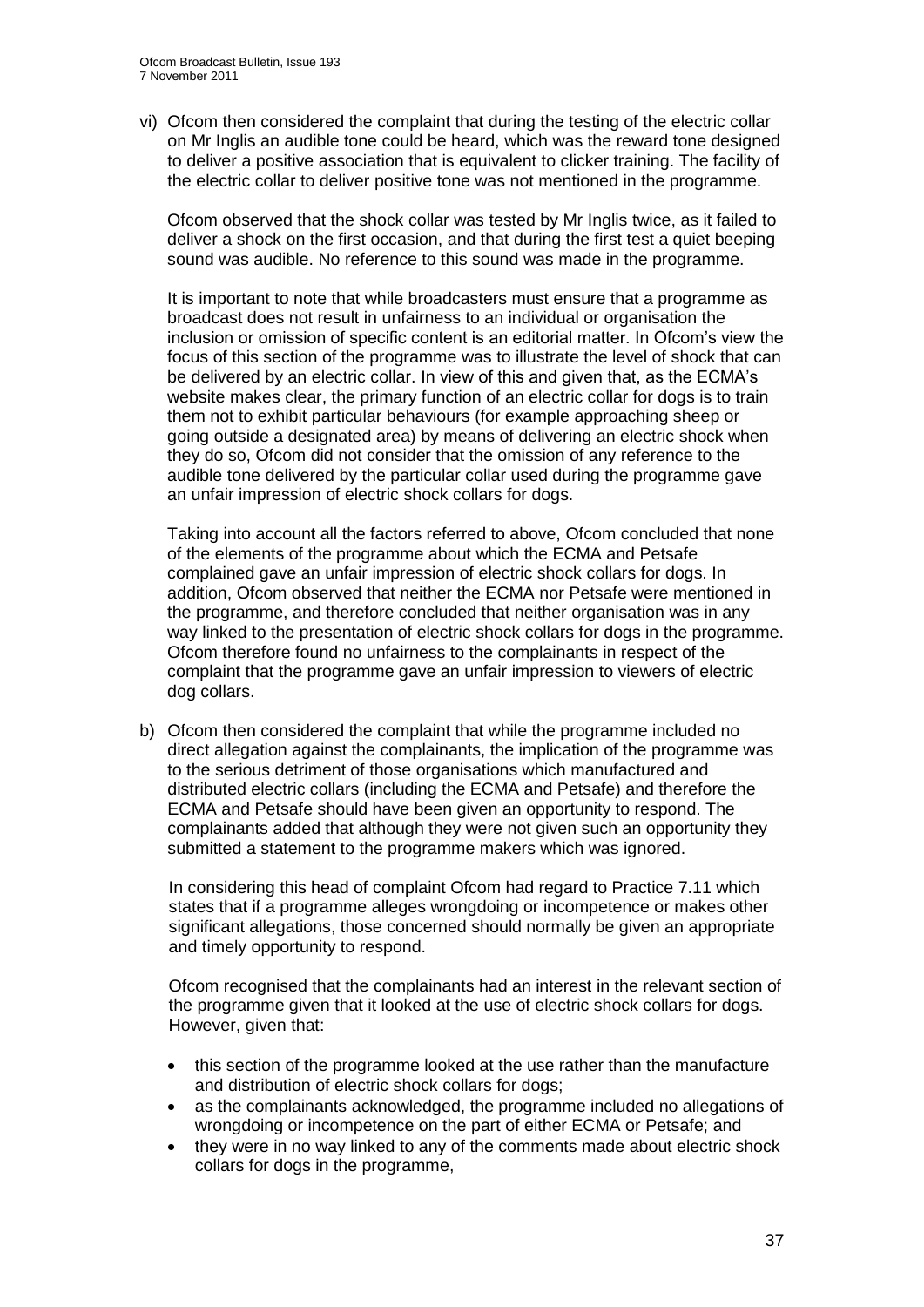Ofcom did not consider that it was incumbent upon the programme makers to offer the complainants an opportunity to respond.

It therefore found no unfairness to the complainants in this respect.

c) Ofcom considered the complaint that the omission of material facts, which were included in the statement provided to the programme makers by the ECMA and Petsafe, and/or other material contributions resulted in the programme presenting an entirely partial anti-electric collar viewpoint and depriving viewers of an alternative (and scientifically corroborated) viewpoint.

Ofcom noted the BBC"s position that this head of complaint appeared to raise an issue of due impartiality<sup>2</sup> and only considered it with regard to whether or not the omission of any material facts from the programme resulted in unfairness to the complaints (as set out in Practice 7.9 of Code - see decision at head a) above).

Ofcom recognised that following an initial contact by the programme makers the complainants provided a statement about the use of electric shock collars for dogs which was not subsequently used in the programme. However, Ofcom also noted its earlier conclusions that the inclusion of Mr Wall"s comments in the programme (see decision at head a) iv) above) amounted to a substantive reflection of the views of people who supported the use of electric shock collars to train dogs and that, having heard his opinion on the use of electric shock collars for dogs as well as that of the other contributors to the programme, viewers would have been able to make up their own minds in relation to this matter.

In light of these factors, Ofcom considered that the programme makers took reasonable care to satisfy themselves that the programme did not present, disregard or omit material facts, with regard to the use of electric shock collars for dogs in a way that resulted in unfairness to the ECMA or Petsafe. It therefore found no unfairness to the complainants in this respect.

**Accordingly, Ofcom has not upheld the complaint from ECMA and Petsafe of unfair treatment the broadcast of the programme.** 

1

 $2$  Complaints about due impartiality in programmes broadcast on BBC services fall outside Ofcom"s remit.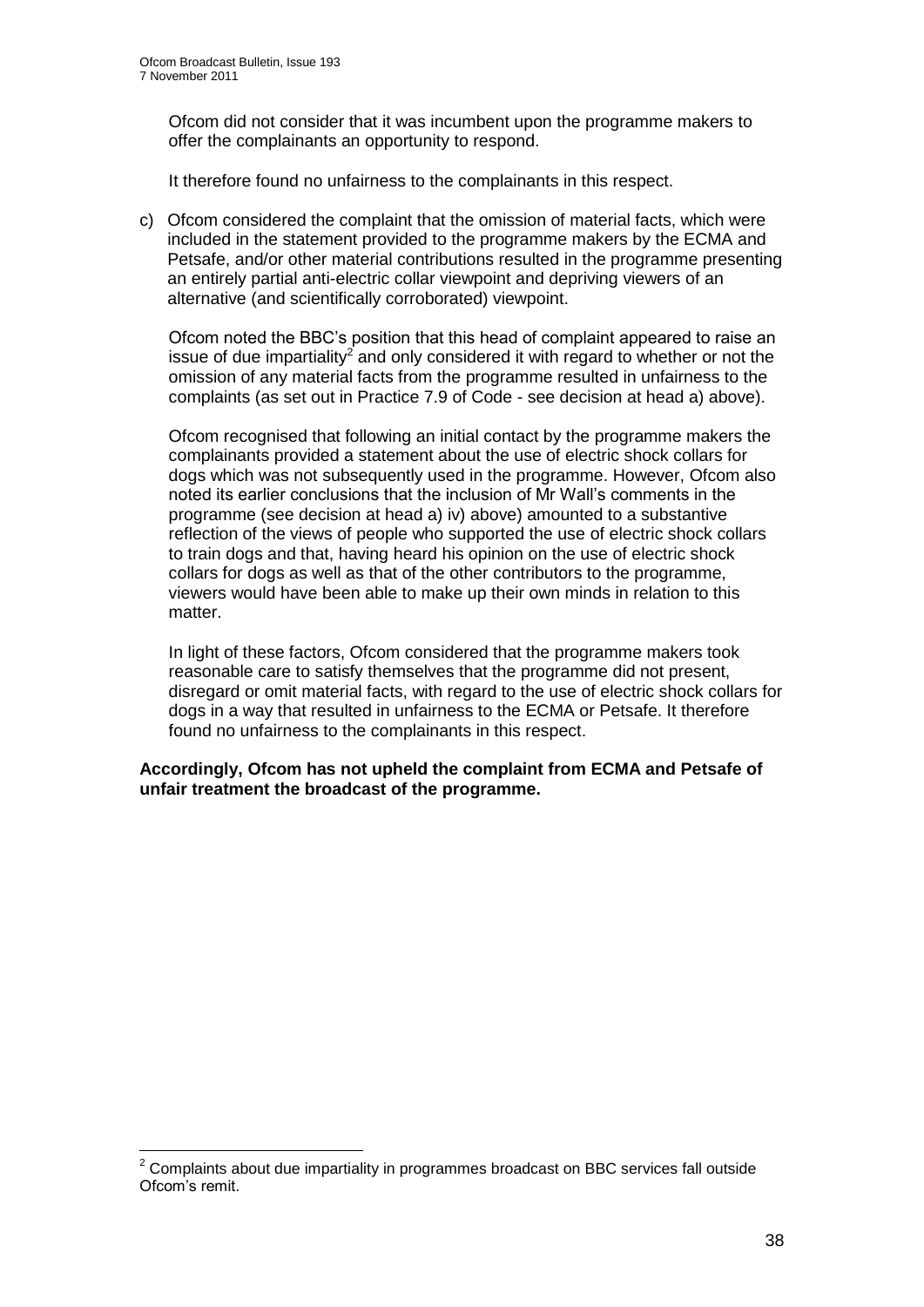# **Other Programmes Not in Breach**

# **Up to 17 October 2011**

| Programme                         | <b>Broadcaster</b> | <b>Transmission Date</b> | <b>Categories</b>     |
|-----------------------------------|--------------------|--------------------------|-----------------------|
| The Palestine Papers   Al Jazeera |                    | 23/01/2011               | Due impartiality/bias |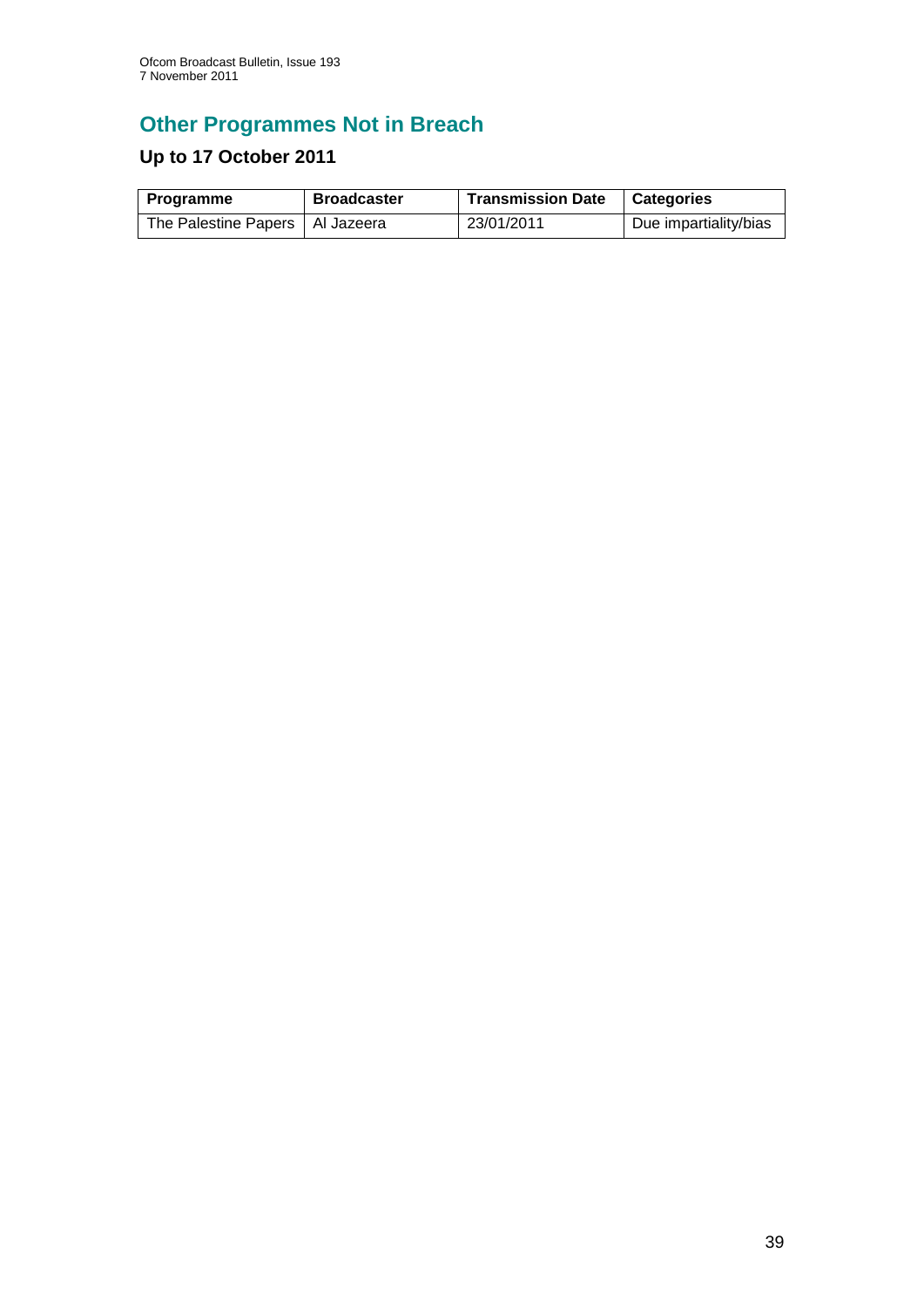# **Complaints Assessed, not Investigated**

## **Between 4 and 17 October 2011**

This is a list of complaints that, after careful assessment, Ofcom has decided not to pursue because they did not raise issues warranting investigation.

| Programme                               | <b>Broadcaster</b>                     | <b>Transmission</b><br><b>Date</b> | <b>Categories</b>               | <b>Number of</b><br>complaints |
|-----------------------------------------|----------------------------------------|------------------------------------|---------------------------------|--------------------------------|
| A League of Their Own                   | Sky1                                   | 07/10/2011                         | Outside of remit / other        | 1                              |
| A League of Their Own                   | Sky1                                   | 14/10/2011                         | Animal welfare                  | $\overline{2}$                 |
| <b>Adult Channels</b>                   | Various                                | n/a                                | Scheduling/Sexual<br>Material   | 1                              |
| Advertisement                           | ITV1                                   | 15/10/2011                         | Advertising content             | $\mathbf{1}$                   |
| <b>Advertising Content</b>              | <b>Comedy Central</b><br>HD            | 05/10/2011                         | Advertising content             | $\mathbf{1}$                   |
| Al Murray                               | Channel 4                              | 30/09/2011                         | Generally accepted<br>standards | $\mathbf{1}$                   |
| Alan Brazil Sports<br><b>Breakfast</b>  | Talksport                              | 27/09/2011                         | Race<br>discrimination/offence  | $\mathbf{1}$                   |
| Alan Titchmarsh Show                    | ITV1                                   | 07/10/2011                         | Due accuracy                    | $\overline{1}$                 |
| Aviva's sponsorship of<br>Downton Abbey | ITV1                                   | 18/09/2011                         | Generally accepted<br>standards | 52                             |
| Aviva's sponsorship of<br>Downton Abbey | ITV1                                   | 25/09/2011                         | Generally accepted<br>standards | $\overline{2}$                 |
| <b>Babestation Blue</b>                 | Get Lucky TV                           | 06/08/2011                         | Participation TV -<br>Offence   | 1                              |
| <b>Babestation Blue</b>                 | Get Lucky TV                           | 13/08/2011                         | Participation TV -<br>Offence   | $\mathbf{1}$                   |
| <b>Babestation Blue</b>                 | Get Lucky TV                           | 07/09/2011                         | Participation TV -<br>Offence   | $\mathbf{1}$                   |
| <b>Babestation Extra</b>                | <b>Lucky Star</b>                      | 05/08/2011                         | Participation TV -<br>Offence   | $\mathbf{1}$                   |
| <b>Babestation Extra</b>                | Lucky Star                             | 10/08/2011                         | Participation TV -<br>Offence   | $\mathbf{1}$                   |
| <b>Babestation Extra</b>                | Lucky Star                             | 17/08/2011                         | Participation TV -<br>Offence   | $\mathbf{1}$                   |
| <b>Babestation Live</b>                 | Babestation                            | 27/07/2011                         | Participation TV -<br>Offence   | $\mathbf{1}$                   |
| <b>Babestation Live</b>                 | <b>Babestation</b>                     | 05/08/2011                         | Participation TV -<br>Offence   | $\mathbf{1}$                   |
| <b>Babestation Live</b>                 | Babestation                            | 11/08/2011                         | Participation TV -<br>Offence   | $\mathbf{1}$                   |
| <b>Babestation Live</b>                 | <b>Babestation</b>                     | 14/08/2011                         | Participation TV -<br>Offence   | $\mathbf{1}$                   |
| <b>Babestation Live</b>                 | Babestation                            | 07/09/2011                         | Participation TV -<br>Offence   | 1                              |
| <b>Babestation Live</b>                 | Babestation                            | 09/09/2011                         | Participation TV -<br>Offence   | $\mathbf{1}$                   |
| <b>Babestation Live</b>                 | Babestation                            | 09/09/2011                         | Participation TV -<br>Offence   | 1                              |
| <b>Baby Beauty Queens</b>               | BBC <sub>3</sub>                       | 11/10/2011                         | Generally accepted<br>standards | 1                              |
| <b>Baby Tales</b>                       | <b>Discovery</b><br>Home and<br>Health | 04/10/2011                         | Generally accepted<br>standards | 1                              |
| Bang Goes the Theory                    | <b>BBC</b>                             | n/a                                | Outside of remit / other        | $\mathbf{1}$                   |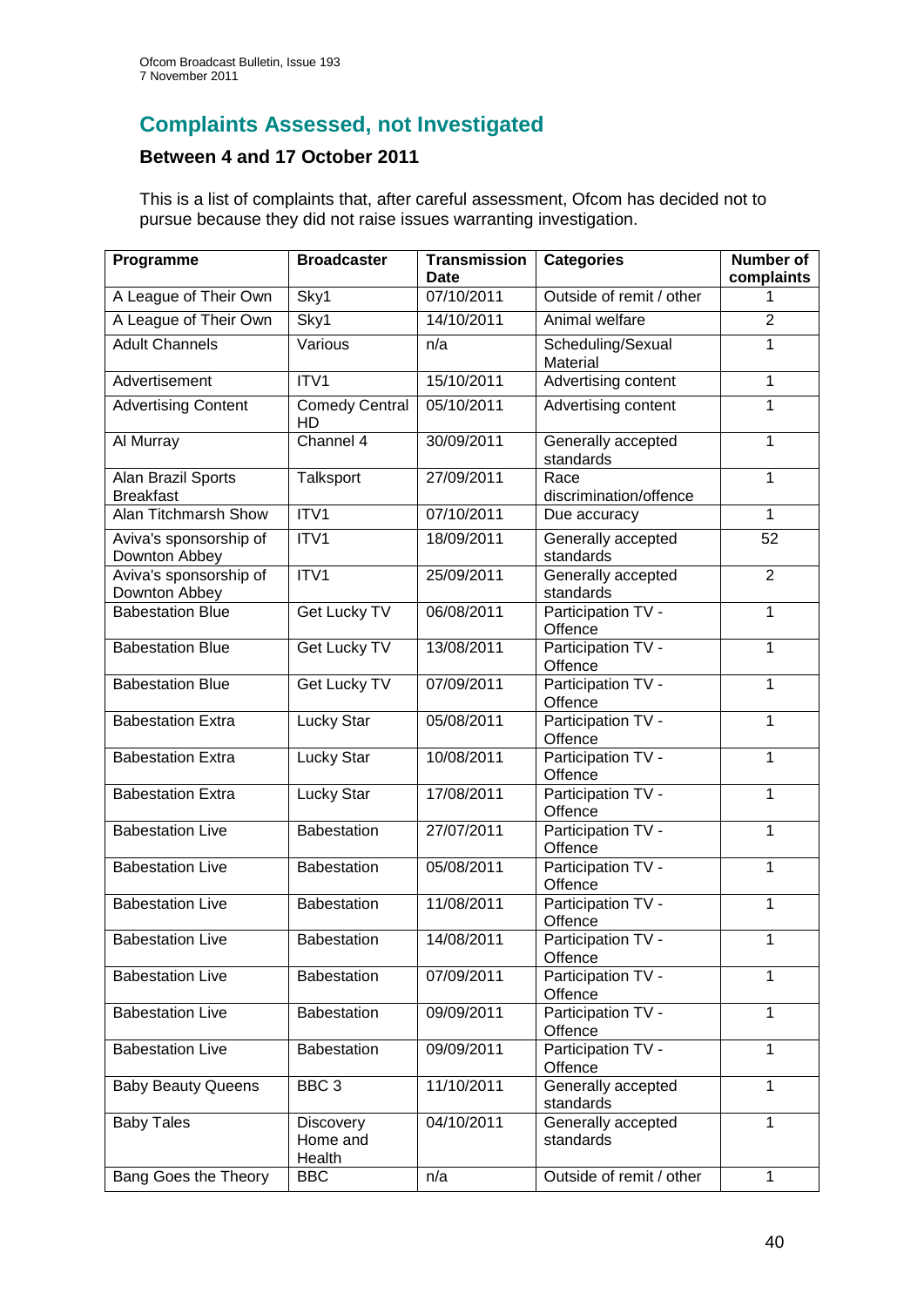| Bathstore's sponsorship<br>of Modern Family | Sky 1              | 23/09/2011 | <b>Nudity</b>                                | 1              |
|---------------------------------------------|--------------------|------------|----------------------------------------------|----------------|
| Bathstore's sponsorship<br>of The Simpsons  | Sky 1              | 30/09/2011 | <b>Nudity</b>                                | 1              |
| <b>BBC News</b>                             | <b>BBC News</b>    | 03/10/2011 | Outside of remit / other                     | 1              |
| <b>BBC News</b>                             | <b>BBC News 24</b> | 06/10/2011 | Outside of remit / other                     | 1              |
| <b>BBC News</b>                             | <b>BBC News 24</b> | 06/10/2011 | Outside of remit / other                     | 1              |
| <b>BBC News</b>                             | <b>BBC News 24</b> | 14/10/2011 | Outside of remit / other                     | 1              |
| <b>BBC News</b>                             | <b>BBC News 24</b> | 15/10/2011 | Generally accepted                           | 1              |
|                                             |                    |            | standards                                    |                |
| <b>BBC News at Ten</b>                      | BBC <sub>1</sub>   | 03/10/2011 | Generally accepted                           | 1              |
| <b>BBC News at Ten</b>                      | BBC <sub>1</sub>   | 11/10/2011 | standards                                    | 1              |
|                                             |                    |            | Generally accepted<br>standards              |                |
| <b>Big Brother</b>                          | Channel 5          | 29/09/2011 | Outside of remit / other                     | 1              |
| <b>Big Brother</b>                          | Channel 5          | 02/10/2011 | Generally accepted                           | 1              |
|                                             |                    |            | standards                                    |                |
| <b>Big Brother</b>                          | Channel 5          | 03/10/2011 | Race                                         | $\overline{2}$ |
| <b>Big Brother</b>                          | Channel 5          | 07/10/2011 | discrimination/offence<br>Generally accepted | 1              |
|                                             |                    |            | standards                                    |                |
| <b>Big Brother</b>                          | Channel 5          | 09/10/2011 | Generally accepted                           | 1              |
|                                             |                    |            | standards                                    |                |
| <b>Big Brother</b>                          | Channel 5          | 09/10/2011 | Premium rate services                        | 1              |
| <b>Big Brother</b>                          | Channel 5          | 10/10/2011 | Generally accepted<br>standards              | 1              |
| <b>Big Brother</b>                          | Channel 5          | 12/10/2011 | Generally accepted                           | $\overline{2}$ |
|                                             |                    |            | standards                                    |                |
| <b>Big Brother</b>                          | Channel 5          | 13/10/2011 | Materially misleading                        | 1              |
| <b>Big Brother</b>                          | Channel 5          | 15/10/2011 | Harm                                         | 1              |
| Big Brother's Bit on the<br>Side            | $5*$               | 27/09/2011 | Sexual orientation<br>discrimination/offence | 1              |
| Big Brother's Bit on the                    | $\overline{5^*}$   | 04/10/2011 | Generally accepted                           | 1              |
| Side                                        |                    |            | standards                                    |                |
| Big Brother's Bit on the<br>Side            | Channel 5          | 07/10/2011 | Generally accepted                           | 1              |
| Big Brother's Bit on the                    | Channel 5          | 08/10/2011 | standards<br>Generally accepted              | 1              |
| Side                                        |                    |            | standards                                    |                |
| Big Brother's Bit on the<br>Side            | Channel 5          | 13/10/2011 | Participation TV - Harm                      | 1              |
| Bluebird 40+                                | Northern Birds     | 27/07/2011 | Participation TV -<br>Offence                | 1              |
| Bluebird 40+                                | Northern Birds     | 07/09/2011 | Participation TV -                           | 1              |
|                                             |                    |            | Offence                                      |                |
| <b>Bluebird Live</b>                        | Sportxxxgirls      | 14/07/2011 | Participation TV -<br>Offence                | 1              |
| <b>Bluebird Live</b>                        | Babeworld.TV       | 20/07/2011 | Participation TV -<br>Offence                | $\mathbf{1}$   |
| <b>Bluebird Live</b>                        | <b>Essex Babes</b> | 03/08/2011 | Participation TV -                           | $\mathbf{1}$   |
| <b>Bluebird Live</b>                        |                    | 05/08/2011 | Offence<br>Participation TV -                | 1              |
|                                             | Sportxxxgirls      |            | Offence                                      |                |
| <b>Bluebird Live</b>                        | The Other Side     | 18/08/2011 | Participation TV -                           | $\mathbf{1}$   |
|                                             |                    |            | Offence                                      |                |
| <b>Bluebird Live</b>                        | Babeworld.TV       | 19/08/2011 | Participation TV -<br>Offence                | $\mathbf{1}$   |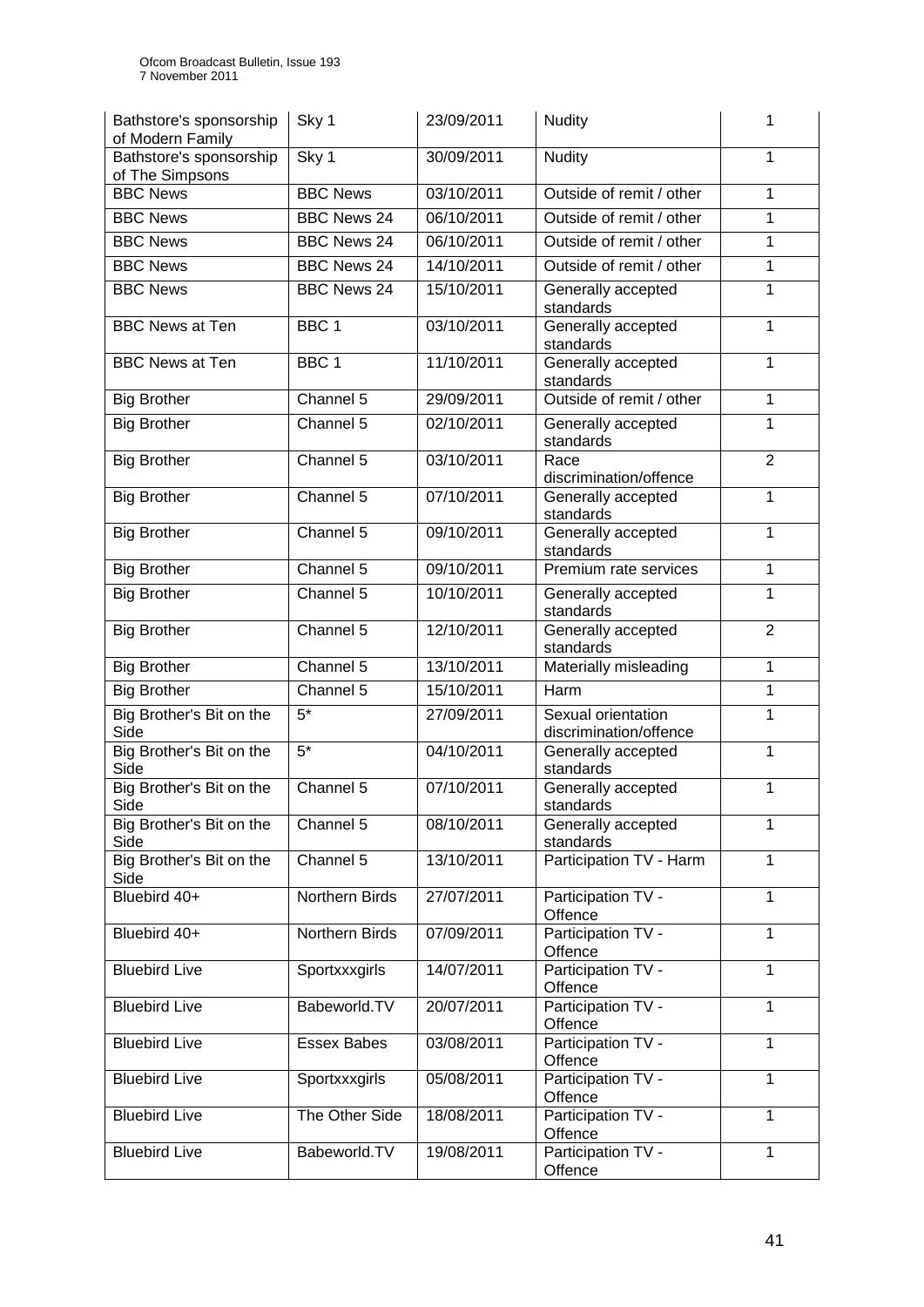| <b>Bluebird Live</b>                 | The Other Side   | 25/08/2011 | Participation TV -<br>Offence               | 1              |
|--------------------------------------|------------------|------------|---------------------------------------------|----------------|
| <b>Bluebird Live</b>                 | Babeworld.TV     | 26/08/2011 | Participation TV -<br>Offence               | 1              |
| <b>Bluebird Live</b>                 | Sportxxxgirls    | 28/08/2011 | Participation TV -<br>Offence               | $\mathbf{1}$   |
| <b>Bluebird Live</b>                 | Sportxxxgirls    | 29/08/2011 | Participation TV -<br>Offence               | 1              |
| <b>Bluebird Live</b>                 | Babeworld.TV     | 02/09/2011 | Participation TV -<br>Offence               | 1              |
| <b>Bluebird Live</b>                 | Babeworld.TV     | 09/09/2011 | Participation TV -<br>Offence               | 1              |
| <b>Bluebird Live</b>                 | Sportxxxgirls    | 12/09/2011 | Participation TV -<br>Offence               | 1              |
| Boulton and Co                       | <b>Sky News</b>  | 04/10/2011 | Offensive language                          | 1              |
| <b>Breakfast</b>                     | BBC <sub>1</sub> | 29/09/2011 | Outside of remit / other                    | 1              |
| <b>Capital News</b>                  | Capital FM       | 27/09/2011 | Commercial<br>communications on<br>radio    | $\mathbf{1}$   |
| <b>Celebrity MasterChef</b>          | BBC <sub>1</sub> | 03/10/2011 | Generally accepted<br>standards             | 1              |
| <b>CFM Radio - Pete Moss</b><br>show | <b>CFM Radio</b> | 22/09/2011 | Competitions                                | $\mathbf{1}$   |
| Come Dine With Me                    | More4            | 11/10/2011 | Race<br>discrimination/offence              | 1              |
| <b>Coronation Street</b>             | ITV1             | 06/10/2011 | Undue prominence                            | 1              |
| <b>Coronation Street</b>             | ITV1             | 07/10/2011 | Generally accepted<br>standards             | 4              |
| <b>Coronation Street</b><br>Omnibus  | ITV1             | 01/10/2011 | <b>Disability</b><br>discrimination/offence | $\mathbf{1}$   |
| <b>Country House Rescue</b>          | Channel 4        | 13/10/2011 | Outside of remit / other                    | $\mathbf{1}$   |
| Countryfile                          | BBC <sub>1</sub> | 09/10/2011 | Violence and dangerous<br>behaviour         | 1              |
| Coverage of<br>Manchester Pride      | Various          | n/a        | Generally accepted<br>standards             | $\mathbf{1}$   |
| Daybreak                             | ITV1             | 05/10/2011 | Materially misleading                       | 1              |
| Daybreak                             | $\overline{IV1}$ | 10/10/2011 | Outside of remit / other                    | 1              |
| Daybreak                             | ITV1             | 12/10/2011 | Generally accepted<br>standards             | 1              |
| <b>DCI Banks</b>                     | ITV1             | 20/09/2011 | Violence and dangerous<br>behaviour         | $\mathbf{1}$   |
| <b>DCI Banks</b>                     | ITV1             | 30/09/2011 | Violence and dangerous<br>behaviour         | $\mathbf{1}$   |
| <b>DCI Banks</b>                     | ITV1             | 04/10/2011 | Violence and dangerous<br>behaviour         | $\mathbf{1}$   |
| Dickinson's Real Deal                | ITV1             | 05/10/2011 | Competitions                                | $\mathbf{1}$   |
| Dickinson's Real Deal                | ITVI             | 14/10/2011 | Competitions                                | 1              |
| Dirty Tricks of the<br>Tradesmen     | BBC 1            | 06/10/2011 | Due impartiality/bias                       | $\mathbf{1}$   |
| Dirty Tricks of the<br>Tradesmen     | BBC <sub>1</sub> | 06/10/2011 | Materially misleading                       | 1              |
| Dispatches                           | Channel 4        | 03/10/2011 | Generally accepted<br>standards             | 1              |
| Doc Martin                           | ITV1             | 03/10/2011 | Drugs, smoking,<br>solvents or alcohol      | $\mathbf{1}$   |
| Downton Abbey                        | ITV1             | 02/10/2011 | Advertising scheduling                      | $\overline{2}$ |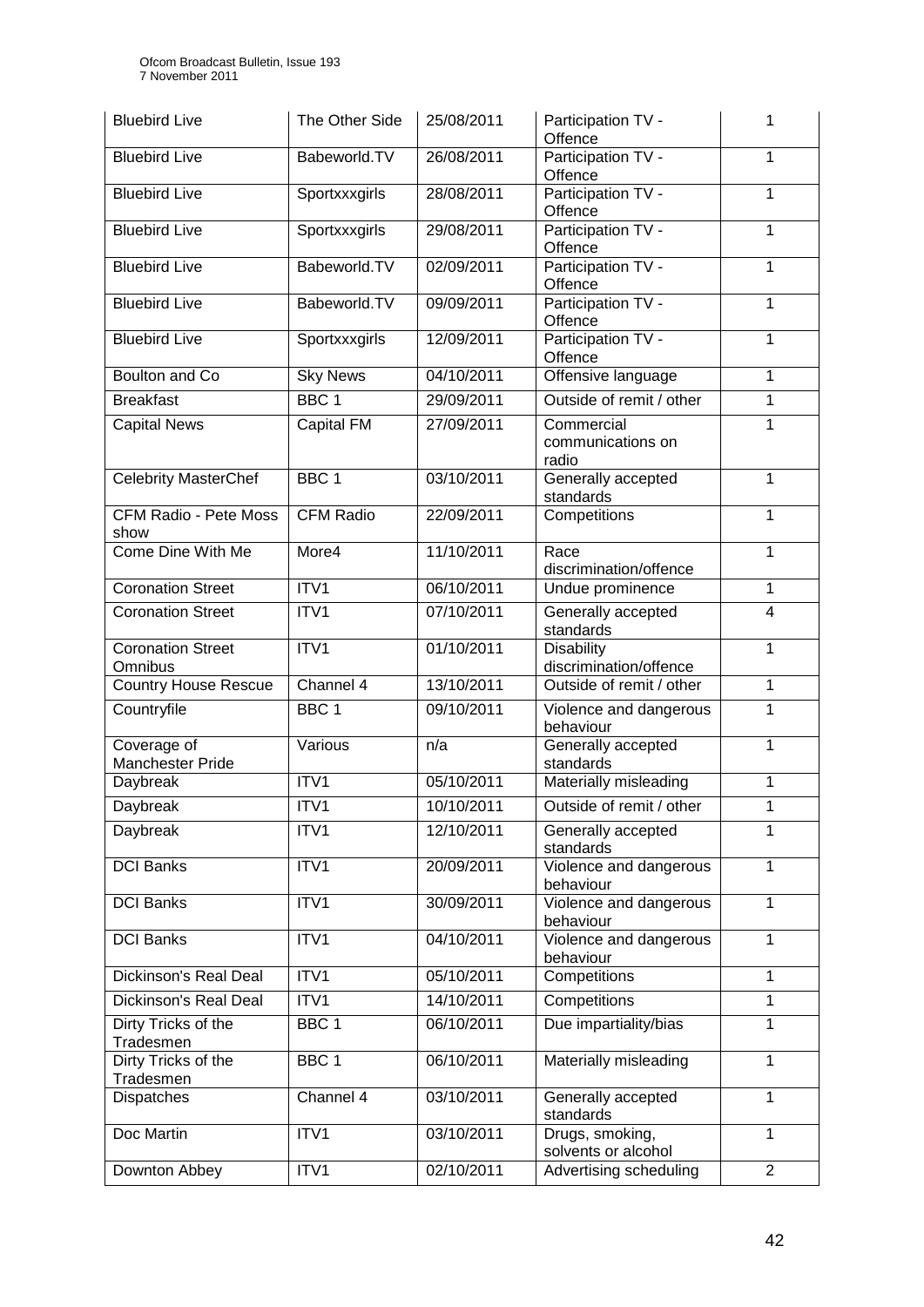| EastEnders                             | BBC <sub>1</sub>     | 22/09/2011 | Generally accepted<br>standards              | 1              |
|----------------------------------------|----------------------|------------|----------------------------------------------|----------------|
| EastEnders                             | BBC <sub>1</sub>     | 26/09/2011 | Religious/Beliefs<br>discrimination/offence  | 1              |
| EastEnders                             | BBC <sub>1</sub>     | 26/09/2011 | Scheduling                                   | 1              |
| EastEnders                             | BBC 1                | 06/10/2011 | Violence and dangerous<br>behaviour          | 1              |
| EastEnders                             | BBC <sub>1</sub>     | 07/10/2011 | Sexual orientation<br>discrimination/offence | $\mathbf{1}$   |
| EastEnders                             | BBC <sub>1</sub>     | 10/10/2011 | Generally accepted<br>standards              | $\mathbf{1}$   |
| EastEnders                             | BBC <sub>1</sub>     | 11/10/2011 | Religious/Beliefs<br>discrimination/offence  | 1              |
| Eastenders                             | BBC <sub>1</sub>     | n/a        | Scheduling                                   | 1              |
| Emmerdale                              | ITV1                 | 05/10/2011 | Generally accepted<br>standards              | 1              |
| Emmerdale                              | ITV1                 | 12/10/2011 | Generally accepted<br>standards              | $\mathbf{1}$   |
| Emmerdale                              | ITV1                 | n/a        | Suicide and self harm                        | $\mathbf{1}$   |
| <b>Extraordinary People</b>            | Channel 5            | 06/10/2011 | <b>Nudity</b>                                | $\mathbf 1$    |
| F1: Grand Prix                         | BBC <sub>1</sub>     | 09/10/2011 | Race<br>discrimination/offence               | 1              |
| <b>Family Guy</b>                      | BBC <sub>3</sub>     | 06/10/2011 | Generally accepted<br>standards              | 1              |
| <b>Fat Families: Second</b><br>Helping | <b>Sky Living</b>    | 25/09/2010 | Materially misleading                        | 1              |
| Father Ted                             | Rock Radio<br>96.3FM | 25/09/2011 | Offensive language                           | 1              |
| Fighting on the Frontline              | Channel 4            | 09/10/2011 | Race<br>discrimination/offence               | $\mathbf{1}$   |
| <b>Fresh Meat</b>                      | Channel 4            | 05/10/2011 | Offensive language                           | 1              |
| Fry's Planet Word                      | BBC <sub>2</sub>     | 09/10/2011 | Offensive language                           | $\mathbf{1}$   |
| <b>Gok's Clothes</b><br>Roadshow       | Channel 4            | 04/10/2011 | Offensive language                           | $\overline{2}$ |
| Gok's Fashion Fix                      | E4                   | 08/10/2011 | Offensive language                           | 1              |
| <b>Grand Designs</b>                   | Channel 4            | 09/10/2011 | Offensive language                           | $\overline{2}$ |
| Harry Hill's TV Burp<br>Trailer        | ITV1                 | 10/10/2011 | Generally accepted<br>standards              | 1              |
| <b>Heart Breakfast</b>                 | Heart (Bristol)      | 15/09/2011 | Commercial<br>communications on<br>radio     | 1              |
| Hidden                                 | BBC 1                | 06/10/2011 | Generally accepted<br>standards              | 1              |
| <b>Holby City</b>                      | BBC 1                | 11/10/2011 | Generally accepted<br>standards              | $\mathbf{1}$   |
| Hollyoaks (trailer)                    | Channel 4            | 10/10/2011 | Scheduling                                   | $\mathbf{1}$   |
| Hollyoaks (Trailer)                    | Channel 4            | 13/10/2011 | Generally accepted<br>standards              | 1              |
| How the World Got<br>Mixed Up          | BBC <sub>2</sub>     | 08/10/2011 | Due impartiality/bias                        | $\mathbf{1}$   |
| Ikhlas                                 | Ikhlas               | 16/09/2011 | Religious/Beliefs<br>discrimination/offence  | $\mathbf{1}$   |
| <b>ITV News and Weather</b>            | ITV1                 | 12/10/2011 | Generally accepted<br>standards              | $\mathbf{1}$   |
| James O'Brien                          | <b>LBC</b>           | 29/09/2011 | Religious/Beliefs<br>discrimination/offence  | $\mathbf{1}$   |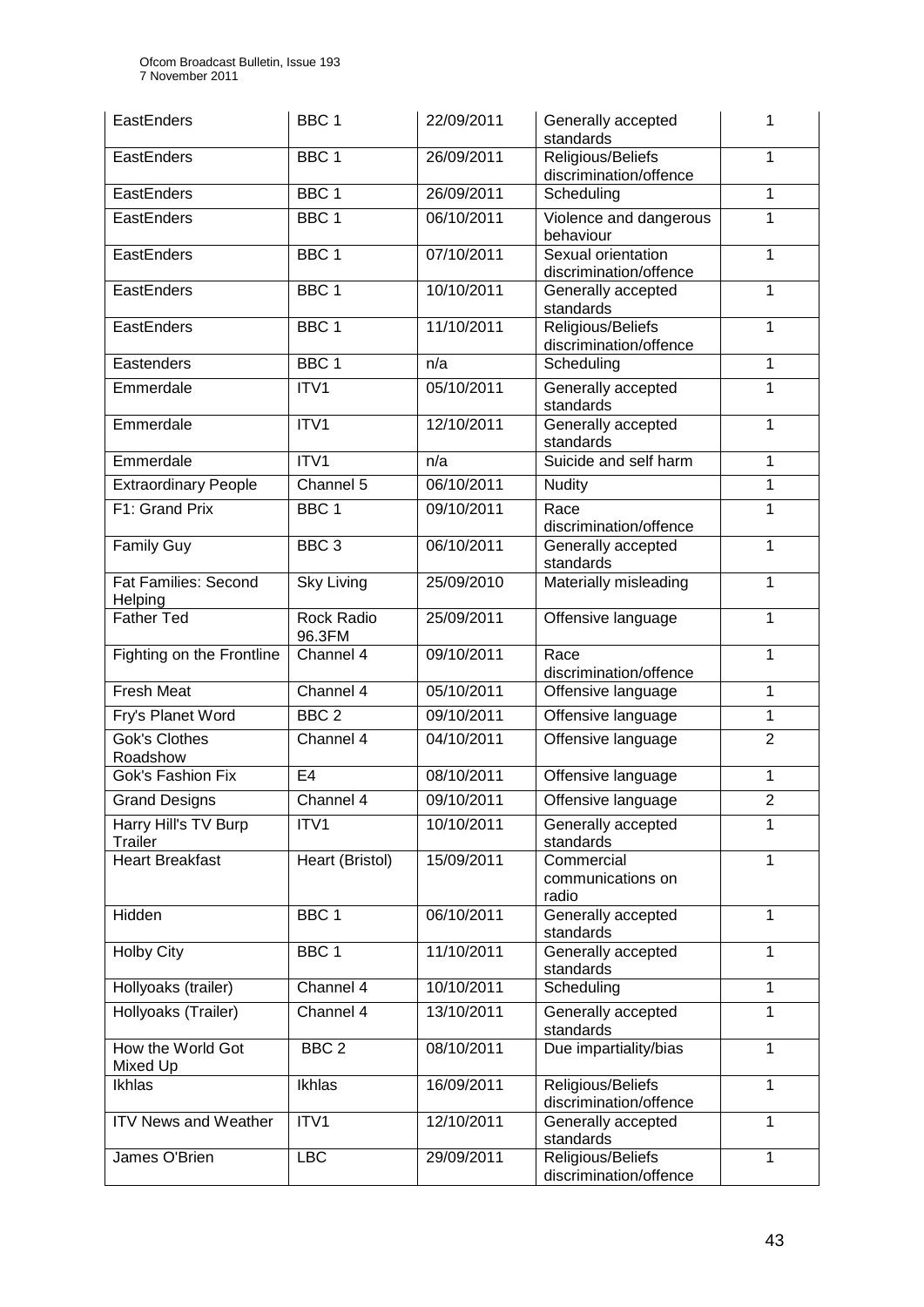| Jez Welham                              | <b>Kiss 100</b>                | 10/10/2011 | Scheduling                                   | 1              |
|-----------------------------------------|--------------------------------|------------|----------------------------------------------|----------------|
| Jim Hawkins in the<br>Morning           | <b>BBC Radio</b><br>Shropshire | 13/09/2010 | <b>Disability</b><br>discrimination/offence  | 1              |
| Jo Brand's Big Splash<br>(trailer)      | Watch                          | 01/10/2011 | Offensive language                           | 1              |
| Jo Brand's Big Splash<br>(trailer)      | Dave                           | 04/10/2011 | Offensive language                           | 1              |
| Ken Bruce                               | <b>BBC Radio 2</b>             | 05/10/2011 | Generally accepted<br>standards              | 1              |
| Kerrang Radio                           | Kerrang Radio                  | 18/09/2011 | Due impartiality/bias                        | 1              |
| Kidulthood                              | BBC <sub>2</sub>               | 03/10/2011 | Violence and dangerous<br>behaviour          | 1              |
| Kill it, Cook it, Eat it                | Really                         | 08/10/2011 | Generally accepted<br>standards              | 1              |
| Lee Nelson's Well Good<br>Show          | BBC <sub>1</sub>               | n/a        | Outside of remit / other                     | 1              |
| Loose Women                             | $\overline{IV}$                | 04/10/2011 | Due accuracy                                 | $\overline{1}$ |
| Manchester School of<br>Fashion         | <b>DM Digital</b>              | 12/10/2011 | Materially misleading                        | 1              |
| <b>Martha Kearney</b>                   | BBC <sub>4</sub>               | 03/10/2011 | Outside of remit / other                     | $\overline{1}$ |
| Michael Graham                          | <b>TalkSPORT</b>               | n/a        | Generally accepted<br>standards              | 1              |
| <b>Midsomer Murders</b>                 | ITV1                           | n/a        | Generally accepted<br>standards              |                |
| <b>Milk</b>                             | BBC <sub>2</sub>               | 09/10/2011 | Generally accepted<br>standards              | 1              |
| Milkshake                               | Channel 5                      | n/a        | Advertising/editorial<br>distinction         | 1              |
| Minute to Win it                        | ITV <sub>2</sub>               | 02/10/2011 | Generally accepted<br>standards              | 1              |
| Never Been Kissed                       | Film4                          | 11/10/2011 | Offensive language                           |                |
| New You've Been<br>Framed!              | ITV <sub>2</sub>               | 05/10/2011 | Religious/Beliefs<br>discrimination/offence  | 3              |
| <b>News</b>                             | Manx Radio                     | 03/10/2011 | Due impartiality/bias                        | 1              |
| <b>News</b>                             | <b>BBC Radio 1</b>             | 06/10/2011 | Generally accepted<br>standards              | $\mathbf{1}$   |
| News programmes                         | ITV1 and<br>Channel 4          | n/a        | Generally accepted<br>standards              | 1              |
| News programmes                         | BBC 1 and ITV1                 | n/a        | Violence and dangerous<br>behaviour          | $\overline{1}$ |
| Only Fools and Horses                   | Gold TV                        | 25/09/2011 | Sexual orientation<br>discrimination/offence | $\mathbf{1}$   |
| Outnumbered                             | BBC 1                          | 07/10/2011 | Religious/Beliefs<br>discrimination/offence  | $\mathbf{1}$   |
| Party Political<br>Broadcast by the     | ITV1                           | 05/10/2011 | Political advertising                        | $\mathbf{1}$   |
| <b>Conservative Party</b><br>Phones 4 U | n/a                            | 06/10/2011 | Outside of remit / other                     | 1              |
| advertisement                           |                                |            |                                              |                |
| Phones 4U's                             | ITVI                           | 08/10/2011 | Scheduling                                   | 5              |
| sponsorship of Harry<br>Hill's TV Burp  |                                |            |                                              |                |
| Pushy and Proud                         | Sky Living HD                  | 19/09/2011 | Under 18s in<br>programmes                   | 1              |
| <b>Question Time</b>                    | BBC <sub>1</sub>               | 15/09/2011 | Generally accepted<br>standards              | $\mathbf{1}$   |
| <b>Redlight Central</b>                 | Redlight 2                     | 03/08/2011 | Participation TV -                           | $\mathbf{1}$   |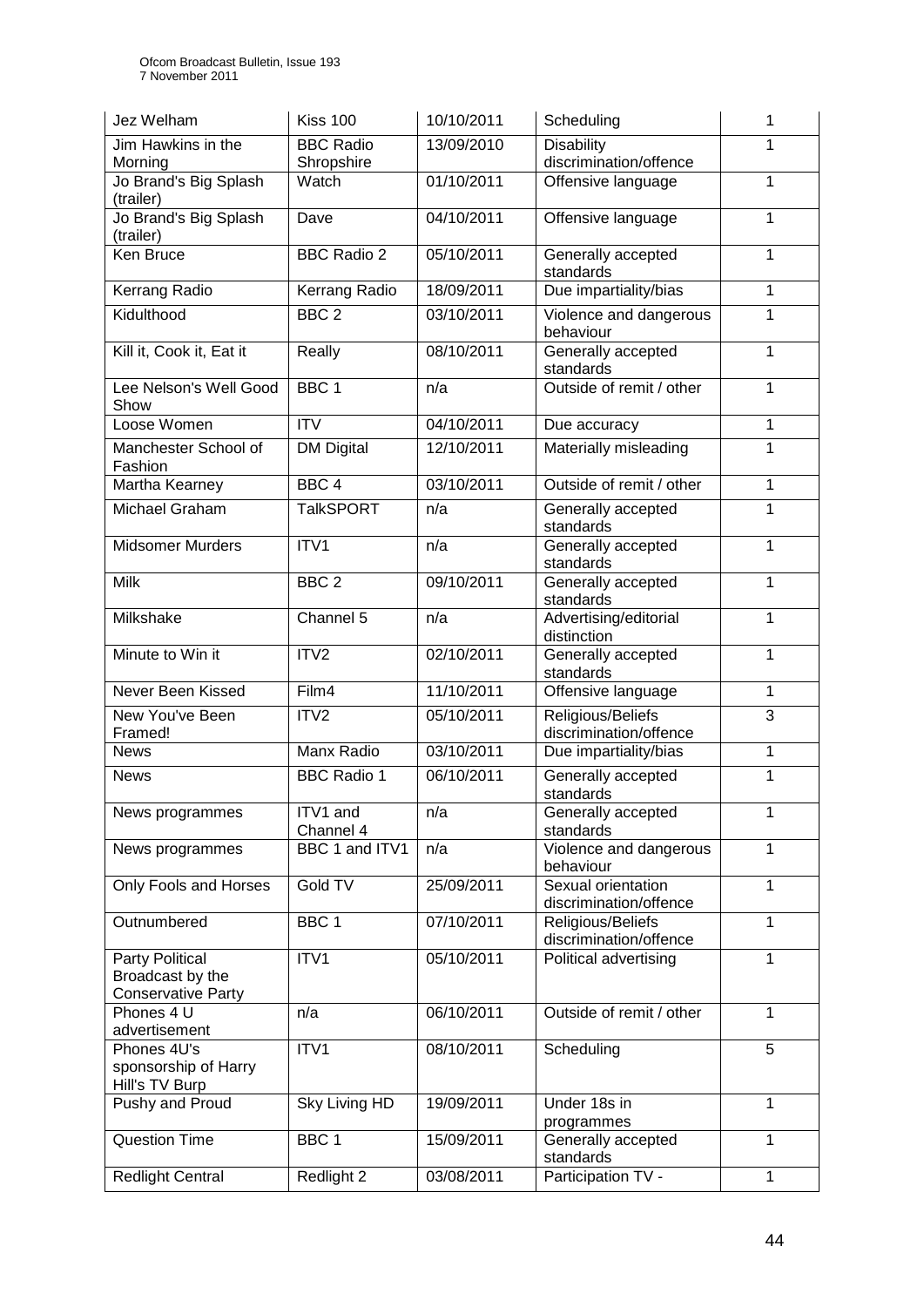|                                                                         |                    |            | Offence                                      |                |
|-------------------------------------------------------------------------|--------------------|------------|----------------------------------------------|----------------|
| <b>Redlight Central</b>                                                 | Redlight 3         | 13/08/2011 | Participation TV -<br>Offence                | 1              |
| <b>Redlight Central</b>                                                 | Redlight 1         | 02/09/2011 | Participation TV -<br>Offence                | 1              |
| <b>Redlight Central</b>                                                 | Redlight 2         | 02/09/2011 | Participation TV -<br>Offence                | 1              |
| Redlight Lounge                                                         | Redlight 2         | 12/08/2011 | Participation TV -<br>Offence                | 1              |
| Redlight Lounge                                                         | Redlight 2         | 23/08/2011 | Participation TV -<br>Offence                | 1              |
| Redlight Lounge                                                         | Extreme            | 26/09/2011 | Participation TV -<br>1<br>Offence           |                |
| <b>Restoration Man</b>                                                  | Channel 4          | 11/10/2011 | Offensive language                           | 1              |
| <b>Richard Hammond's</b><br><b>Blast Lab</b>                            | <b>CBBC</b>        | 19/09/2011 |                                              | 1              |
| <b>River Cottage</b>                                                    | Channel 4          | 16/10/2011 | Materially misleading                        | 1              |
| Rude Tube                                                               | Channel 4          |            | Religious/Beliefs<br>discrimination/offence  | 1              |
| Rugby World Cup 2011                                                    | ITV1               | 28/09/2011 | Race<br>discrimination/offence               | 3              |
| <b>School for Stars</b>                                                 | <b>CBBC</b>        | 26/09/2011 | Offensive language                           | 1              |
| Secrets of an<br><b>Undercover Wife</b>                                 | 5 USA              | 23/09/2011 | Violence and dangerous<br>behaviour          | 1              |
| Sitaroon Se Agae                                                        | <b>DM Digital</b>  | 26/09/2011 | Premium rate services                        | 1              |
| <b>Sky News</b>                                                         | <b>Sky News</b>    | n/a        | Materially misleading                        | 1              |
| Songs Of Praise                                                         | BBC <sub>1</sub>   | 25/09/2011 | Generally accepted<br>standards              | 1              |
| <b>Star Trek</b>                                                        | Channel 4          | 02/10/2011 | Generally accepted<br>standards              | 1              |
| <b>Star Trek</b>                                                        | Channel 4          | 02/10/2011 | Offensive language                           | 1              |
| <b>Star Trek</b>                                                        | Channel 4          | 08/10/2011 | Offensive language                           | 1              |
| <b>Strictly Come Dancing</b>                                            | BBC <sub>1</sub>   | 01/10/2011 | Generally accepted<br>standards              | 1              |
| <b>Strictly Come Dancing</b>                                            | BBC <sub>1</sub>   | 08/10/2011 | Generally accepted<br>standards              | $\overline{2}$ |
| <b>Strictly Come Dancing</b>                                            | BBC 1              | 08/10/2011 | Sexual orientation<br>discrimination/offence | 1              |
| <b>Strictly Come Dancing</b>                                            | BBC <sub>1</sub>   | 09/10/2011 | Scheduling                                   | 1              |
| <b>Strictly Come Dancing</b>                                            | BBC <sub>1</sub>   | 15/10/2011 | Generally accepted<br>standards              | $\mathbf{1}$   |
| Superior Interiors with<br>Kelly Hoppen                                 | Channel 5          | 04/10/2011 | Outside of remit / other                     | $\mathbf{1}$   |
| Svenska Hollywood<br>Fruar                                              | TV3                | 26/09/2011 | Under 18s in<br>programmes                   | 5              |
| Tetley Bitter's<br>sponsorship of Live<br><b>International Football</b> | ITV4               | 07/10/2011 | Religious/Beliefs<br>discrimination/offence  | 1              |
| The Breakfast<br>Programme                                              | Capital Radio      | 01/09/2011 | Scheduling                                   | 1              |
| The Chase                                                               | ITV1               | 13/10/2011 | Materially misleading                        | $\mathbf{1}$   |
| The Chris Moyles Show                                                   | <b>BBC Radio 1</b> | 22/09/2011 | Generally accepted<br>standards              | 1              |
| The Hotel Inspector                                                     | Channel $5$        | 03/10/2011 | Product placement                            | $\mathbf{1}$   |
| The Hotel Inspector                                                     | Channel 5          | 10/10/2011 | Offensive language                           | 1              |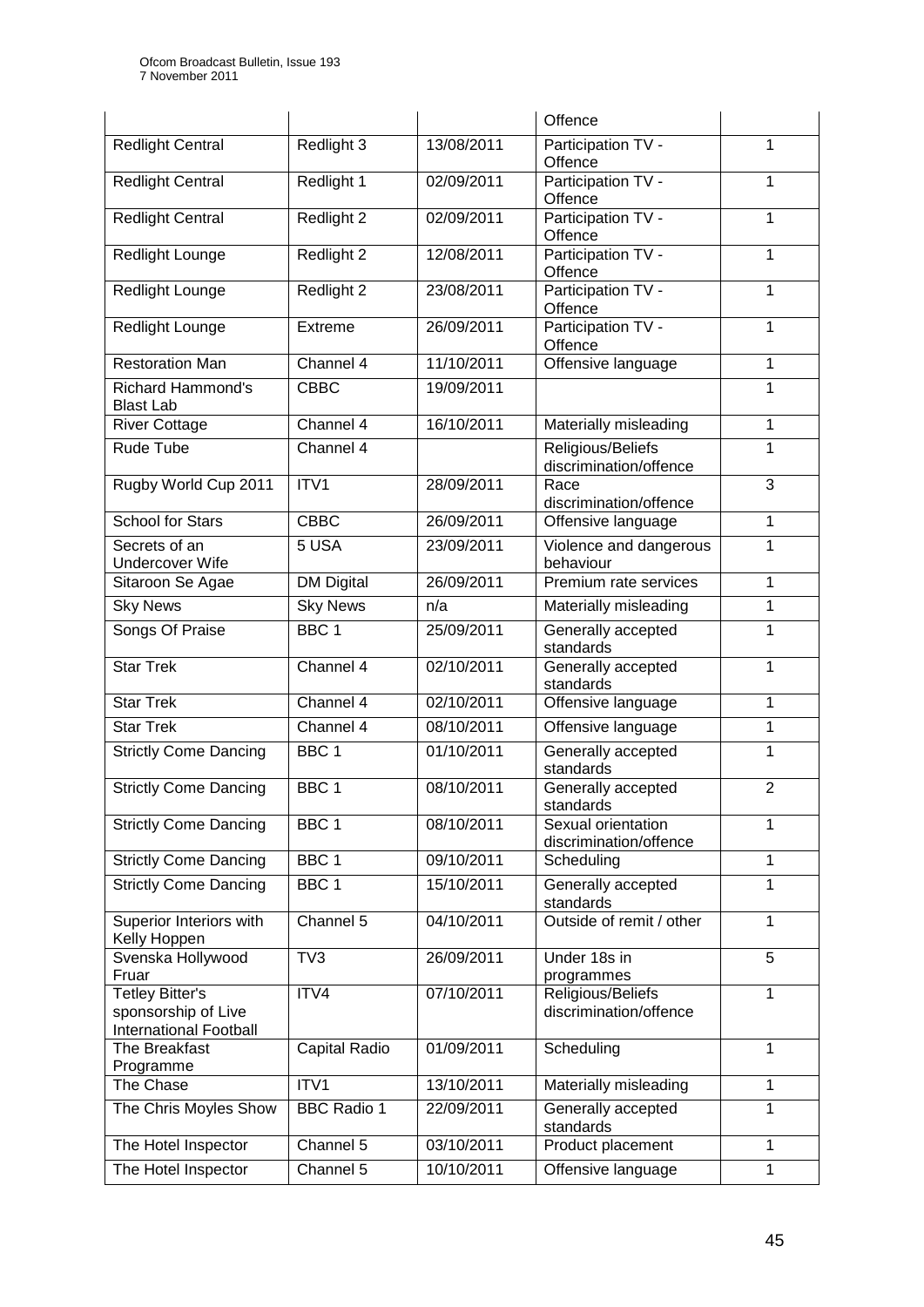| The Jeremy Kyle Show                  | ITV1               | 29/09/2011 | Offensive language                           | 1              |
|---------------------------------------|--------------------|------------|----------------------------------------------|----------------|
| The Jeremy Kyle Show                  | ITV <sub>2</sub>   | 07/10/2011 | Age<br>discrimination/offence                | 1              |
| The Jeremy Kyle Show                  | ITV1               | 17/10/2011 | Generally accepted<br>standards              | 1              |
| The Jonathan Ross<br>Show             | ITV1               | 08/10/2011 | Animal welfare                               | 1              |
| The Jonathan Ross<br>Show             | ITV1               | 08/10/2011 | Sexual orientation<br>discrimination/offence | 1              |
| The Keiser Report                     | Russia Today       | 14/09/2011 | Due impartiality/bias                        | 1              |
| The Million Pound Drop<br>Live        | Channel 4          | 30/09/2011 | Materially misleading                        | 1              |
| The Million Pound Drop<br>Live        | Channel 4          | 07/10/2011 | Sexual material                              | 1              |
| The Museum of<br>Curiosity            | <b>BBC Radio 4</b> | 03/10/2011 | Generally accepted<br>standards              | 1              |
| The Museum of<br>Curiosity            | <b>BBC Radio 4</b> | 03/10/2011 | Religious/Beliefs<br>discrimination/offence  | $\overline{2}$ |
| The Official Chart<br>Update          | <b>BBC Radio 1</b> | 05/10/2011 | Outside of remit / other                     | 1              |
| The Only Way is Essex<br>(trailer)    | ITV2               | 03/10/2011 | Generally accepted<br>standards              | $\mathbf{1}$   |
| The Phantom of the Bay<br>competition | The Bay<br>96.9FM  | n/a        | Competitions                                 | $\overline{2}$ |
| The Simpsons                          | Channel 4          | 10/10/2011 | Violence and dangerous<br>behaviour          | $\overline{2}$ |
| The Wright Stuff                      | Channel 5          | 30/09/2011 | Crime                                        | 4              |
| The Wright Stuff                      | Channel 5          | 30/09/2011 | Generally accepted<br>standards              | 1              |
| The Wright Stuff                      | Channel 5          | 04/10/2011 | Generally accepted<br>standards              | 23             |
| The Wright Stuff                      | Channel 5          | 06/10/2011 | Generally accepted<br>standards              | 1              |
| The Wright Stuff                      | Channel 5          | 07/10/2011 | Drugs, smoking,<br>solvents or alcohol       | $\overline{1}$ |
| The X Factor                          | ITV1               | 17/09/2011 | Competitions                                 | $\overline{2}$ |
| The X Factor                          | ITV1               | 01/10/2011 | Advertising scheduling                       | 1              |
| The X Factor                          | ITV <sub>2</sub>   | 01/10/2011 | <b>Nudity</b>                                | 1              |
| The X Factor                          | TV3                | 02/10/2011 | Product placement                            | 1              |
| The X Factor                          | <b>ITV 1 HD</b>    | 08/10/2011 | <b>Advertising scheduling</b>                | $\mathbf{1}$   |
| The X Factor                          | ITV <sub>1</sub>   | 08/10/2011 | Advertising scheduling                       | $\mathbf{1}$   |
| The X Factor                          | ITV1               | 08/10/2011 | <b>Disability</b><br>discrimination/offence  | $\overline{2}$ |
| The X Factor                          | itv                | 08/10/2011 | <b>Fairness</b>                              | $\mathbf{1}$   |
| The X Factor                          | ITV1               | 08/10/2011 | Generally accepted<br>standards              | 1              |
| The X Factor                          | ITV1               | 08/10/2011 | <b>Nudity</b>                                | $\mathbf{1}$   |
| The X Factor                          | <b>ITV</b>         | 08/10/2011 | Outside of remit/ other                      | $\mathbf{1}$   |
| The X Factor                          | ITV1               | 08/10/2011 | Promotion of<br>products/services            | $\mathbf{1}$   |
| The X Factor                          | ITV1               | 08/10/2011 | Sexual material                              | $\overline{2}$ |
| The X Factor                          | ITV1               | 09/10/2011 | Fairness                                     | $\mathbf{1}$   |
| The X Factor                          | ITV1               | 15/10/2011 | Advertising scheduling                       | $\mathbf{1}$   |
| The X Factor                          | ITV1               | 15/10/2011 | Fairness                                     | $\mathbf{1}$   |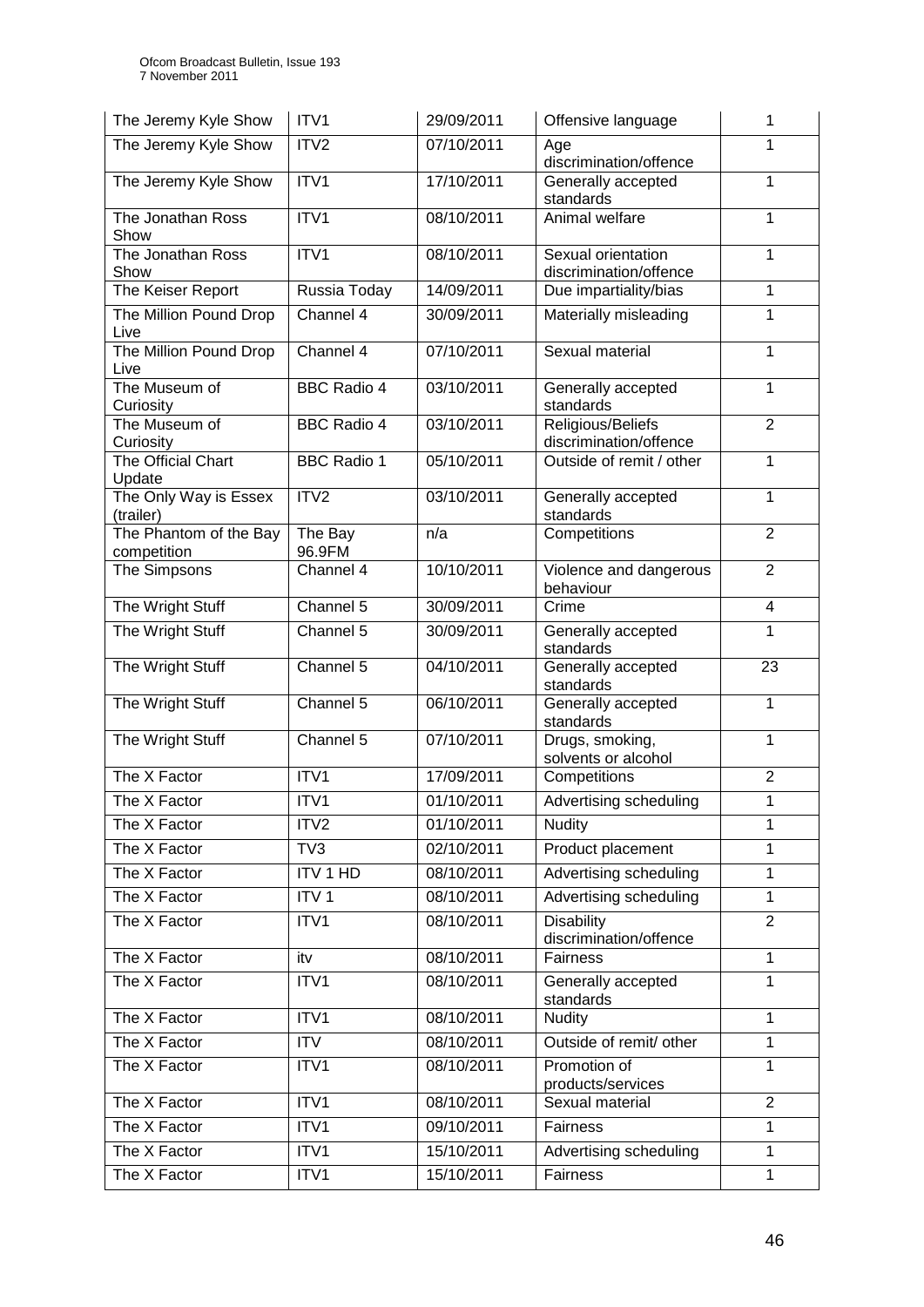| The X Factor                 | ITV1                           | 15/10/2011 | Outside of remit / other                         | 1              |
|------------------------------|--------------------------------|------------|--------------------------------------------------|----------------|
| The X Factor                 | ITV1                           | 16/10/2011 | Generally accepted<br>standards                  | 1              |
| The X Factor                 | ITV1                           | 16/10/2011 | Materially misleading                            | $\mathbf{1}$   |
| The X Factor                 | ITV1                           | 16/10/2011 | <b>Nudity</b>                                    | $\mathbf{1}$   |
| The X Factor                 | ITV1                           | n/a        | Outside of remit / other                         | $\mathbf{1}$   |
| The X Factor Results<br>Show | ITV1                           | 09/10/2011 | Generally accepted<br>3<br>standards             |                |
| The X Factor Results<br>Show | ITV1                           | 09/10/2011 | Offensive language                               | $\overline{3}$ |
| The X Factor Results<br>Show | ITV1                           | 09/10/2011 | Under 18s in<br>1<br>programmes                  |                |
| This Morning                 | ITV1                           | 10/10/2011 | Generally accepted<br>$\mathbf{1}$<br>standards  |                |
| This Morning                 | ITV1                           | 12/10/2011 | Outside of remit / other                         | $\mathbf{1}$   |
| This Morning                 | ITV1                           | 13/10/2011 | Generally accepted<br>standards                  | $\overline{2}$ |
| This Morning                 | ITV1                           | n/a        | Competitions                                     | 1              |
| Trailers (various)           | <b>Food Network</b>            | 11/10/2011 | Outside of remit / other                         | $\overline{1}$ |
| Urban Mix with Lady K        | 107.8<br><b>Inspiration FM</b> | 27/09/2011 | Commercial<br>communications on<br>radio         | 1              |
| Vantage Point                | Channel 5                      | 11/09/2011 | Advertising scheduling                           | $\mathbf{1}$   |
| Various                      | <b>LBC Radio</b>               | n/a        | Competitions                                     | $\mathbf{1}$   |
| Various                      | Various                        | n/a        | Generally accepted<br>standards                  |                |
| Various                      | <b>BBC</b> General             | n/a        | Outside of remit / other                         | $\overline{1}$ |
| Various                      | Various                        | n/a        | Scheduling                                       | 1              |
| Vibe FM 97.08                | Vibe FM 97.08                  | 16/09/2011 | Outside of remit / other<br>$\mathbf{1}$         |                |
| Vodaphone Big Top 40         | <b>Real Radio</b>              | 09/10/2011 | Outside of remit / other<br>$\mathbf{1}$         |                |
| <b>Waterloo Road</b>         | BBC <sub>1</sub>               | 05/10/2011 | 1<br>Generally accepted<br>standards             |                |
| <b>WATTS</b>                 | Eurosport HD                   | 10/10/2011 | Outside of<br>1<br>Remit/Scheduling              |                |
| Weather                      | Channel 5                      | n/a        | Sexual material<br>1                             |                |
| Website content              | n/a                            | n/a        | Outside of remit / other<br>$\mathbf{1}$         |                |
| What the Papers Say          | <b>BBC Radio 4</b>             | 02/10/2011 | Religious/Beliefs<br>1<br>discrimination/offence |                |
| What's New Scooby<br>Doo     | Boomerang +                    | 10/10/2011 | Scheduling                                       | $\mathbf{1}$   |
| xxxxBabes                    | Redlight 2                     | 07/08/2011 | Participation TV -<br>Offence                    | $\mathbf{1}$   |
| xxxxBabes                    | Redlight 2                     | 13/08/2011 | Participation TV -<br>$\mathbf{1}$<br>Offence    |                |
| xxxxbabes                    | Redlight 1                     | 03/09/2011 | Participation TV -<br>$\mathbf{1}$<br>Offence    |                |
| xxxxbabes                    | Redlight 2                     | 12/09/2011 | Participation TV -<br>Offence                    | 1              |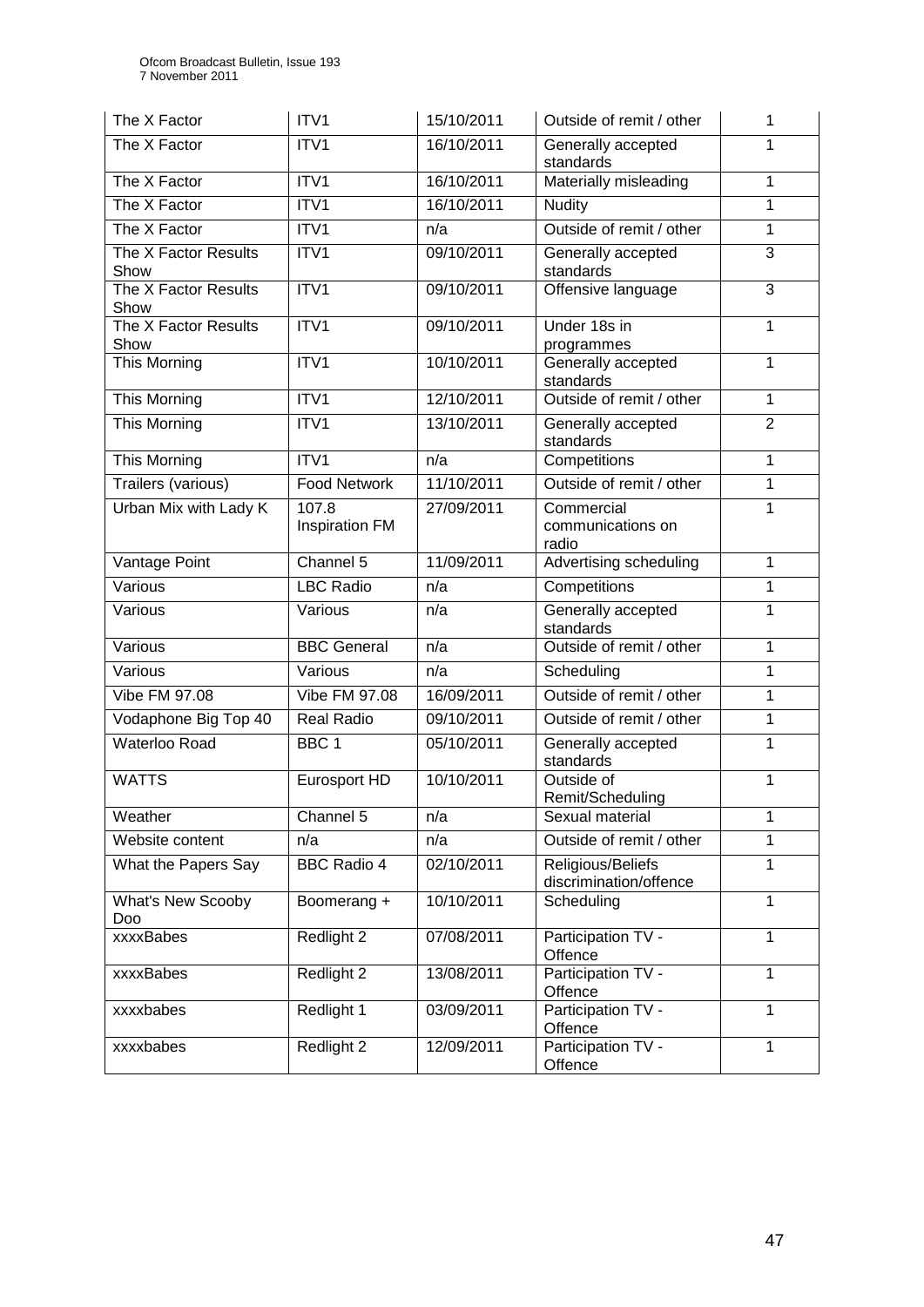## **Investigations List**

If Ofcom considers that a broadcast may have breached its codes, it will start an investigation.

Here is an alphabetical list of new investigations launched between 20 October and 2 November 2011.

| Programme                            | <b>Broadcaster</b>      | <b>Transmission date</b> |
|--------------------------------------|-------------------------|--------------------------|
| 5 News                               | Channel 5               | 21/10/2011               |
| <b>Advertising Minutage</b>          | <b>Star Gold/Plus</b>   | Various                  |
| <b>ARY News</b>                      | <b>ARY News</b>         | 02/08/2011               |
| Crimewriters' Guild viewer vote      | ITV3                    | 08/10/2011               |
| Debate Night                         | <b>Ummah Channel</b>    | 03/09/2011               |
| Dispatches: Landlords from Hell      | Channel 4               | 04/07/2011               |
| Eyewitness                           | Ahlulbayt               | 27/09/2011               |
| Geo TV                               | Geo TV                  | 02/08/2011               |
| International Arena: Cardiff         | <b>BoxNation</b>        | 10/10/2011               |
| Jatiya Party Advertisement           | Channel S               | 18/08/2011               |
| Morning programming                  | New Style Radio         | 17/08/2011               |
| <b>News</b>                          | <b>Geo News</b>         | 02/08/2011               |
| Nokia's sponsorship of Channel 5     | Channel 5               | 27/10/2011               |
| Pethe                                | $\overline{\text{S4C}}$ | 11 and 22 May<br>2011    |
| Rehmatul Lil Alameen                 | <b>DM Digital</b>       | 09/10/2011               |
| Rob Birnie                           | <b>Planet Rock</b>      | 25/10/2011               |
| <b>Sky News</b>                      | <b>Sky News</b>         | 21/10/2011               |
| Superior Interiors with Kelly Hoppen | Channel 5               | 01/11/2011               |